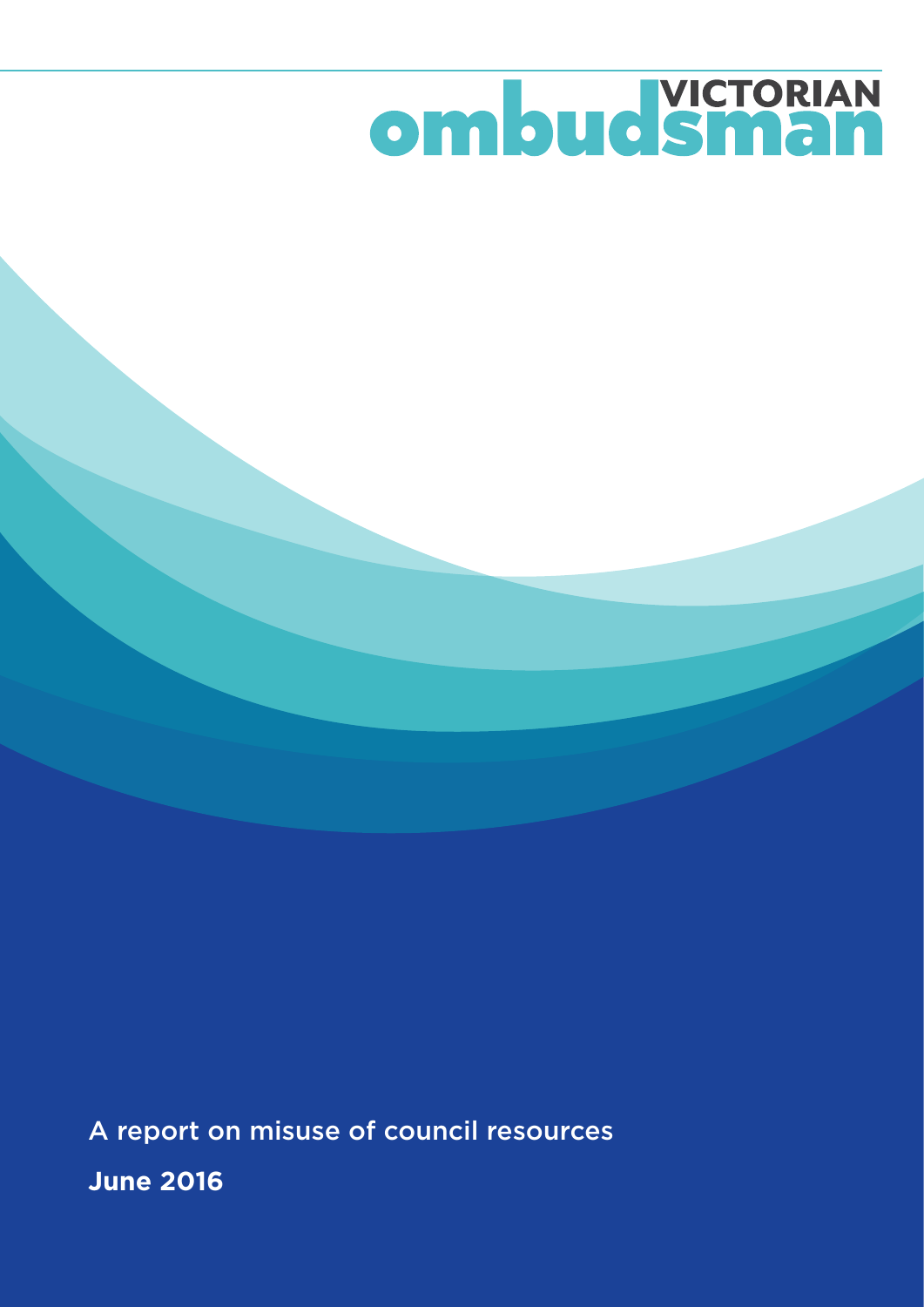**Ordered to be published Victorian government printer Session 2014-16 P.P. No. 172**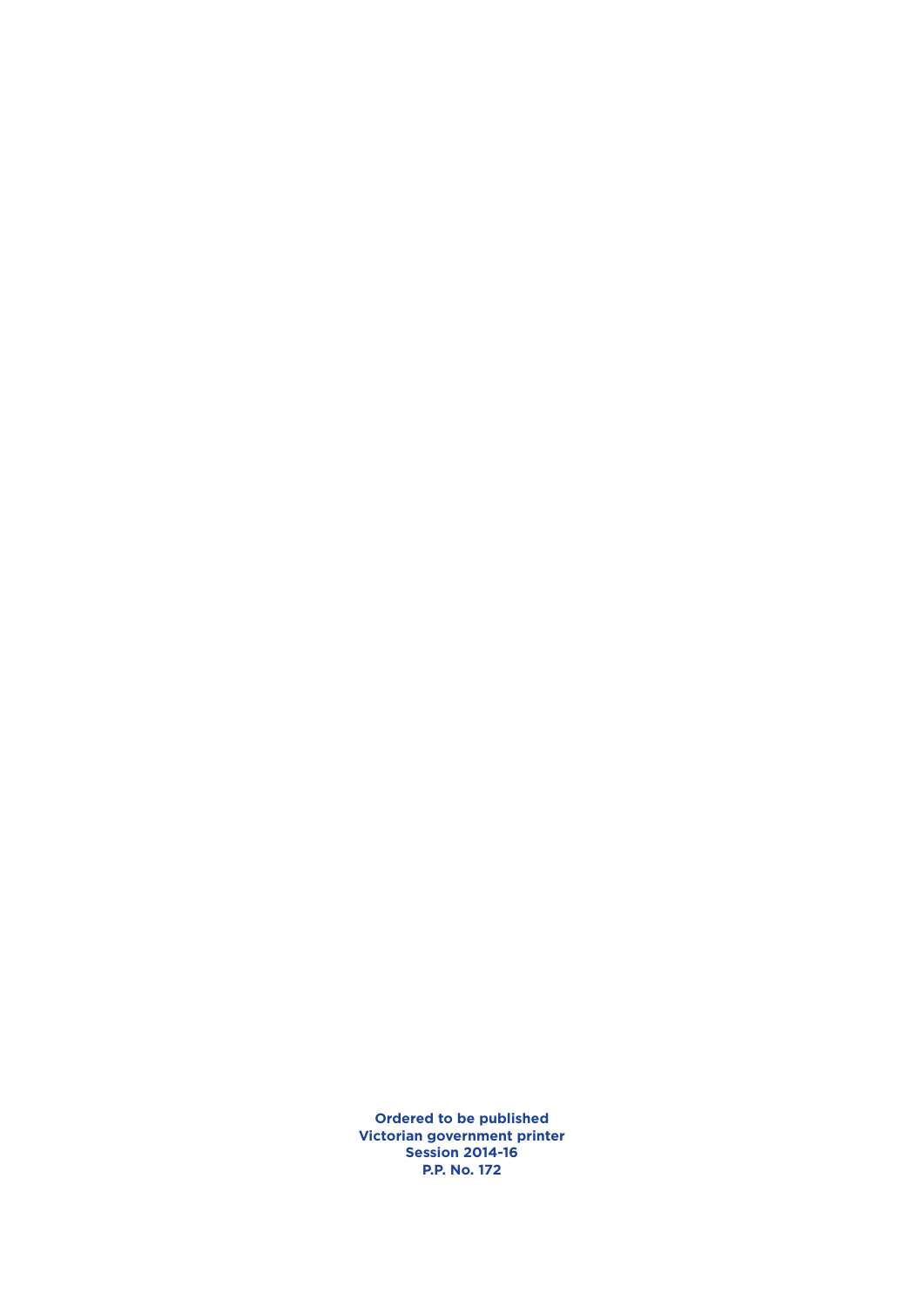# Letter to the Legislative Council and the Legislative Assembly Contents

To

The Honourable the President of the Legislative Council

and

The Honourable the Speaker of the Legislative Assembly

Pursuant to sections 25 and 25AA of the *Ombudsman Act 1973*, I present to Parliament my report on misuse of council resources*.*

febrah ljess

Deborah Glass OBE Ombudsman 8 June 2016

| Foreword                                                                      | 2  |
|-------------------------------------------------------------------------------|----|
| Introduction                                                                  | 4  |
| Methodology                                                                   | 6  |
| Case study 1: Driveway quid pro quo                                           | 9  |
| The allocation of work to private<br>contractors                              | 9  |
| Allegation 1: Excavation of a driveway<br>at the home of the Construction     |    |
| Supervisor's mother                                                           | 10 |
| Allegation 2: Favouring contractors                                           |    |
| who provide hospitality                                                       | 12 |
| Findings                                                                      | 13 |
| Case study 2: Use of a fuel card for private                                  |    |
| purposes                                                                      | 15 |
| Use of the small equipment fuel card                                          | 16 |
| Findings                                                                      | 19 |
| Case study 3: Procurement and recruitment                                     | 21 |
| Allegation 1: Council officers purchased<br>council equipment for private use | 22 |
| Allegation 2: Manager A employed                                              |    |
| and promoted a close relative without                                         |    |
| due process                                                                   | 35 |
| Findings                                                                      | 39 |
| <b>Conclusions</b>                                                            | 43 |
|                                                                               |    |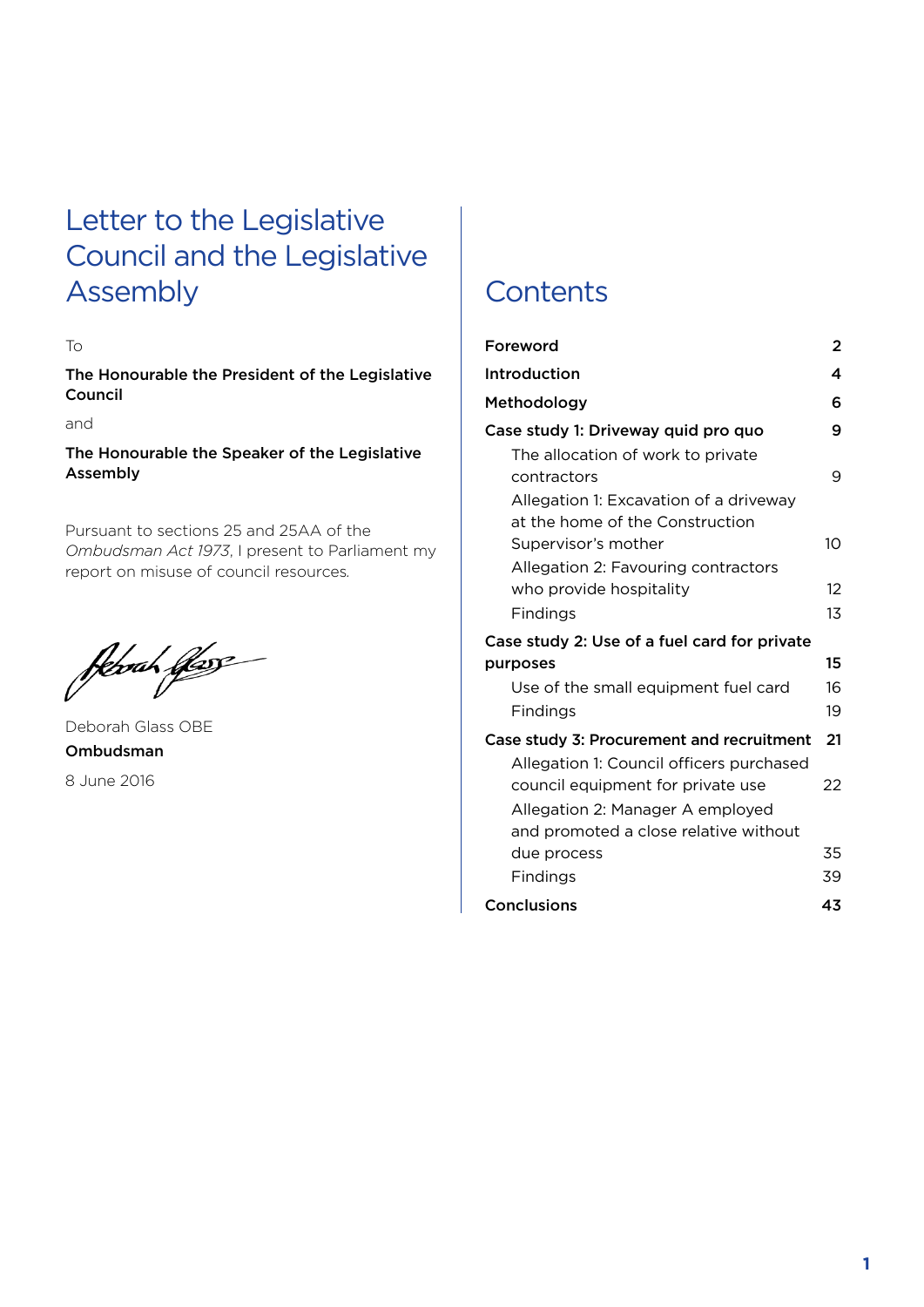# Foreword

*I want you to do my mum's driveway, because I give you so much work, you can do it for free and I'll give you more work.*

Sometimes my office deals with a series of cases that individually say little but collectively tell a significant story. This is a story of greedy officials. The three investigations set out in this report all involve allegations of misuse of public property by local council officers. One involved a council contractor paving a council officer's mother's driveway; another involved the misuse of a council fuel card to fuel an officer's own car for some two years; and the third involved officers buying machinery and equipment with council funds for private use.

The amounts involved are not huge in comparison with recent corruption scandals. But it is precisely the fact that they do not involve big sums that makes the wrongdoing so pernicious – local officials who either do not recognise that their conduct is wrong but see it as a perk of the job, or who think they can get away with it because no one will notice. And all too often people do not notice and the risk escalates of a minor misuse of public funds becoming a major one. In the case of the driveway, for example, the crushed rock was worth only a few hundred dollars, but the contractor felt the pressure to do the job or lose the council's business.

I am tabling this report in Parliament to draw attention to what appears to be an endemic problem within local government: despite codes of conduct that highlight the need for officials to act with honesty and integrity and avoid conflicts of interest, and despite the many people working in the sector who abide by those codes, too many people still do not recognise that codes of conduct apply to them, or simply do not care. Compliance and enforcement of codes of conduct is inconsistent and often relies on whistleblowers coming forward, rather than good governance and supervision.

All three of these cases were 'protected disclosures' – that is, they involved whistleblowers – and confirm the importance of a strong regime to allow people to report misconduct and protect them from reprisal when doing so.

The message in these cases should not be new or surprising to anyone: it is wrong to receive a private benefit from public office. My recommendations that individuals be disciplined for breaches of the code of conduct have been accepted by the councils involved in all but one instance, but this will not solve the wider cultural problem that plainly exists.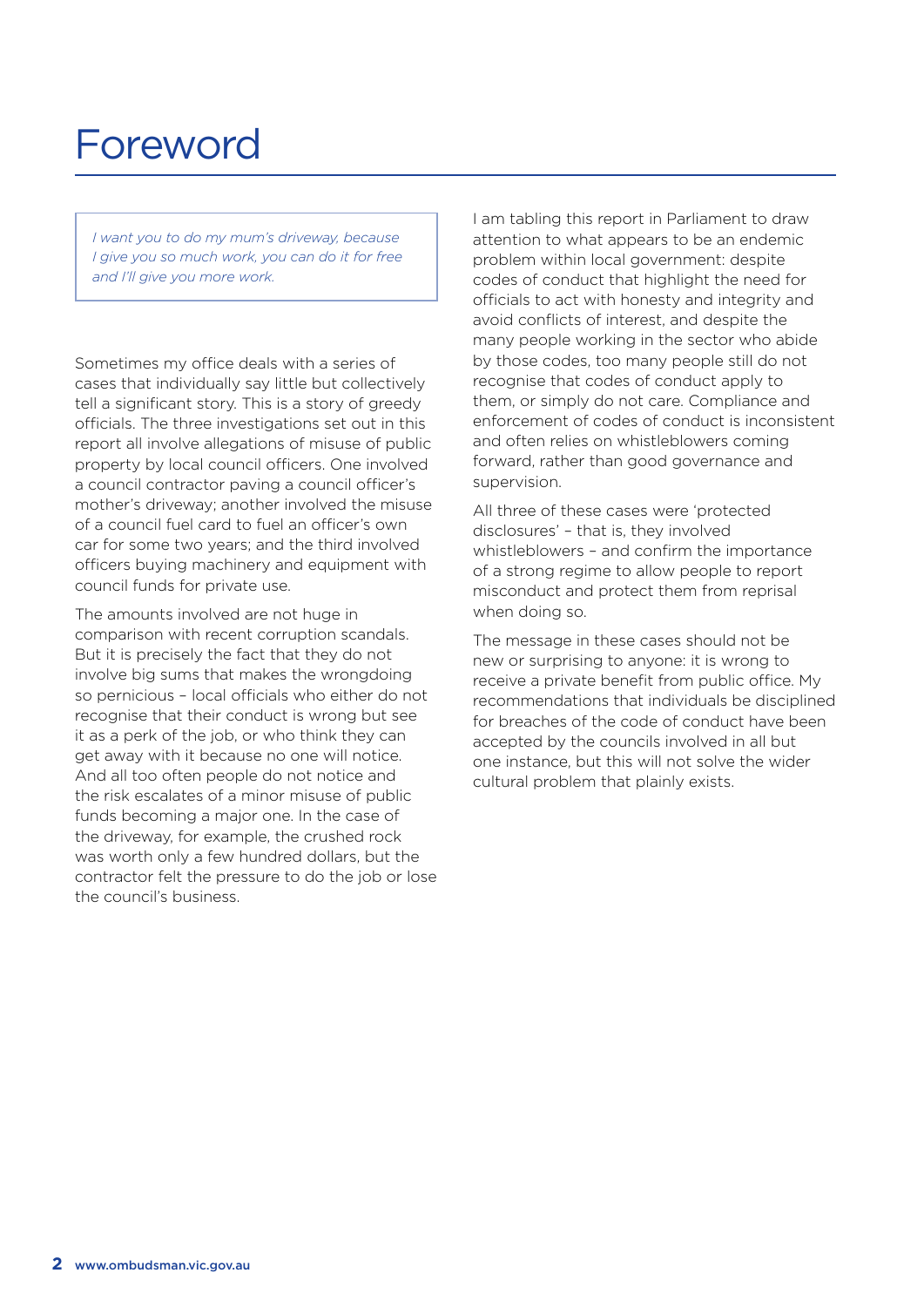This problem has been highlighted in numerous reports by ombudsmen and anti-corruption bodies across Australia, including my own office and Victoria's Independent Broad-based Anti-corruption Commission (IBAC), with examples of council employees over-ordering turf, gravel, concrete and landscaping supplies to use for private purposes, including running businesses on the side. The reports repeatedly highlight the failure of management to supervise; workplace cultures where management is remote or invisible; and council employees, many of long standing, operating in small fiefdoms.

Managers ignore alarm bells, which should have tolled loudly when the head of the unit that acquired machinery for private use cancelled his leave when told that an officer outside the unit would act in his role. Bad or suspect behaviour is not challenged out of fear of reprisal including, for contractors, the fear of losing council business. This is no small matter in industries where local councils are often the largest customer in the region.

Much guidance already exists on how these issues can be avoided and healthy workplace cultures promoted, most recently by IBAC in its review of local council work depots in May 2015. The fact that warnings have been so oft repeated goes to a combination of failed practice and flawed culture.

These sorts of misdemeanours repeat across the state, as is clear from IBAC and the work of my office: the specifics might vary but the moral challenge is the same. I urge all those in local government – staff and councillors – to read this report and ask: Could any of these things happen here? If so, you have an obligation to your ratepayers to make changes in your culture and procedures before small private misuse becomes a large public scandal.

Deborah Glass Ombudsman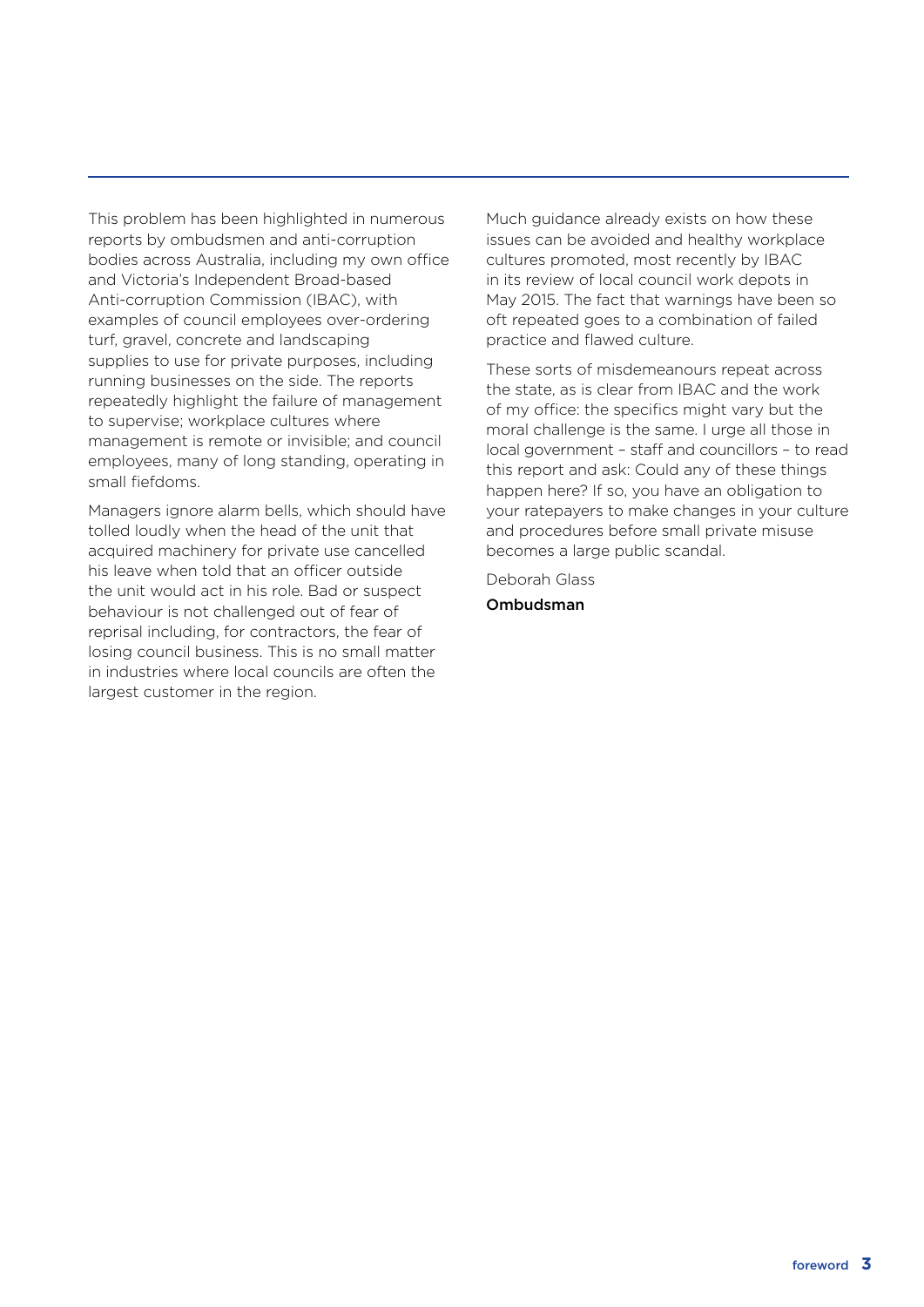# Introduction

- 1. The purpose of this report is to draw attention to the types of low-level abuses of power that occur from time to time in local government, and are the subject of numerous complaints and protected disclosures investigated by my office. The case studies presented here cover outer metropolitan, metropolitan and regional councils, and are intended to illustrate the issues with governance, monitoring and culture that they can face.
- 2. All three matters relate to protected disclosure complaints referred to me by IBAC for further investigation pursuant to section 73 of the *Independent Broad-based Anti-corruption Commission Act 2011*. They were the subject of investigations conducted by my office between February 2015 and May 2016.
- 3. As case studies, they have been anonymised, to reinforce the point that my office deals with many such allegations. As these cases are presented as a representative sample of the issues, it would not have been fair to single out individuals or councils for public exposure. The investigations also included some unsubstantiated allegations, which have not been included in this report.
- 4. The matter involving the outer metropolitan council was referred to IBAC following an internal investigation by the council into a number of complaints about a staff member [the Construction Supervisor]. The council's investigation identified two allegations that required referral to IBAC on the grounds that they may be assessable disclosures.
- 5. IBAC determined these two disclosures to be protected disclosure complaints, and referred them to my office for investigation.
- 6. The main allegation was that:
	- a council staff member [the Construction Supervisor] offered a contractor regular work through council projects if he undertook excavation work at a residential property at no cost.
- 7. The matter involving a metropolitan council was referred to IBAC after the council's protected disclosure coordinator received an oral complaint. IBAC determined the allegation to be a protected disclosure complaint and referred it to my office for investigation.
- 8. The allegation was that:

a staff member [Team Leader Z] was using a council fuel card to refuel his private vehicle for private purposes.

- 9. The matter involving a regional council was received as an oral complaint to one of the council's directors on 9 January 2015 and forwarded to the council's protected disclosure coordinator. The matter was then referred to IBAC, who determined the allegation to be a protected disclosure complaint and referred it to my office for investigation.
- 10. The allegation was that:

staff working in one of the units [Manager A and Coordinator A] had purchased equipment with council funds for private use.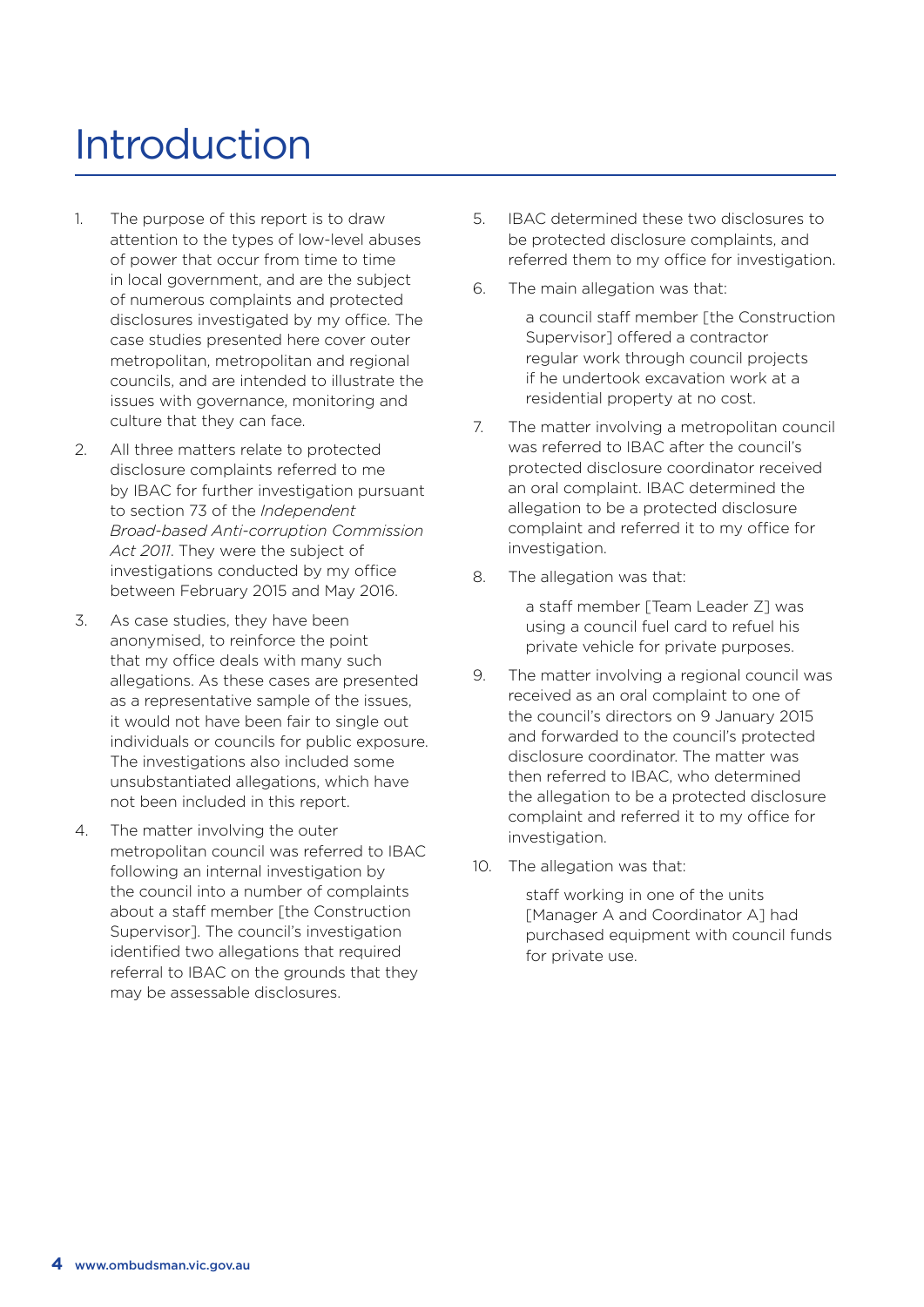11. A related disclosure that arose during the course of this investigation was that:

> Manager A employed and subsequently promoted a close relative [Support Officer] to a management role in his unit, in breach of the council's recruitment and selection policies.

- 12. My jurisdiction to investigate protected disclosure complaints is derived from section 13AAA of the Ombudsman Act, which provides that I have the function to investigate protected disclosure complaints about conduct by or in an authority or protected disclosure entity. A member of staff of a council is listed as a 'specified entity' at item 15 in Schedule 1 to the Act, and therefore meets the definition of 'authority'.
- 13. In all three instances I wrote to the Minister for Local Government, the Hon Natalie Hutchins MP, and the chief executive officer, mayor and protected disclosure coordinator of the relevant councils, informing them of my intention to conduct an investigation and the outcomes of my investigation.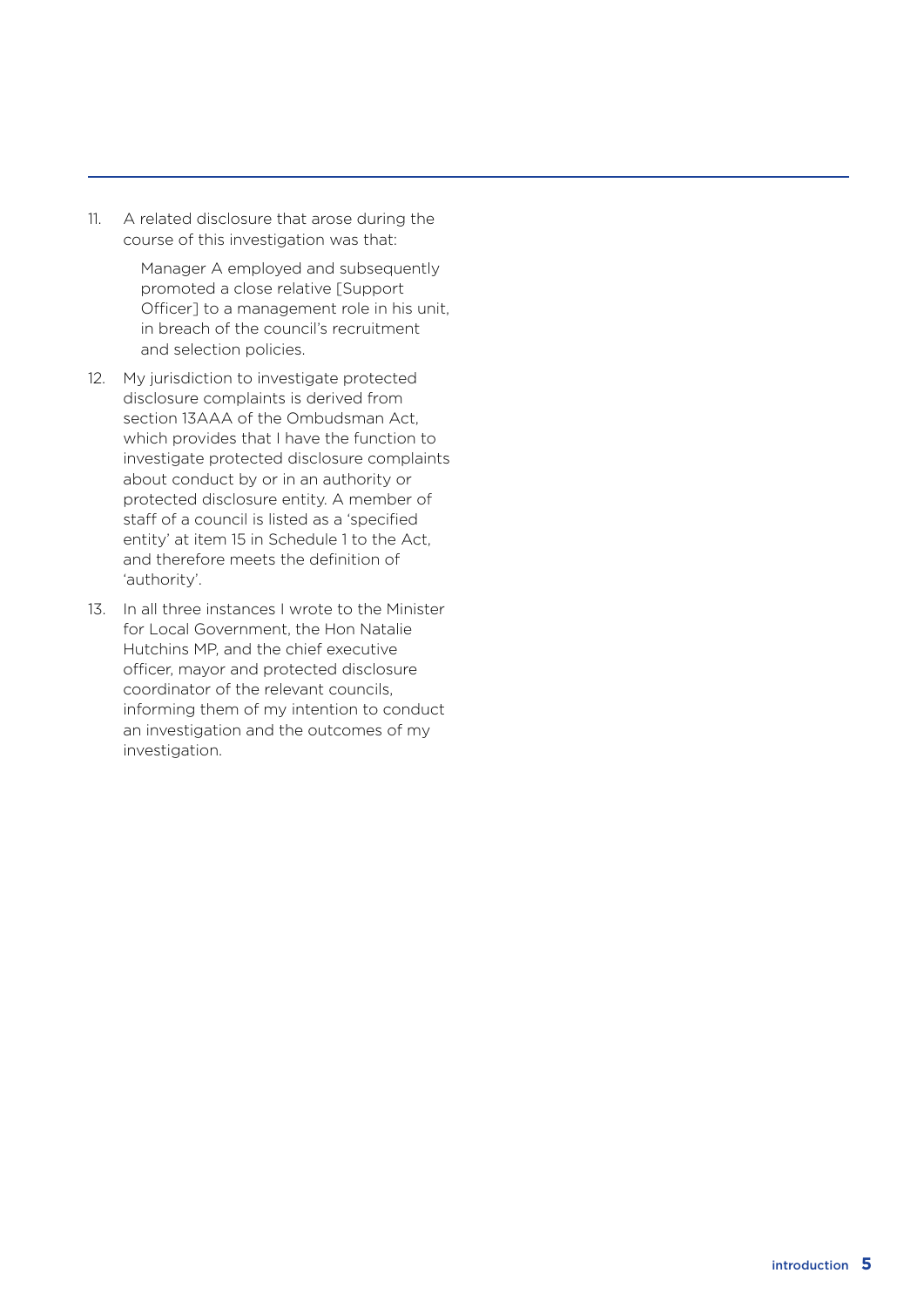# Methodology

14. The investigations referred to in this report involved the following.

#### Case study 1: Alleged improper conduct by an officer of an outer metropolitan council: driveway excavation

- 15. My investigation involved:
	- reviewing the council's initial investigation into the complaints
	- interviews with four members of council staff
	- • interviews with three contract staff
	- • examining relevant council policies and procedures, including its gift and hospitality policy, procurement policy and user guide, and applicable code of conduct
	- • reviewing council documents including contracts, project documentation, forms and staff profile documentation.
- 16. Of the seven people interviewed during my investigation, six were interviewed voluntarily and one compulsorily. Three witnesses were accompanied at interview by a legal representative and two were accompanied by a support person.

#### Case study 2: Use of a fuel card for a private vehicle in a metropolitan council

- 17. My investigation involved:
	- • examining relevant council policies including its:
		- • code of conduct
		- motor vehicle policy
		- driver and operators handbook
	- • examining documents held by the council including:
		- Team Leader Z's personnel file. leave records and timesheets
		- lists of equipment and vehicles assigned to Team Leader Z's team and associated fuel cards
		- fuel card transaction reports between September 2014 and October 2015
	- • obtaining and reviewing closed-circuit television (CCTV) footage from a service station recorded on 13 and 24 November 2015
	- • conducting interviews with four witnesses (including one telephone interview). Two witnesses were interviewed under oath via a 'compulsory appearance' under the Ombudsman Act. The other two interviews were voluntary appearances. No witnesses were legally represented; however, one witness attended with a union representative.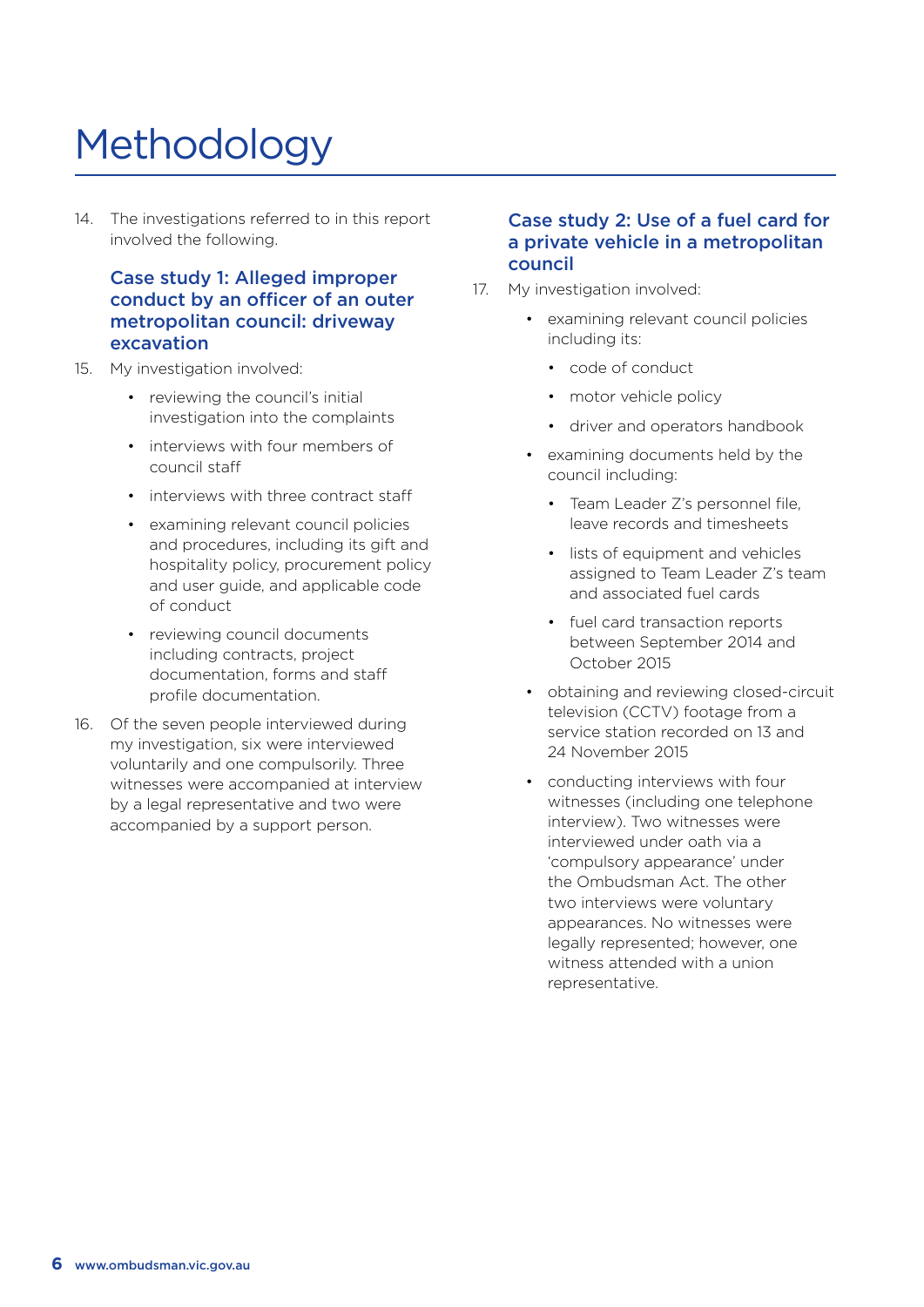#### Case study 3: Purchase of council equipment for private use and recruitment of a close relative in a regional council

- 18. My investigation involved:
	- • considering the *Local Government Act 1989*
	- • examining relevant council policies and procedures including its:
		- • code of conduct
		- • procurement policies
		- recruitment process
		- recruitment and selection policy
		- • enterprise agreement
	- • examining documents held by the council including:
		- • personnel files of Manager A, Coordinator A and the Support **Officer**
		- • Manager A's council emails and leave records
		- • asset registers, 2014 and 2015
		- lists of minor equipment purchases, 2014 and 2015
		- lists of maintenance services. 2014 and 2015
		- • quotes, requisitions and purchase orders for identified equipment purchased by Manager A's unit
		- test-and-tag records of equipment purchased by Manager A's unit
- interviews with seven witnesses Four witnesses were interviewed under oath via a 'compulsory appearance' under the Ombudsman Act: three were supported by union representatives and the fourth was supported by a relative. Voluntary interviews were also conducted with three witnesses, none of whom were represented
- background information from six witnesses including a former council officer and officers of other councils.

#### Finalising the reports

- 19. In all the matters where there were adverse comments about any individuals, those people were, in accordance with section 25A(2) of the Ombudsman Act, provided with a reasonable opportunity to respond to the material in the reports. Their responses were taken into account in finalising the reports. Their responses were also fairly set out in the final reports.
- 20. In all three matters the councils were provided with a draft report, with a reasonable opportunity to respond to the material in the reports. Again, their responses were taken into account in finalising the reports and their responses were fairly included in the final reports. In two of these matters the councils accepted all of the recommendations, including that the subjects of the investigations face disciplinary action and that council procedures and policies be amended to reduce the risk of similar conduct occurring in the future. In one of the matters the council accepted a majority of the recommendations.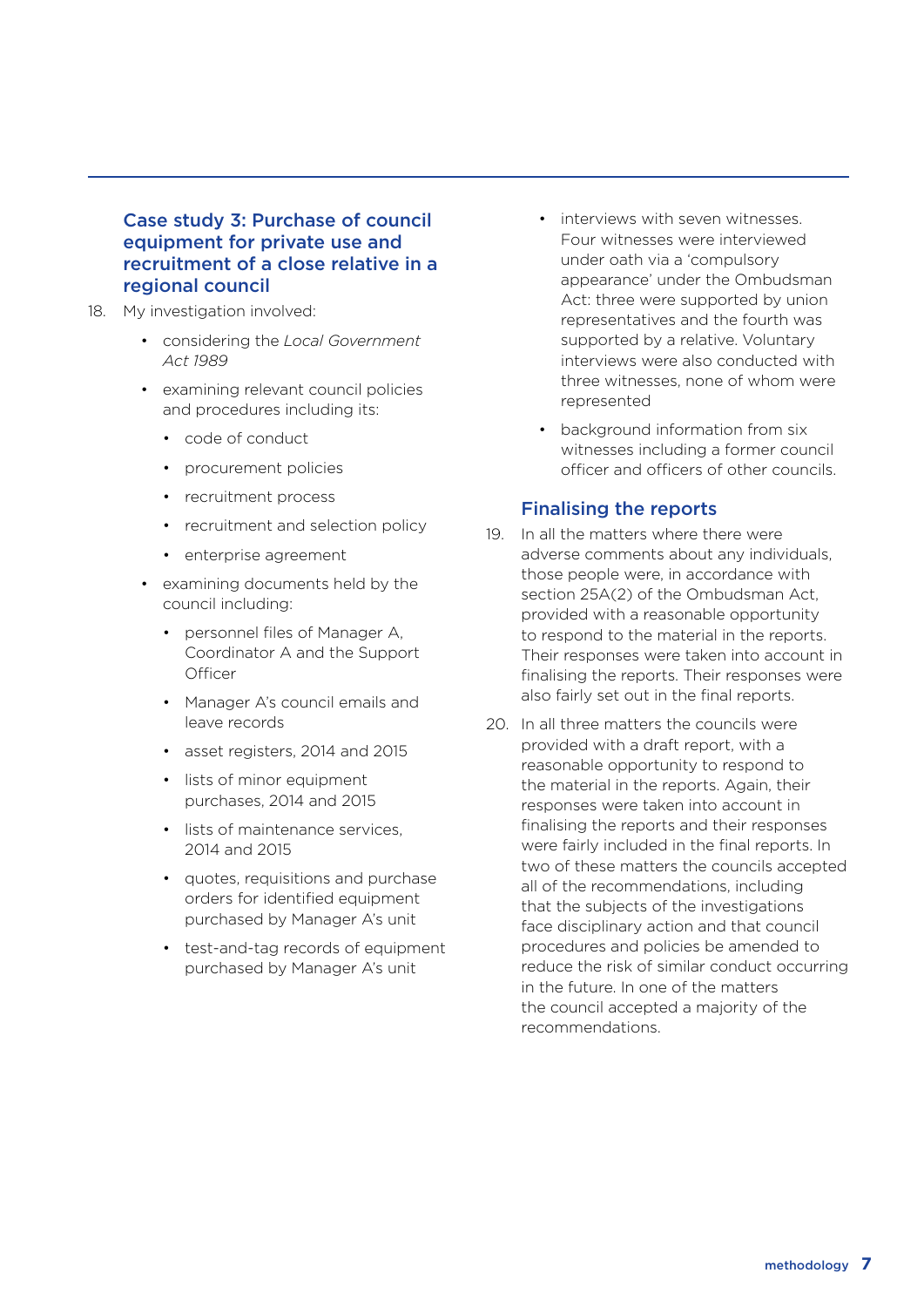- 21. In accordance with section 25A(3) of the Ombudsman Act, I advise that any other people who are identifiable or may be identifiable from the information in this report are not the subject of any adverse comment or opinion. No individuals are named in this report. If any are identifiable:
	- I am satisfied that it is necessary or desirable to do so in the public interest
	- • I am satisfied that identifying those persons will not cause unreasonable damage to those persons' reputations, safety or wellbeing.
- 22. My findings are detailed at the end of each case study and are made pursuant to section 23(2A) of the Ombudsman Act.
- 23. The standard of proof that was applied in each investigation was the balance of probabilities, and I also applied the High Court decision of *Briginshaw v. Briginshaw.*<sup>1</sup> In keeping with this decision, I considered the seriousness of the allegations and the gravity of the consequences if the allegations were substantiated.

<sup>1 (1938) 60</sup> CLR 336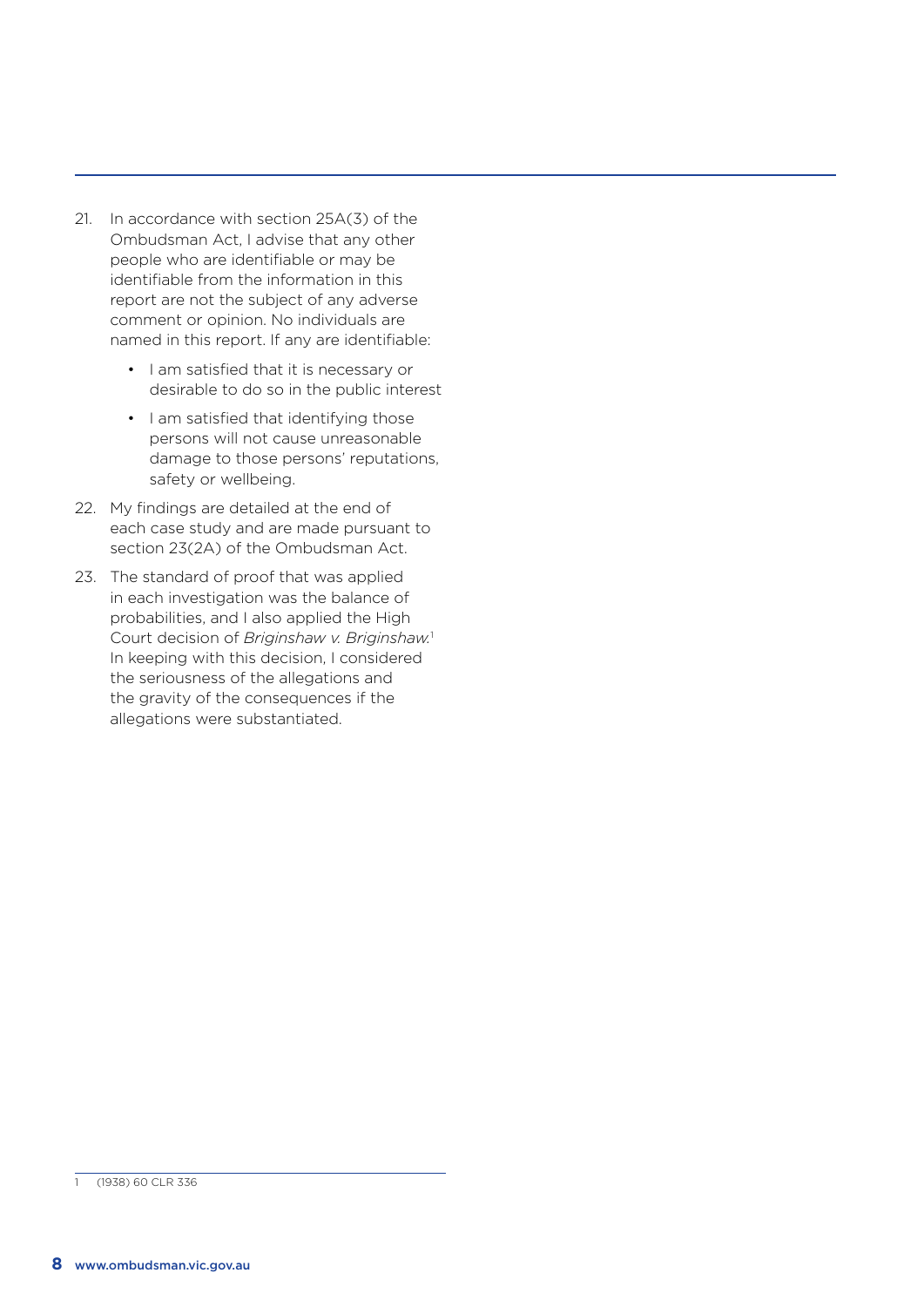# Case study 1: Driveway quid pro quo

#### Council contractor offered regular work in return for excavating council officer's mother's driveway

*I want you to do my mum's driveway, because I give you so much work, you can do it for free and I'll give you more work.*

- 24. The allegations my officers investigated were that a council Construction Supervisor:
	- • offered a contractor regular work on council projects if he undertook excavation work at a residential property for no payment
	- favoured contractors who provided hospitality and failed to make appropriate declarations in accordance with council policy.
- 25. Specifically it was alleged that on a Saturday morning in September 2012 a private council contractor [Contractor B] was asked by the Construction Supervisor to dig out his mother's driveway, and that there was no payment for this work.

### The allocation of work to private contractors

26. My officers examined the process by which council construction work was allocated to private contractors, and the Construction Supervisor's involvement and influence on these decisions. While the Construction Supervisor had no official involvement in the process, my investigation identified that, in reality, he and other construction supervisors had a significant influence over which contractors were allocated work with the council.

- 27. The council had a number of construction crews, which could be supplemented by private contractors depending on the workload. All contractors were on a preferred supplier list for which the council issued a tender process every three years. Successful contractors were then given a schedule of rates contract, and work was allocated as required, managed by Manager A.
- 28. At interview Construction Engineer A said that he and the Construction Supervisor decided on the project requirements and bid for additional resources from Supervisor B, sometimes on a daily basis. Construction Engineer A said that the method of bidding centrally was designed to increase control over resources.2
- 29. When asked how the relationship between the Construction Supervisor and Manager A worked, Construction Engineer A said:

The Construction Supervisor [CS] has more experience as to what is actually required on-site, so we usually work this out together. We make an estimate for each project, and the days we plan to have the plant on site … If they know that somebody is a very efficient worker, they will ask, but there is no guarantee that they will get what they want … [Manager A] normally allocates council-employed backhoes first … But once all council employees have been allocated and an external will be allocated, the CS will ask if a specific person can be allocated. The CS will consider cost and efficiency, and that's the only reason we ask for specific people to be put on jobs. We never ask for external officers if council operators are available.<sup>3</sup>

<sup>2</sup> Interview with Construction Engineer A, 26 May 2015

<sup>3</sup> Interview with Construction Engineer A, 26 May 2015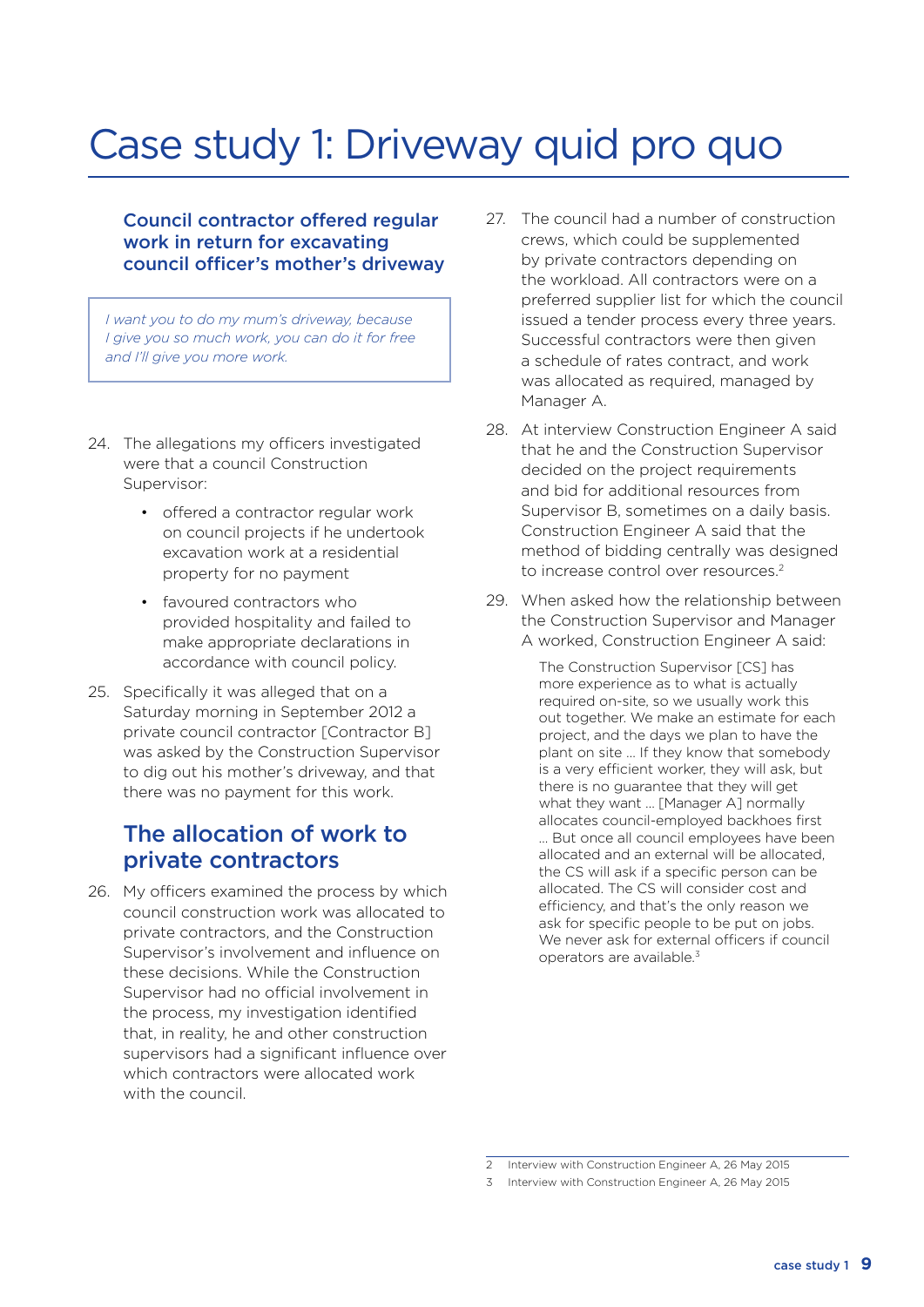30. As part of my investigation Manager A was interviewed. It was his responsibility to resource each of the construction teams. Manager A said:

> I've been three years in the actual role. … The abuse and stuff, I copped a fair bit being the meat in the sandwich I guess. Just trying to keep everyone's job … Some people didn't get who they wanted or what they wanted so I used to cop it quite a lot. Yes so it just got to the stage where I couldn't deal with it anymore … So I guess like [the Construction Supervisor] when I tried to put one of my staff members on … we always ended up in a big fight because I didn't give him one of the two that he liked at the time. Then down the track I don't know what happened but he just didn't want [Contractor B] just [Contractor C] ... From my point of view I would just look at those fights – it was worthless…

31. Manager A also said:

When I try to sort out the jigsaw puzzle and I ring them back and say look this is what's going on, I get, 'Oh why have I got him?'… then you get the arguments … they would use things like, they are not performing … they would pick things which they thought were legit.<sup>4</sup>

### Allegation 1: Excavation of a driveway at the home of the Construction Supervisor's mother

32. At interview, Contractor B confirmed that on 8 September 2012 he conducted excavation work on a driveway at a private property that he understood to be the Construction Supervisor's mother's house. Contractor B said that he was not paid any money for this work and that instead the Construction Supervisor had said words to the effect of:

> I want you to do my mum's driveway, because I give you so much work, you can do it for free and I'll give you more work.<sup>5</sup>

- 33. Contractor B said that he believed that if he had not carried out this work as requested he would not have been allocated future council work by the Construction Supervisor.
- 34. It was further alleged that crushed rock from a council construction site had been used for the driveway and that another contractor, Contractor A, had used his truck to deliver that rock and carry away soil and debris from the site.
- 35. When questioned, Contractor A said that he recalled conducting the work at the Construction Supervisor's mother's house and that he received three slabs of beer by way of payment. Contractor A said that he was happy with the arrangement and did not feel that he was under any pressure to do the job.

<sup>4</sup> Interview with Manager A, 26 May, 2015

<sup>5</sup> Statutory declaration of Contractor B, 16 October 2015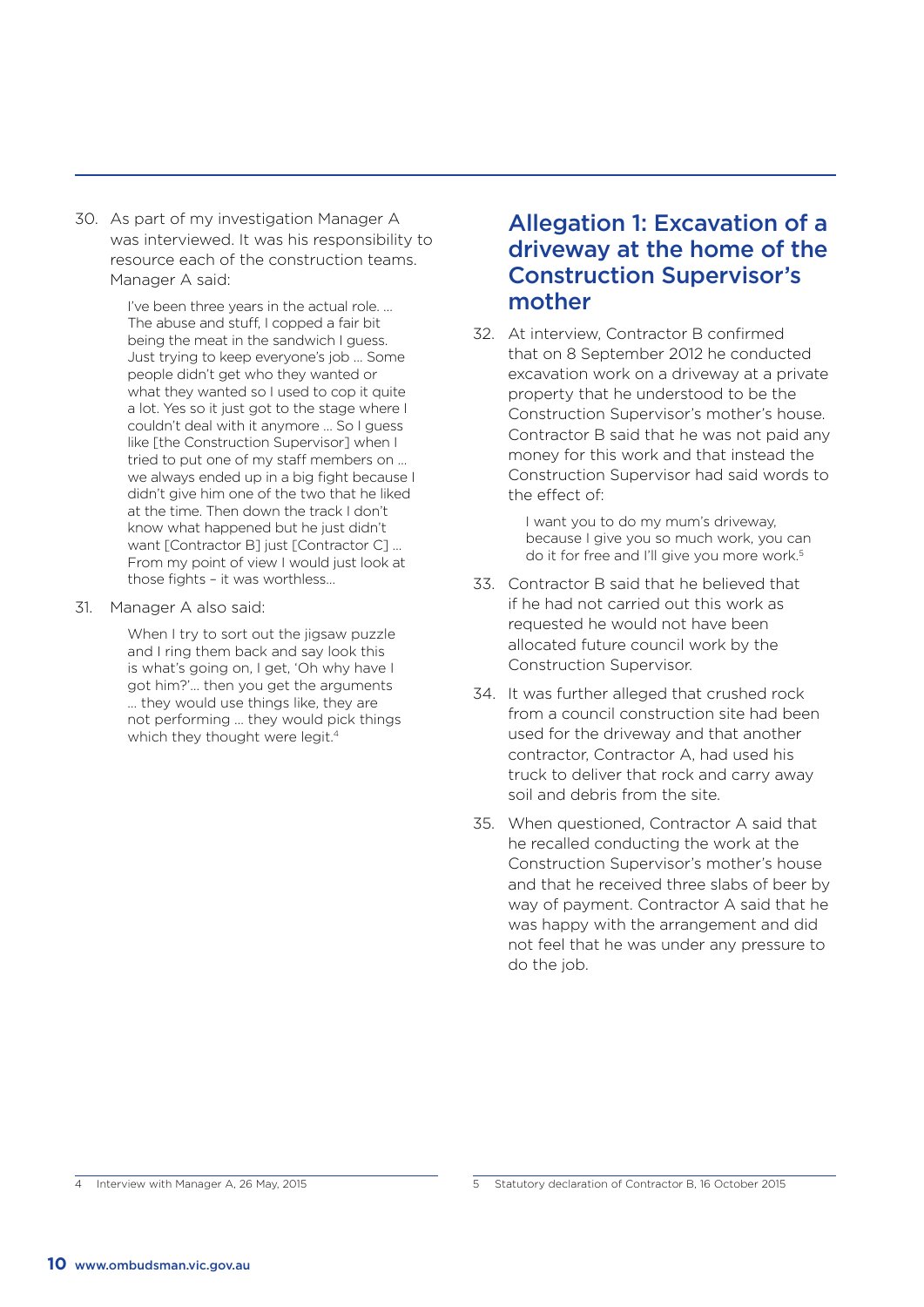- 36. Contractor A denied that the crushed rock for the work was obtained from a council work site. He said that he received money from someone at the house for the rock, although he could not recall who. Contractor A said that he collected the crushed rock, which he estimated to be around 12 cubic metres, from a local company on the morning he did the work. Contractor A said that he believed that he had paid about \$200 for the rock, and that he had paid in cash.<sup>6</sup>
- 37. My officers made enquiries with the company, which advised that the only purchase of crushed rock for cash on 8 September 2012 was for nine cubic meters, not the 12 cubic metres mentioned by Contractor A. Furthermore the transaction was from 4.28 pm that afternoon, not in the morning, and was delivered in three separate three cubic metre loads at a cost of \$160, not picked up as per Contractor A's evidence.
- 38. At interview the Construction Supervisor confirmed that he had used council contractors – Contractor A and Contractor B – to carry out the work on his mother's driveway in September 2012. When asked whether he had paid these contractors for their work the Construction Supervisor said:
	- … it was just beer and food not as in money.7
- 39. The Construction Supervisor said that he was unable to recall much detail about the arrangements and the work itself, including the cost or where the materials to do the work came from. The Construction Supervisor was adamant, however, that he had not taken it from a council work site. He said:

No I wouldn't have done that …

40. When asked why he could not recall the details of the work at his mother's house he said:

> Because I use so many different things and how long ago it was. It's hard to remember where I got it from and even how much it costs. Because they're not things I would easily remember.

41. The Construction Supervisor denied asking Contractor B to do the work at his mother's house for free, or that he said that he would continue to give Contractor B council work in return. He said:

> No. I can't guarantee him work … it's about 80 per cent of the time I get who I like ... I haven't got 100 per cent of being able to choose who I want.

42. When evidence of him apparently exerting pressure on Manager A to get the contractors he wanted was put to him, the Construction Supervisor said:

> I wouldn't say exert pressure, no. There are times when you turn around and say that you would prefer that person, but when it comes down to it we are given a particular person and there is no other option … I can't have any influence into what the plant is. I can tell the office I don't want a person because they are working unsafely or they are not being productive, but I can't stipulate to the office that I want a specific person …

43. The Construction Supervisor was asked if there were any records of complaints made by him about contractors and reasons for refusing them. He said:

> We usually ring the office and let them know that we are unhappy … No I don't [keep records] ... I would say it's more the office's job because he is the one ordering the plant for the next day's work.

44. The Construction Supervisor said that he had no knowledge of there being any council forms for such feedback on contractors to be recorded.<sup>8</sup>

<sup>6</sup> Interview with Contractor A, 2 July 2015

<sup>7</sup> Interview with Construction Supervisor, 15 June 2015

<sup>8</sup> Interview with the Construction Supervisor, 15 June 2015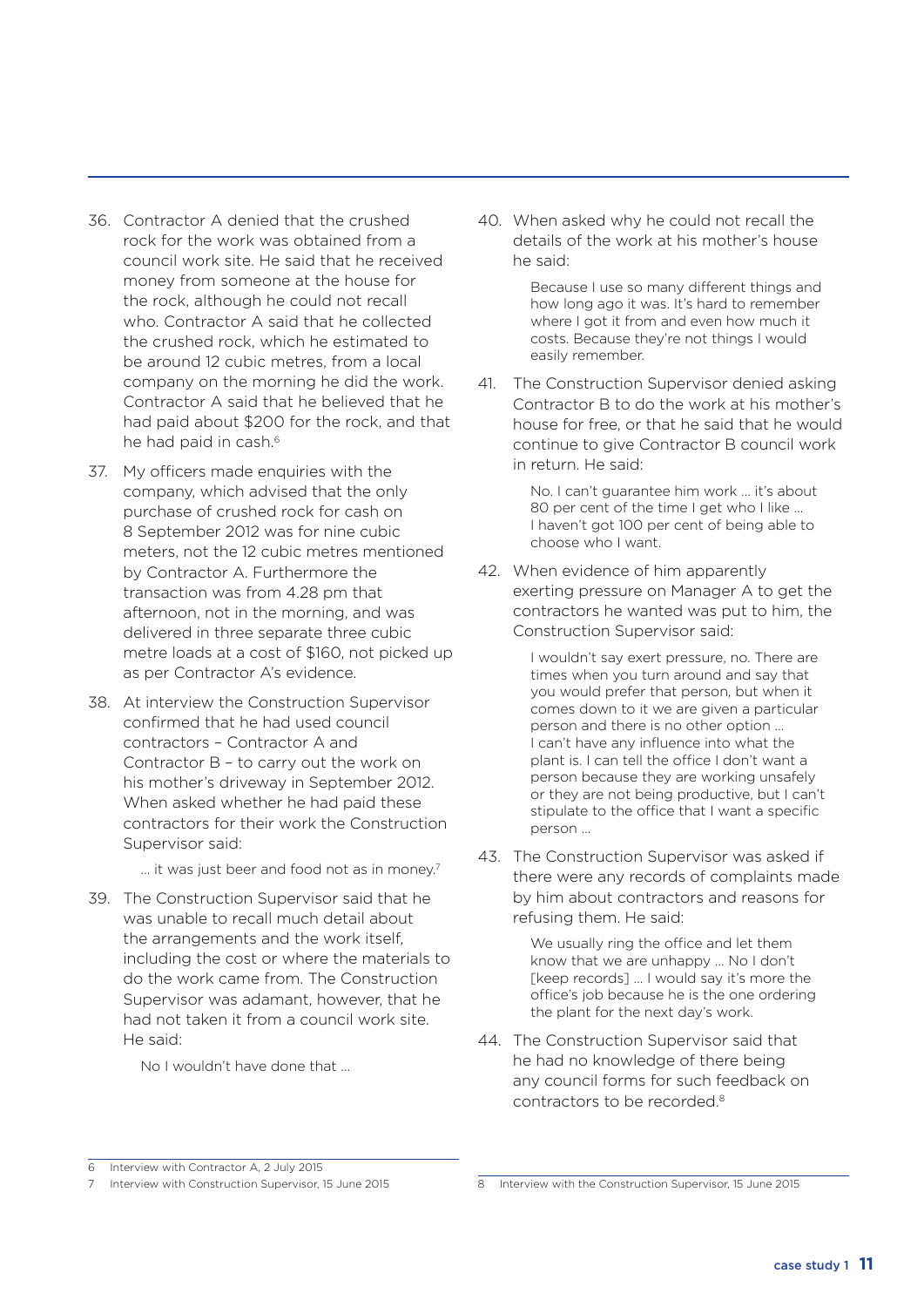### Allegation 2: Favouring contractors who provide hospitality

- 45. It was also alleged that the Construction Supervisor favoured contractors who provided him with hospitality and that he failed to declare this hospitality in accordance with council policy.
- 46. In particular, it was alleged that the Construction Supervisor had been provided with hospitality at a major sporting event by a particular contractor. Following the provision of this hospitality, it was alleged that the contractor was rewarded with additional work by the Construction Supervisor.
- 47. Both disclosers alleged a culture of gifts or hospitality being provided by private contractors in return for work with the council construction teams. The Construction Supervisor in particular was singled out as giving work to his friends. Discloser A said at interview:

His workers actually told me … mate, don't get too comfortable here. You won't be here for long. It's just a matter of who offers him a nice gift. He'll go with that … company … These are the council workers who are with him every day on his team.<sup>9</sup>

48. Discloser B said at interview:

… if you're mates with [the Construction Supervisor], you're laughing, feed [the Construction Supervisor] grog, you're laughing. You got no problems at all. He'll look after you till the world's end. But if you don't give him help, look after him, then he'll short sheet you as well. If there's two machines on the job, he might give one eight, the other seven and a half [hours]. That's how he gets around it. He looks after his mates.<sup>10</sup>

- 49. Discloser A also recalled that the Construction Supervisor was taken to a sporting event by Company A. He alleged that since that time Company B had not worked with the Construction Supervisor's crew, with Company A the preferred contractor.
- 50. At interview the Construction Supervisor was asked how long he had worked with Company B and why he had stopped doing so. He said:

Probably a year and a half. He got so complacent over that time … so that's why I ended up going back to Company A, which I had before …. I do have that choice yes…

- 51. A review of the council's gifts register shows that the Construction Supervisor declared receipt of this hospitality at the sporting event from Company A on 30 August 2014, listing its value as \$25.00.<sup>11</sup> Initial enquiries conducted by the council into these matters showed that Company A had a six-seat box at the sporting event that included food and refreshments service throughout the game, at an average cost of \$190-220 per head.<sup>12</sup>
- 52. At interview the Construction Supervisor could not recall if he was in a box and could not remember if there was food and drink available. He was asked why he declared the ticket as being valued at \$25. He said:

Because it was from [Company A]. It was like everything that we have to do. If we receive any gifts or anything like that … I am pretty sure I spoke to one or two other gentlemen at the council and they said, that's what tickets are worth … I can't remember.

Interview with Discloser A, 26 March 2015

<sup>10</sup> Interview with Discloser B, 30 March 2015

<sup>11</sup> Council Declaration of Token dated 29 August 2014

<sup>12</sup> Printed advertisement for open air boxes, 2014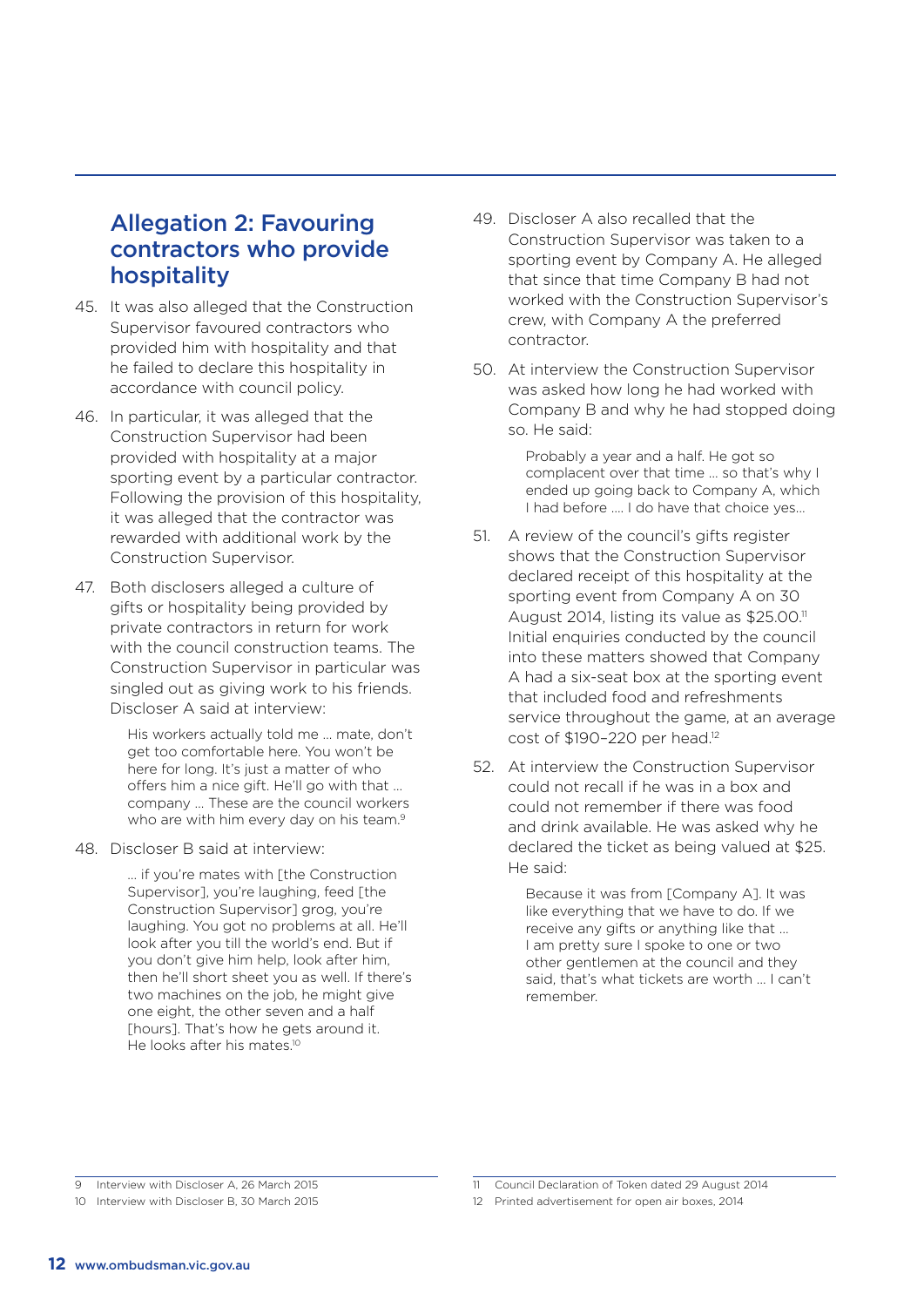53. The Construction Supervisor was shown that the date of the sporting event was 30 August 2014 and reminded that a relevant job was conducted during August 2014. He was asked if the reason for the change in company was a result of the hospitality. He said:

> No … like I said the reason why was the way that [the manager] was doing his job. Prior to that, [Company A] were coming up to me for six to eight months, you know, phone calls and things, asking me if I wanted to start using them again. And it was over a period of time [Company B] hadn't been doing their job the way that they should be and I'd been weighing it up for a little while to go back to [Company A].

- 54. As noted above, the Construction Supervisor was not required to provide any written justification for this change of preference in contractors.
- 55. I noted that there were declarations on the register from two other council staff who received the same hospitality from Company A, and who also put the value at \$25. Like the Construction Supervisor's declaration, these had been signed off by a senior manager.

# Findings

- 56. The evidence substantiated the allegation that the Construction Supervisor used council contractors to perform private works at his mother's home, albeit on a weekend, and that no financial remuneration or benefit was paid.
- 57. Due to his position, and the willingness of Manager A to acquiesce to his demands, the Construction Supervisor appeared to have been in a position to hold out promises of future work to contractors. I found the evidence of Contractor B to be credible and that the Construction Supervisor did request that this work be completed on the promise of further work being offered to the contractors.
- 58. Regarding the origins of the crushed rock used on the Construction Supervisor's mother's driveway, while I noted that Contractor A's evidence went some way to support the Construction Supervisor's version of events, his explanation of where the rock was obtained was not supported by the independent evidence obtained by my investigation. The Construction Supervisor could not recall any details about the crushed rock but was adamant that it did not come from council stock. Neither the Construction Supervisor nor Contractor A gave credible evidence in this regard.
- 59. According to Construction Engineer A, excess crushed rock is not common and is held at the council's depot. All construction supervisors have access to the depot, but responsibility for the excess falls to the construction supervisor on the project that generated it. Construction Engineer A was adamant that excess materials would only be used for other council projects not personal use. There is no policy on what to do with this type of material as far as he was aware.
- 60. My investigation found there were no written procedures for removing material from council depots. When materials were removed, no records were made of what, when or by whom.
- 61. While an inference could be drawn that the materials to construct the driveway at the Construction Supervisor's mother's home could have been obtained from the council depot, given the lack of records that were kept by the council, I was unable to make any such finding on the evidence available.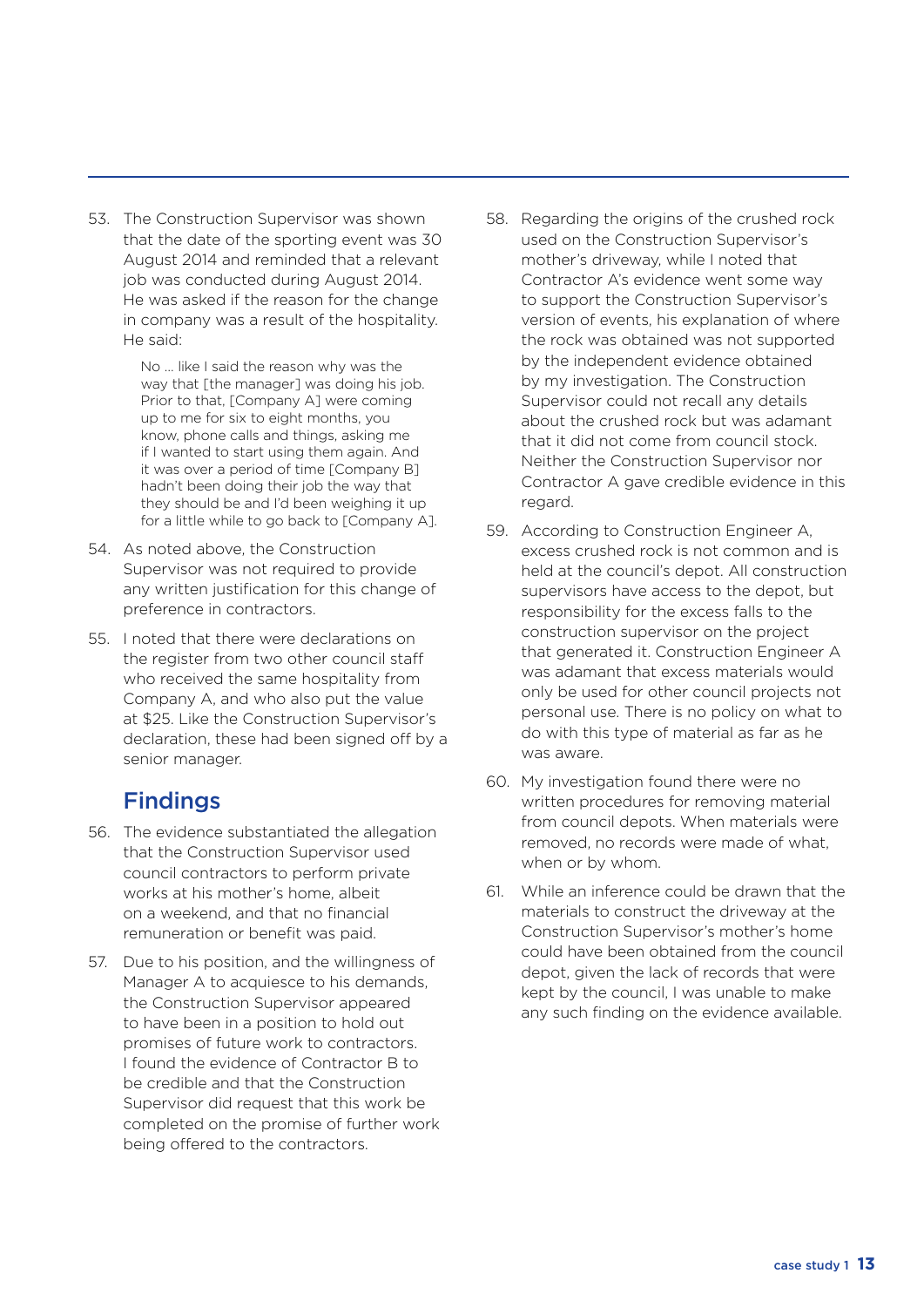- 62. Regarding the receipt of hospitality from a council contractor I found that this allegation was substantiated. I considered that it was inappropriate for the Construction Supervisor to have accepted such an offer of hospitality from a contractor to the council. This appears then to have been compounded by devaluation of the hospitality and, at interview, an inability to recall any details of the event.
- 63. After consideration of my investigation, the council confirmed it would take disciplinary action against the Construction Supervisor for his breaches of the procurement policy and code of conduct.
- 64. The council also advised that a review and report had been completed with respect to the processes and practices for engaging external contractors, that a review of processes for storing and disposing of excess materials from project sites would be undertaken and that depot staff would be undertaking fraud awareness training to strengthen their knowledge and understanding of the gifts and hospitality policy.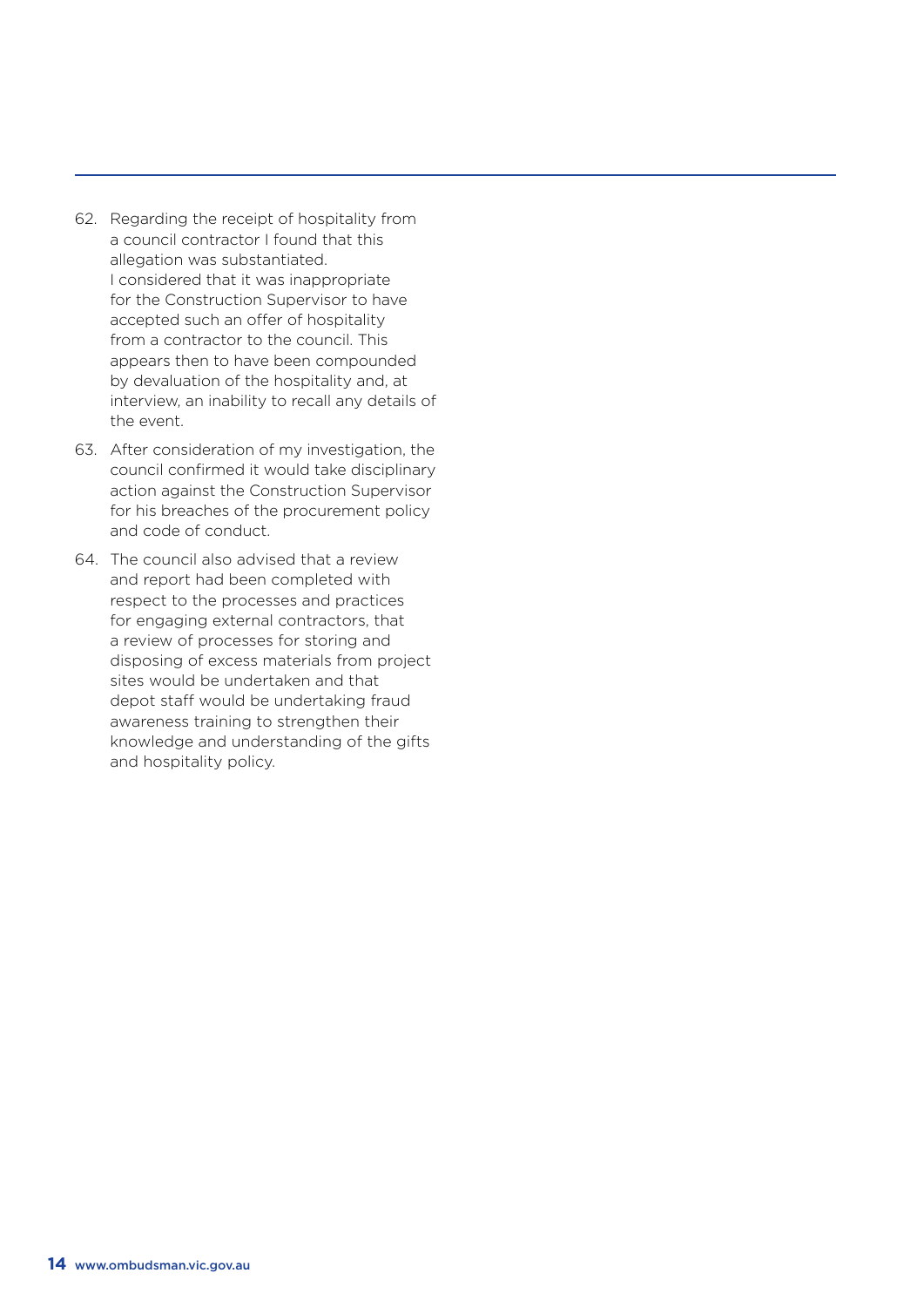# Case study 2: Use of a fuel card for private purposes

*Honestly I didn't think there was a problem with what I was doing. But when you look back now, seems pretty silly to think that. I never stopped and thought about it, I just went about my daily business, doing what I thought was a good job for the council, doing extra things … I look at that \$4,000 number and think, that's pretty bad …*

- 65. The allegation my officers investigated was that Team Leader Z, who works at a metropolitan council, used a council fuel card to refuel his private vehicle for private purposes.
- 66. Team Leader Z started work with the council in 2008 and was appointed as a team leader in 2013. He was based at the council's operations centre and lived about 37 kilometres away. His normal working hours were from 6.30 am to 3.30pm.<sup>13</sup>
- 67. From his appointment until mid-2015, Team Leader Z reported to Coordinator Y.<sup>14</sup> His reporting line then changed to Coordinator X. Manager W was responsible for a number of teams at the operations centre, including Team Leader Z's.15
- 68. Team Leader Z had access to a council commuter vehicle when he acted in the role of team leader intermittently from 2008 to 2013. This ceased after his permanent appointment to the role in 2013 due to a change in classification.<sup>16</sup> The discloser alleged that Team Leader Z told other council staff that he had been using a council fuel card to fuel his private vehicle in order to 'get back at the council' for taking away his access to a commuter vehicle.
- 69. At interview under oath on 16 December 2015, Team Leader Z said that not having access to a commuter vehicle like other team leaders was a 'frustration' and that he believed it was 'unfair'.
- 70. During my investigation, the council advised that Team Leader Z had access to seven fuel cards, allocated to vehicles and equipment used by his team. Of the seven cards, five were assigned to specific vehicles or large pieces of equipment. Of the other two, one was a generic fuel card that could be used for any fuel type or oils, and the other was a card for refuelling small equipment.<sup>17</sup>
- 71. Manager W advised that as team leader, Team Leader Z was the custodian of the small equipment card:

Team Leaders assume responsibility for the small plant cards at appointment or the expiry of subsequent cards, there is no formal instrument acknowledging their use however [Team Leader Z] would have been given access to the card at the time of commencement in the role.

At the time no formal written instructions were given regarding its use, team leaders are verbally informed of the card's purpose.18

72. Manager W advised that the amount of fuel he would expect to see in one transaction using the small equipment card was about 20 litres and that he would not expect to see any transactions where fuel was purchased outside the council area.

<sup>13</sup> Interview with Team Leader Z, 16 December 2015

<sup>14</sup> Email from the protected disclosure coordinator at the council, 21 December 2015

<sup>15</sup> Council organisational charts, undated

<sup>16</sup> Interview with Team Leader Z, 16 December 2015; interview with Coordinator Y, 23 December 2015

Email from Manager W, 29 October 2015; fuel transaction reports attached to email from Manager W, 13 November 2015

<sup>18</sup> Email from Manager W, 16 November 2015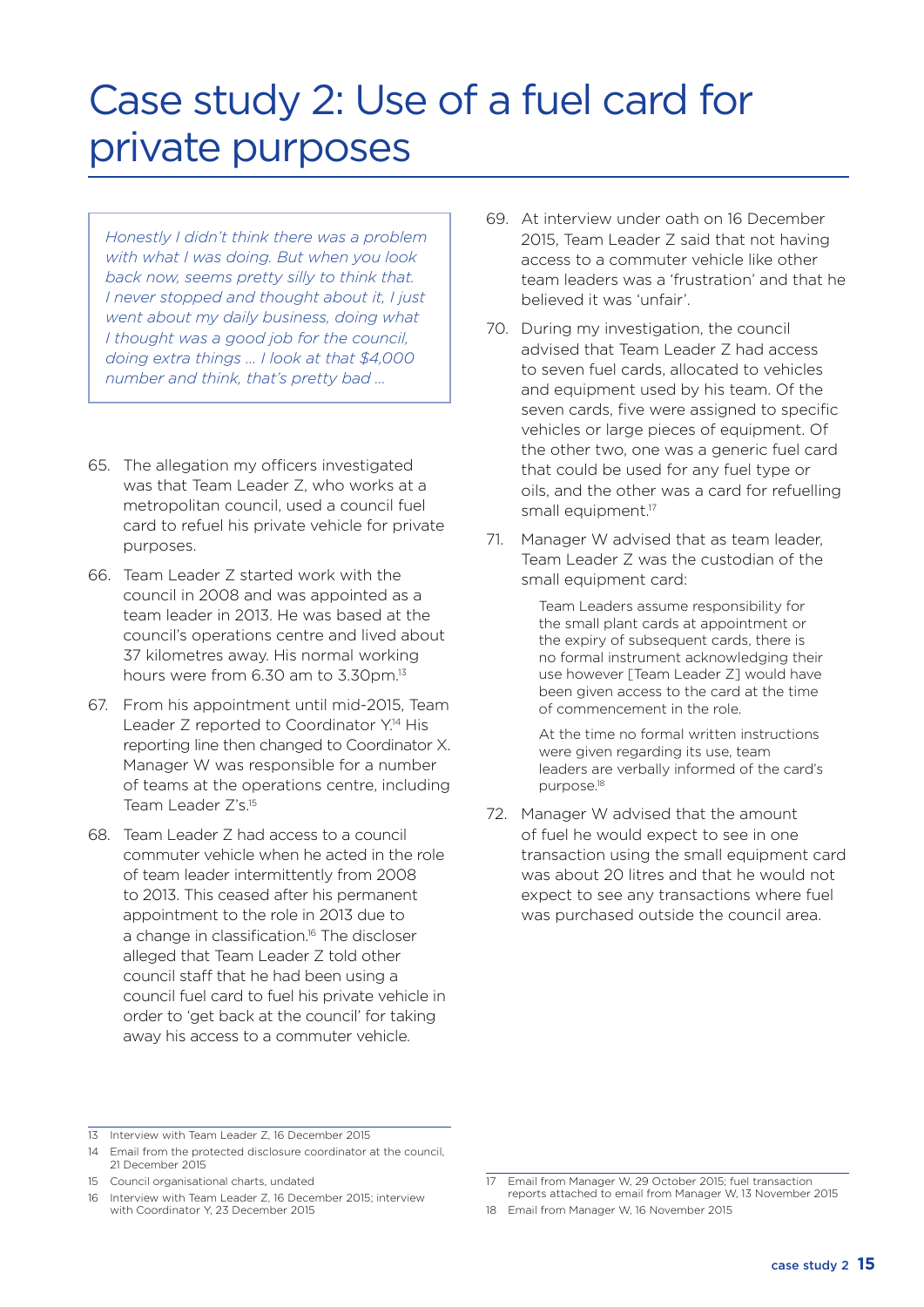### Use of the small equipment fuel card

- 73. My officers reviewed the fuel transaction reports for the three fuel cards assigned to Team Leader Z with which unleaded petrol could be purchased, including the small equipment card. The reports for two of the cards showed a reasonable number of transactions, all of which were relatively small in size and occurred at Service Station A in close proximity to the council's operations centre. However, the reports for the small equipment card showed excessive and unusual transactions when aligned with the card's approved purpose, the council's location and Manager W's evidence of the amount of fuel he would expect to see in one transaction.<sup>19</sup>
- 74. Reports from September 2014 to October 2015<sup>20</sup> showed a total of 49 transactions on the card, amounting to \$3,921.66.<sup>21</sup> Of these:
	- • 28 transactions occurred at Service Station B located approximately three kilometres from Team Leader Z's home, and approximately 35 kilometres from the council's operations centre.
	- • 38 transactions were for 60 litres or more, and three transactions were for an amount under 50 litres.
	- 58 transactions occurred outside Team Leader Z's normal working hours.
	- Seven transactions occurred on a Saturday, and a further one on a Sunday, with no record of overtime being worked by Team Leader Z on these dates.<sup>22</sup>

22 *ibid*.

- 75. As a result of my enquiries with Service Station B for times and dates when the small equipment card had been used, a further three transactions were identified totalling \$245.40.<sup>23</sup> When combined, the total amount charged to the small equipment card from September 2014 to November 2015 was \$4,167.06.
- 76. My officers obtained CCTV footage from Service Station B for two of the three further transactions.<sup>24</sup> both of which related to purchases of fuel of around 65 litres. The footage on both occasions showed Team Leader Z paying for fuel using a card, which correlated to the times of transactions on the small equipment card. On one occasion, the footage showed Team Leader Z putting the pump nozzle of the petrol bowser into his private vehicle minutes prior to the time of the transaction on the small equipment card.
- 77. At interview under oath, Team Leader Z was shown both pieces of CCTV footage. He confirmed that it showed him and his private vehicle, and that he had used the council fuel card. He was also shown a list of the small equipment fuel card transactions over the preceding year, at which time he admitted that he:
	- • was responsible for the majority and they were purchases of fuel for his private vehicle
	- had been frequently using the card to refuel his private vehicle for about two years; as such, transaction reports prior to September 2014 would show a similar frequency of transactions and most of these would relate to fuel for his private vehicle
	- had refuelled his wife's vehicle on at least one occasion because he drove it to work that day.

<sup>19</sup> File note from telephone conversation between Manager W and Victorian Ombudsman officer, 13 November 2015, 4.20 pm

<sup>20</sup> At the time of my officers' request to the council, the November 2015 report was not available.

<sup>21</sup> Fuel transaction reports attached to email from Manager W 13 November 2015

<sup>23</sup> Transaction receipt printouts dated 7 November 2015, 7.11 am; 13 November 2015, 5.30 am; 24 November 2015, 5.52 am, received from operator of Service Station B

<sup>24</sup> The footage for the first transaction was not available.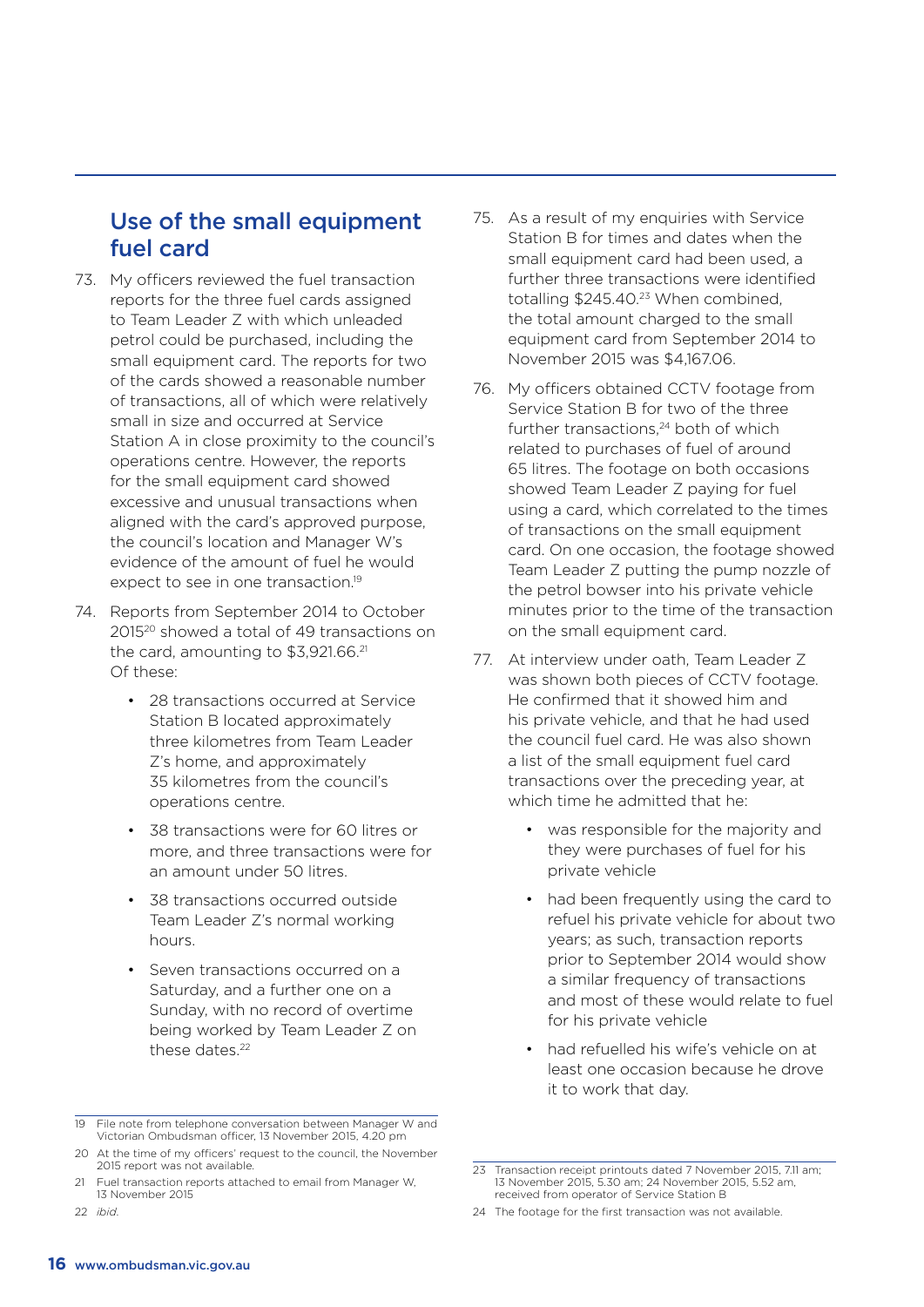78. Team Leader Z said that the small equipment card was the only council fuel card he had used to refuel his private vehicle.

#### Use of card while on leave

79. Seven transactions occurred while Team Leader Z was on leave,25 and all of these were outside the council area.<sup>26</sup> The locations and the fact that Team Leader Z was on leave at the time of the transactions suggest none of these were businessrelated. When asked about the basis on which he used the card while on leave, Team Leader Z said 'stupidity', and he acknowledged that these fuel purchases mostly related to private use of his vehicle.

#### Alleged authorisation from former manager

80. While admitting to using the card for his private vehicle, Team Leader Z said he was given permission in about November 2013 by his then manager, Coordinator Y, to use the fuel card for his private vehicle if he needed to do jobs while travelling to or from work:

> For the first probably six months to a year of being in the role, I had use of a commuter vehicle … and then they asked me to stop taking the vehicle home but advised me that if I needed to do work with my vehicle I could use a council fuel card. …

There was a meeting we had about … when I was using the vehicle, I was doing these sort[s] of things on the way home to help with work, I was assessing jobs, putting witches hats out for jobs, dropping equipment off to suppliers, meeting with suppliers ... things like that, and I said 'If I'm going to continue to do these things, how should I do it?' And that's when the advice was given. If I do those things, you can use the council … card.

- 81. Team Leader 7 said that while he did have a conversation with Coordinator Y, he could not recall whether anything about the arrangement had been documented. He said that he had not spoken to anyone about the arrangement since this initial conversation more than two years ago, including his current manager; and nor had he checked with anyone whether his use of the fuel card for his private vehicle was still authorised.
- 82. Under oath, Coordinator Y denied providing any authorisation to Team Leader Z to use a council fuel card to refuel his private vehicle. He said:

I do recall a conversation about [Team Leader Z travelling] to and from work and … this was at this contentious time of [Team Leader Z] trying to get access to a vehicle. [He said] well I work on the way in and the way home. [I said] well okay you can't do it. You need to go and do the task, bring the vehicle back, and then go home. …

I would have said that the work needed to be programmed in work time … don't use your own car … there's no circumstance … [where I] would say 'yes do that'.

…

These conversations … with [Team Leader Z] about the commuter use vehicle were him trying to find ways and levers to get back to using that vehicle or have access to a [council] vehicle. This is pushback that's been going on for some months … I would not support the use of a council fuel card [for his private vehicle] at all.

<sup>25</sup> Leave application forms contained within Team Leader Z's personnel file between September 2014 and October 2015; Team Leader Z's timesheets for the period September 2014 to October 2015

<sup>26</sup> Fuel transactions reports attached to email from Manager W, 13 November 2015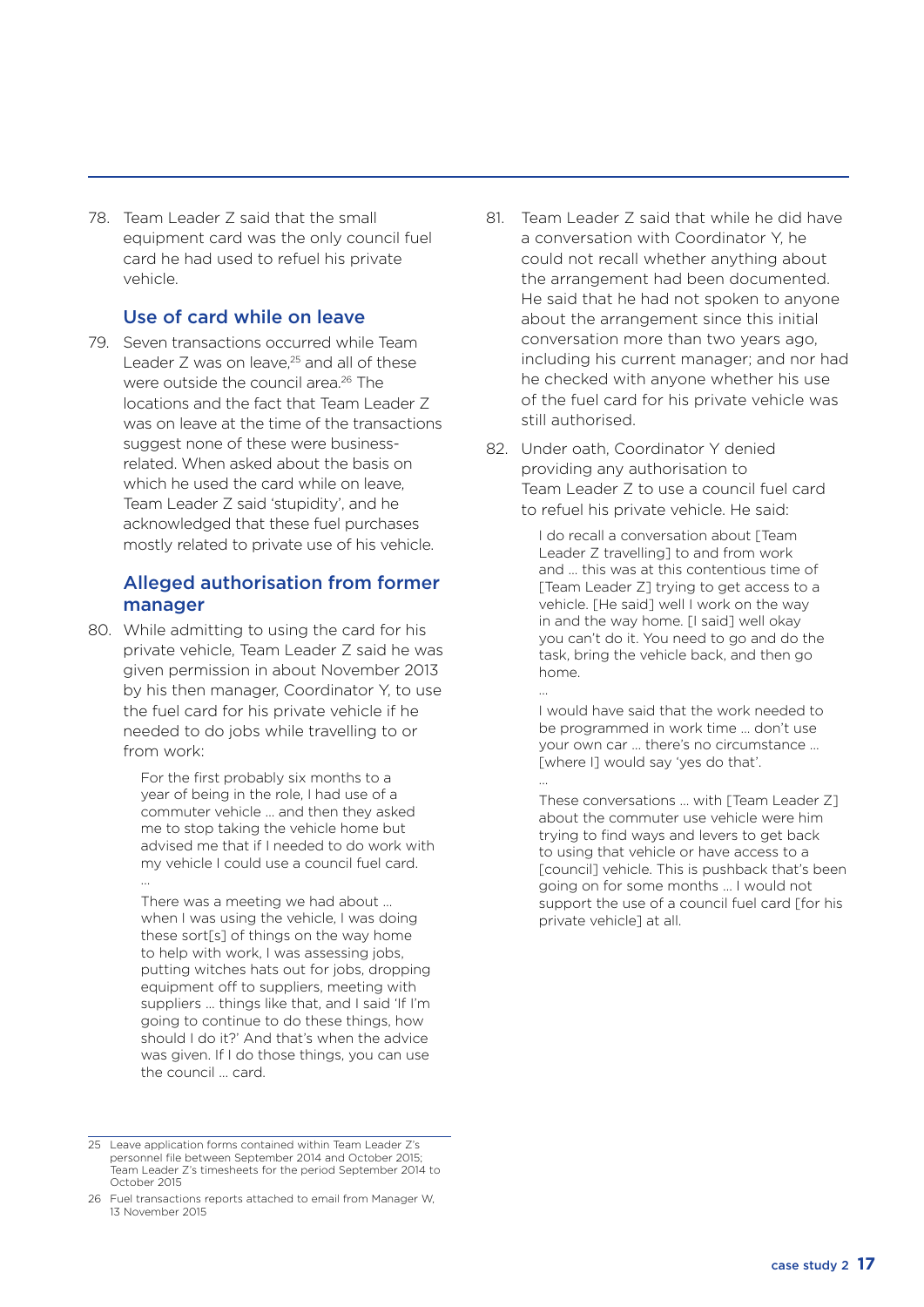83. Coordinator Y said he was not aware that Team Leader Z had, as he claimed, completed jobs while travelling to or from work, and said he would be very surprised if Team Leader Z had done so but not claimed overtime, based on his experience working with him. He said that he never instructed Team Leader Z to work outside business hours, nor did he instruct him to work using his private vehicle. He said there was no need and little benefit in staff doing jobs on the way to or from work because:

> [The council] is a very small municipality, very, very small indeed. It's not as if it's huge and there would be some benefit … if you lived to the north and travelling from the work centre, 15 kilometres out, setting up a work site, you're only five kilometres from home, you'd take the vehicle home. It's three kilometres north south east, it's very very small. I would say 'go and set it up in the morning, set up and come back and go home'. I just can't see any time when I would say take a vehicle home.

#### Current manager

84. Team Leader Z's current manager, Coordinator X, similarly advised my officers that he was not aware of any arrangement permitting Team Leader Z to use a council fuel card for his private vehicle for any reason.27 Coordinator X also told my investigation that:

> All work activities … are to my knowledge always completed during work hours. I have never instructed staff to complete work tasks on there [*sic*] way home from work. My staff start work at 6:30am and finish at 3:30pm. If [Team Leader Z] is completing tasks … outside of the above hours then these are being completed on his own accord and without my knowledge.<sup>28</sup>

85. When asked at interview why he didn't speak to Coordinator X about the arrangement when his reporting line changed, Team Leader Z said:

> In hindsight, sitting here now I wish I did … go to [Coordinator X] and put my cards on the table and say 'look I've been doing this, is this still supported?'. But I didn't do that. …

> Honestly I didn't think there was a problem with what I was doing. But when you look back now, seems pretty silly to think that. I never stopped and thought about it, I just went about my daily business, doing what I thought was a good job for the council, doing extra things … I look at that \$4,000 number and think, that's pretty bad.

#### Private benefit

86. At interview, Team Leader Z said that he had not intended to privately benefit from his use of the council fuel card, however, acknowledged that, upon reflection, it was clear that he had. He said:

> I never set out to rip off the council … it was a conversation I had with [Coordinator Y]. I believed it to be the right thing I was doing, no one had stopped or questioned or asked me. Since that arrangement, I believed it was business as usual. I never set out to rip anyone off, but when you put the evidence in front of me, I can't deny that I probably have. And I'd love to take back time and not do it.

- 87. Team Leader Z also acknowledged that:
	- the council would not approve the extent of his use of the fuel card for refuelling his private vehicle
	- • there were no records to differentiate the fuel he used for business purposes (i.e. jobs when travelling to or from work) and his private use of his vehicle

27 Email from Coordinator X, 4 December 2015

28 Email from Coordinator X, 23 December 2015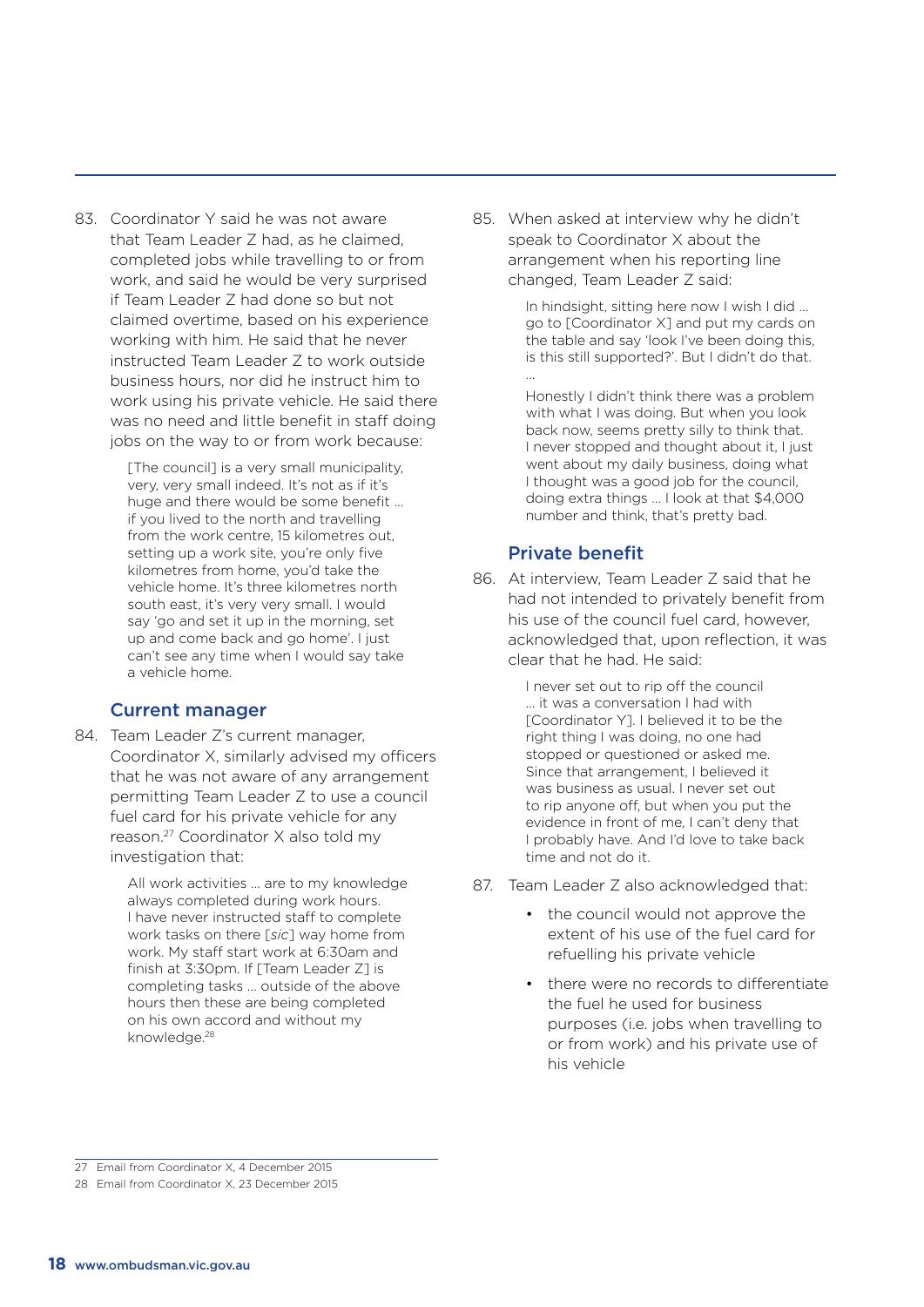- he was putting significantly more fuel into his vehicle than he was using for the jobs he did travelling to and from work
- based on the frequency of the fuel card transactions, which on many occasions were once every seven to 10 days, it was reasonable to conclude that he had rarely (if at all) paid for fuel himself for his private vehicle over the preceding year
- no one at the council had instructed or asked him to do additional jobs when travelling to and from work, and his current manager was not aware that he was doing such work
- there were no records to evidence the jobs he had undertaken on his way to or from work.29

# Findings

- 88. The investigation found that the allegation against Team Leader Z was substantiated.
- 89. The evidence showed that Team Leader Z used the council small equipment fuel card extensively to refuel his private vehicle over at least the preceding two years, with the value for 14 months<sup>30</sup> coming to \$4,167.06. While the reports only go back to September 2014, Team Leader Z admitted to using the council small equipment fuel card for private purposes from around November 2013.<sup>31</sup> Consequently, the total would far exceed \$4,000.
- 90. On many occasions over the preceding year, Team Leader Z used the card for his private vehicle once every seven to 10 days, suggesting that he rarely, if at all, paid for any fuel himself. On some occasions, Team Leader Z used the card five or six times a month.<sup>32</sup>
- 91. While Team Leader Z stated that Coordinator Y authorised his use of a council fuel card to refuel his private vehicle when doing jobs while travelling to or from work, Coordinator Y denied providing any such authorisation; and there was no other evidence to indicate that this occurred. There was also no evidence to support Team Leader Z's claim that he frequently did jobs while travelling to and from work using his private vehicle. In the absence of any documentary evidence relating to these jobs, I would expect Team Leader Z's direct manager would have been aware that he was undertaking these jobs. Yet both his former and current manager said they had no knowledge of this. It was also apparent that Team Leader Z was not instructed to do such work, nor was this a requirement of his role. In particular, I noted Coordinator Y's comment at interview that there was little benefit in staff doing jobs when travelling to and from work given the size of the municipality.
- 92. On balance, I did not accept Team Leader Z's evidence that he was given permission to use a council fuel card to refuel his private vehicle when doing jobs while travelling to or from work. In my view, Team Leader Z used the council fuel card without authorisation or justification, and received a significant private benefit.

29 Interview with Team Leader Z, 16 December 2015

30 From September 2014 to November 2015

31 Interview with Team Leader Z, 16 December 2015

<sup>32</sup> Fuel transaction reports attached to email from Manager W, 13 November 2015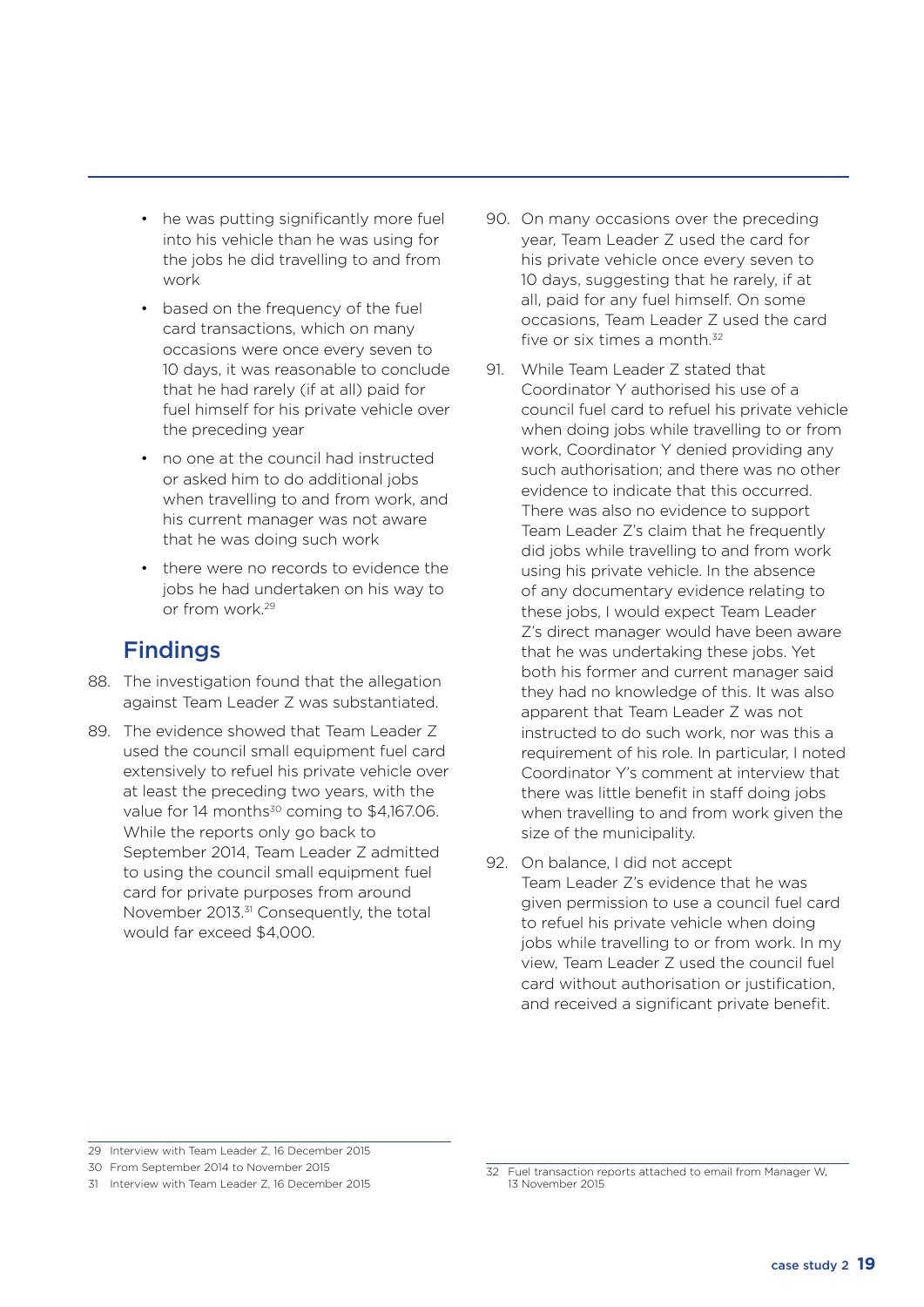- 93. Team Leader Z's use of the council fuel card for his private vehicle was in breach of the council's code of conduct on the basis that he:
	- did not act in a fair and honest manner
	- • acted for an ulterior motive and had not appropriately and responsibly used council resources.
- 94. In response to my draft report, Team Leader Z said:

I would like to set up a payment plan to reimburse the council as it was never my intention [to] breach councils [*sic*] code of conduct. I did not set out to misuse the council fuel card[.] I have always tried to work with council's values of respect, courage and integrity.

Looking at the evidence I did make an error in judgement and misuse the card, which I deeply regret.

It is unfortunate that [Coordinator Y] cannot remember our conversation regarding the fuel card and I did not keep a copy of my notes of that conversation. I also agree that I should have discussed it with my current manager.

I hope that both council and myself can learn from the mistake and look at how the processes and policies are relayed to staff.

95. The lack of scrutiny and oversight by the council allowed this conduct to go undetected for a substantial period of time, which ultimately jeopardised the proper expenditure of council funds. Had the reports for the card used by Team Leader Z been reviewed at any stage by the council, it would have been clear from the frequency, size and location of the transactions that the card was not being used in line with its approved use.

96. When my officer sought clarification from the council regarding the review of fuel reports, the council advised:

> The fuel transaction reports are used for expenditure monitoring purposes to determine if [there are] any major variances from previous payments … the fuel card reports are not looked at in detail individually.33

- 97. There were also gaps in the council's policies on the use of fuel cards: their use for private purposes and/or to refuel a private vehicle; requirements for cards not assigned to vehicles; or how fuel card usage reports were reviewed. My report made recommendations to the council to address these gaps, to provide greater guidance to staff on appropriate use, and to ensure that any potential misuse can be promptly identified.
- 98. The council accepted my recommendations to take disciplinary action against Team Leader Z and seek reimbursement from him. The council also accepted my recommendations to undertake an audit of fuel card use and to review its policies and procedures on fuel cards.

<sup>33</sup> Email from the protected disclosure coordinator at the council, 17 December 2015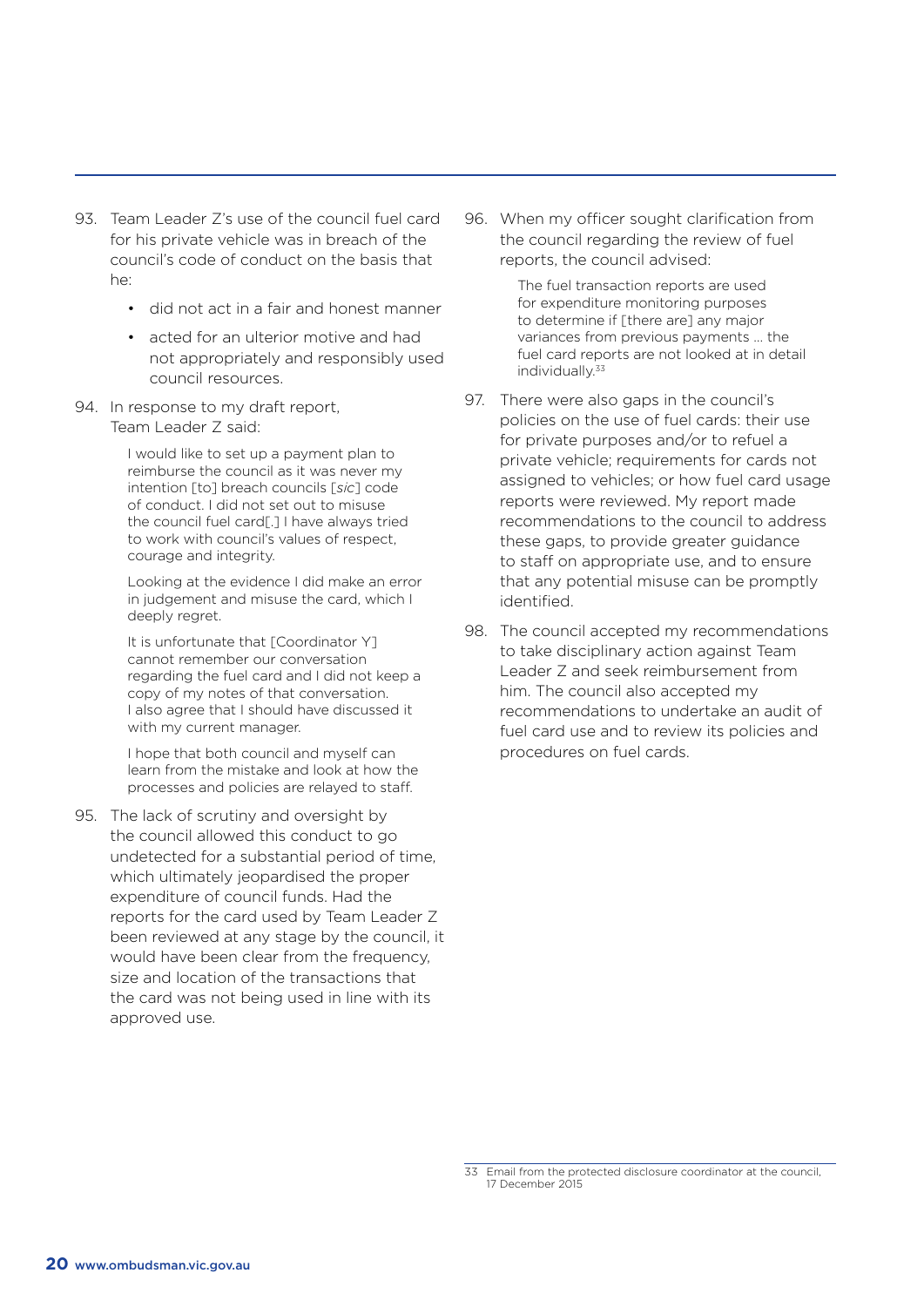# Case study 3: Procurement and recruitment

*I was aware that people borrowed stuff from the depot over the years. I've been around for a lot of years and that was pretty common practice. I was not aware that things had changed of recent times … I was of the belief it was tolerated.*

- 99. There were two principal allegations in this matter, which came from a regional council:
	- 1. that staff working in Manager A's unit [Manager A and Coordinator A] had purchased equipment with council funds for private use
	- 2. that Manager A appointed a close relative [Support Officer] and subsequently promoted her to a managerial role within his unit in breach of the council's recruitment and selection policies.<sup>34</sup>
- 100. Refer to Figure 1 for the reporting relationships in the work unit.





<sup>34</sup> Attachment to letter dated 16 March 2015 from IBAC; and at the interview of the discloser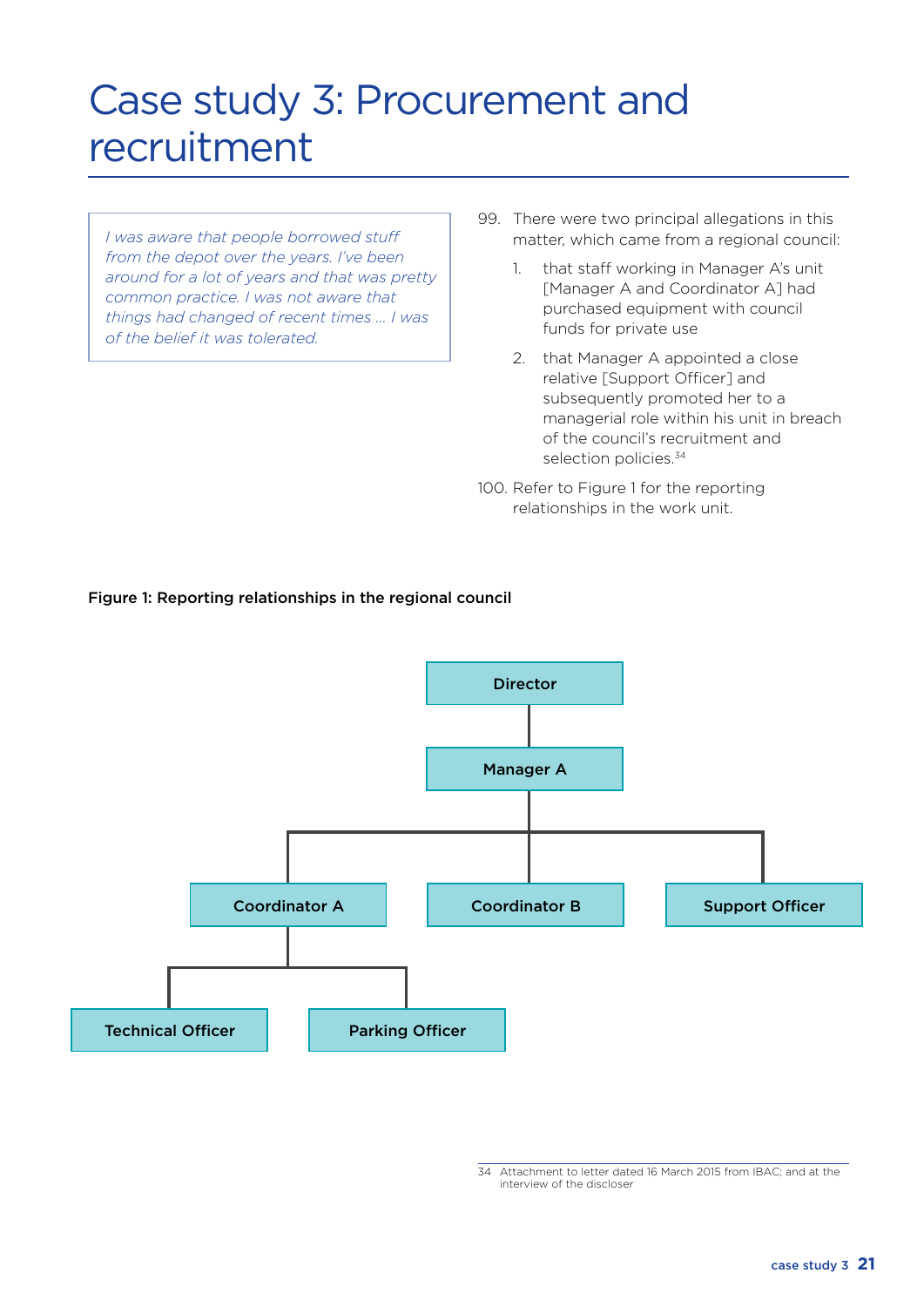### Allegation 1: Council officers purchased council equipment for private use

- 101. This allegation related to a number of purchases of equipment including:
	- • a sandblaster and attachments worth \$1,128
	- an air compressor worth \$805 to power the sandblaster.
- 102. During the investigation it was further alleged that a metal lathe worth \$4,795 had also been improperly purchased for personal use. This too was investigated as a related disclosure.

#### Sandblaster

- 103. A sandblaster can be used 'for various surface treatment and decoration purposes, such as removing rust, paint, scale or other foreign build-up from a metal, or making patterns on glass'.35
- 104. It was alleged that between July and October 2014 six officers were asked to assist Coordinator A in unloading a sandblaster from a truck. One officer queried the need for a sandblaster. Coordinator A responded that it was to clean ticket machines. An officer challenged that view on the basis that council had had ticket machines for years yet had never needed a sandblaster.



#### Image 1: Sandblaster in the council workshop

<sup>35</sup> *Instruction Manual for SB-375 Sandblasting Cabinet (240V)*, page 2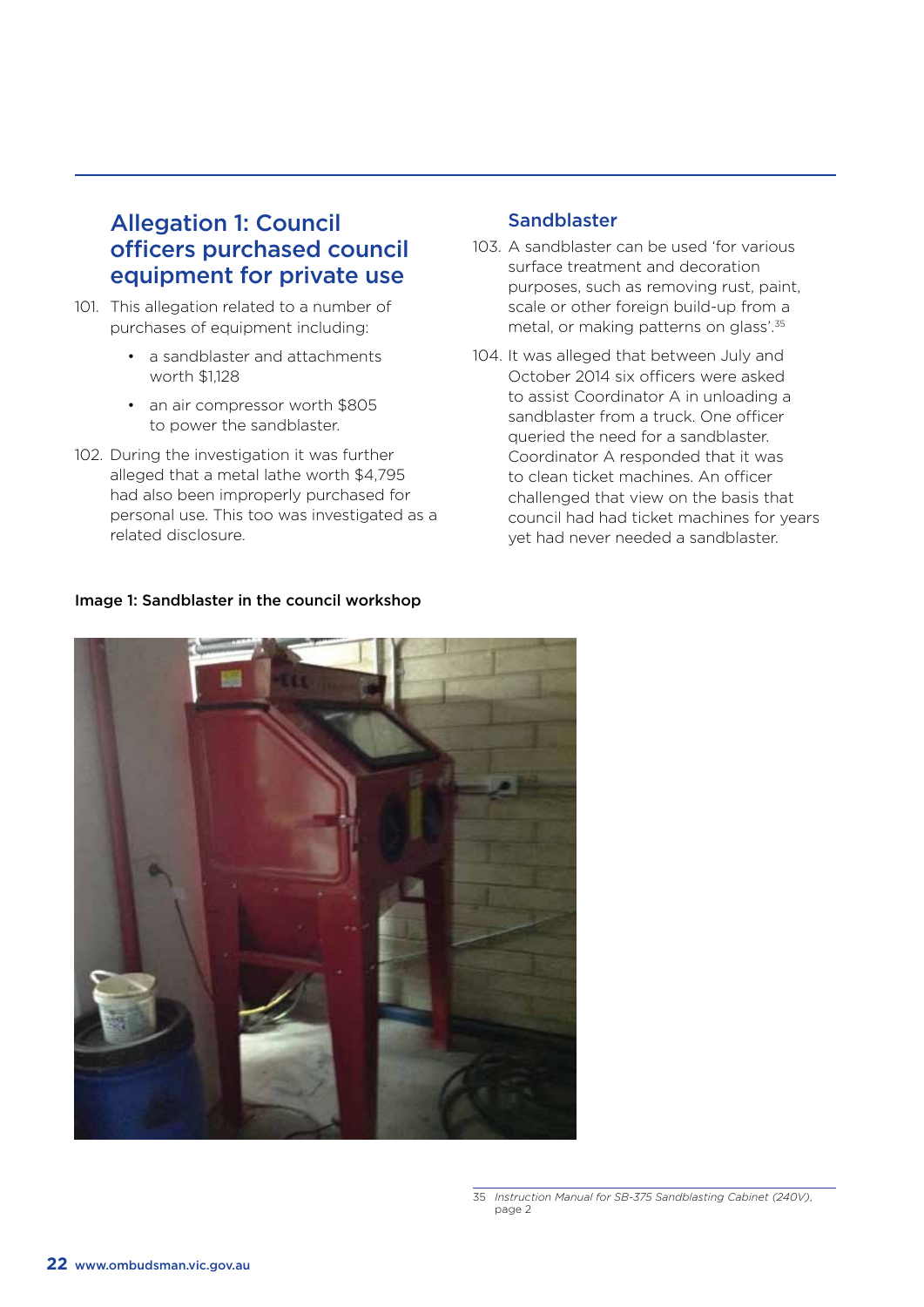#### *Purchase and record keeping*

- 105. On 10 July 2014, Coordinator A sent a requisition for the purchase of a sandblaster and glass beads for use in the sandblaster for \$1,056 to Manager A, which he approved the same day. A remittance advice dated 24 September 2014 noted the purchase of a sandblaster on 27 August 2014 for \$979 and the additional purchase of glass beads for the sandblaster on 29 August 2014 for \$149, totalling \$1,128. A written quote was required under the council's procurement policy; however, there was no evidence that one was obtained in this instance.
- 106. At interview, Coordinator A said if he had obtained a quote for the sandblaster he would have provided it with the requisition, but that a requisition could be submitted without a quote. He said that in any event he 'would have been out and spoken to [the supplier]' and that he would have discussed the purchase with Manager A.36
- 107. In response to my draft report, Coordinator A sought to separate the cost of the sandblaster from the combined cost of the sandblaster and the glass beads, which are integral to its function. He said:

... the sandblaster at a cost of \$979 when purchased, is under the asset threshold of \$1,000 and as such was purchased from the maintenance budget and not from a capital account. Being under \$1,000 my understanding is that the item is not classed as a capital item.

- 108. At interview, Manager A told my officers that he does not keep a list or any record of purchases of less than \$1,000 and that there were no audits of the unit's equipment.<sup>37</sup>
- 109. The Director, Manager A's manager, said that minor equipment was the responsibility of the relevant unit and she was not aware of any record or audit of purchases by the unit.<sup>38</sup>
- 110. This was confirmed by the Finance Manager, who also said assets in excess of \$1,000 must be noted on the council's asset register and that the finance unit is not informed about items worth less than \$1,000. He said the only documentation that the finance unit retains of these purchases are the invoices. He said that 'different units have different approaches' and 'I just hope managers have their asset registers in place'.39
- 111. The sandblaster was not recorded by the unit on the asset register; however, it was noted by the Parking Officer with responsibility for testing and tagging equipment.
- 112. At interview, Manager A said that other areas of the council may not be aware that his unit had purchased a sandblaster. This was confirmed in an internal email of 9 November 2015, in which Manager B, who has responsibility for equipment across council, responded to an enquiry by my office:

We do not own a sandblaster and never have had this sort of equipment.

36 Interview with Coordinator A, 9 December 2015

<sup>37</sup> Interview with Manager A, 9 December 2015

<sup>38</sup> Interview with the Director, 22 October 2015

<sup>39</sup> Interview with the Finance Manager, 9 December 2015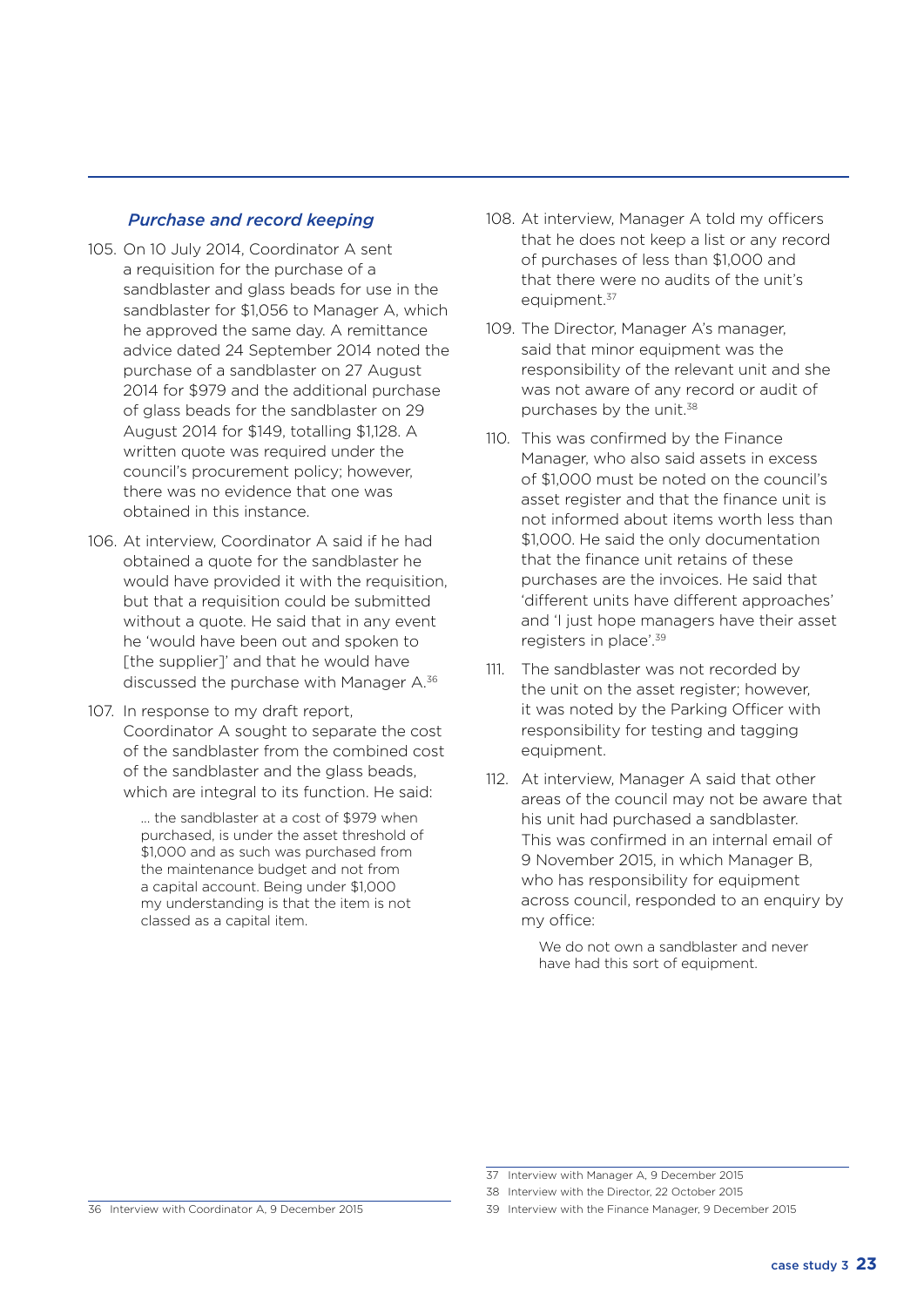#### *Council's need for and use of the sandblaster*

- 113. An experienced officer in Manager A's unit told my officers he did not believe there was a use for a sandblaster since most maintenance functions were outsourced. The officer said that one of the maintenance officers had sandblasted a ticket machine door once 'just to try it out' but he had not seen the sandblaster used since.
- 114. At interview, Coordinator A explained the reason for the purchase:

Well we purchased this primarily to, when you get vandalism with equipment and that, to rip the paint off it so that we can get it back on. Tune it up nicely. Even some of our parking meters and that sort of stuff ... Probably [used] on some of our ticket machines and some of our parking meters ... It's an item that will come in very handy for our operations ... These things will pull the paint off very well ... I wouldn't say that we often have to do it. I wouldn't say it's weekly but the point of this sort of equipment is it's there and we're able to use it and I try and give the maintenance crew as much support as I can. Otherwise anything that's wrecked we would have to send it out externally and get it fixed.

115. At interview, Manager A said:

Somebody identified that it would be handy for meter maintenance. [Coordinator A] would have spoken to me about it and said can we get a sandblaster because it would be handy for doing ticket machine doors and things that needed a bit of work and I would have said 'yes, no problem' because I don't think it was very expensive ... \$800 ... For me to agree I would have to see a benefit in it as efficiency, a useful piece of equipment ... I would have trusted [Coordinator A's] judgement. I'd have no reason to question why it wouldn't be a reasonable purchase ... I remember a brief conversation with [him] about it. He did ask me about it ... Said it would be useful equipment for our meter technician.

- 116. At interview the Technical Officer told my officers that he'd 'never ever thought about a sandblaster'. He said that the first he knew about it was when he arrived one day and it was there, and that he did not use it very much. He said he did not know whose idea it had been to purchase the sandblaster.<sup>40</sup>
- 117. In relation to its actual use, Manager A was not aware how many council items had been sandblasted in the last year.
- 118. In response to my draft report, Coordinator A stated:

One would expect the life expectancy of [the sandblaster] to be in the order of 20 years.

The cost of \$979 amortized over 20 years is approximately \$49 per year. I would expect that \$49 per year is acceptable for this piece of equipment and provides value for money based on the life expectancy of the equipment. ...

I would like to add ... that a number of our parking meters through wear and tear or through vandalism would require, over time, to be refurbished and repainted. The sandblaster would be able to quickly remove faded, bubbled or flaking paint, any corrosion or other foreign material build up prior to repainting. This would assist us to keep parking equipment looking fresh and presentable.

119. At interview, the Director, to whom Manager A reports, said that it was 'hard to imagine' a sandblaster being used to clean a parking meter.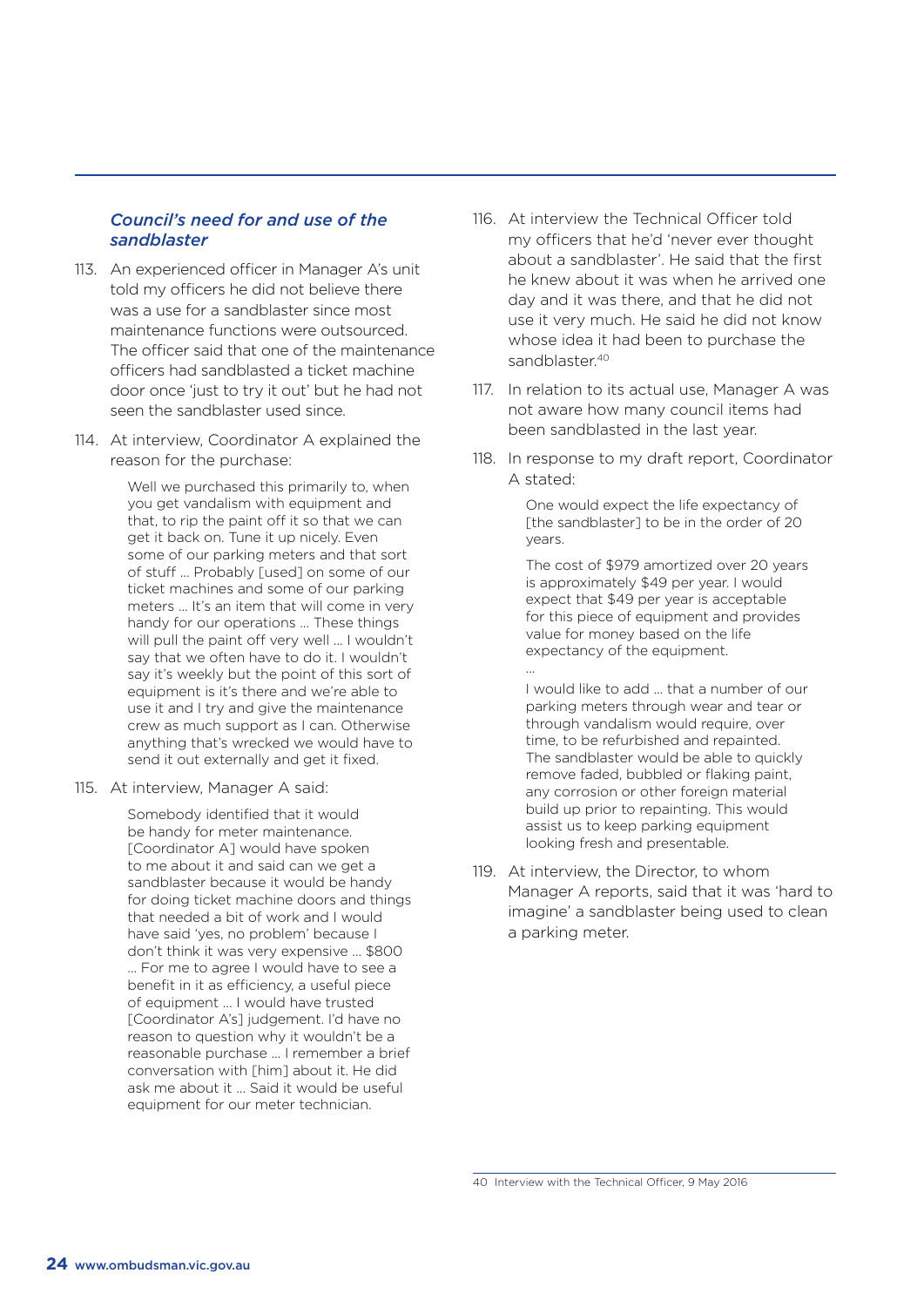120. In response to my draft report, Manager A stated:

> ... [The] blaster is used to remove paint and rust.

... [The Director would] have never had any operational involvement with the parking program and would have limited knowledge or expertise with parking equipment use.

[Coordinator A] would have more knowledge than I, but I am aware of the sandblaster being used to remove rust from lock threads, bolts and fittings. The blaster is also used to remove the paint from the old parking meters that are painted blue for the disabled parking spaces. Following the interview I have made enquiries and I am aware of this happening over the past year.

As stated above I believe that [Coordinator A] has purchased his own sandblaster for private use.

- 121. My officers contacted three comparable councils to enquire about the equipment used to maintain parking meters. They informed my officers that they did not use a sandblaster.
- 122. My officers also contacted a Melbourne company that supplies the sandblaster model that was purchased by the council and were informed that:
	- the sandblaster was used for cleaning parts and taking rust and grime off surfaces to prepare them for painting
	- • people usually purchased them to 'do up cars'
	- • councils did not purchase this product.

#### *Private use of the sandblaster by Coordinator A*

- 123. During my investigation, evidence was provided that Coordinator A had said that he had sandblasted hubcaps for a car he was restoring.
- 124. The Director told my officers that Coordinator A had talked about his hobby of restoring metal items and that he had also restored a car.
- 125. In response to my draft report, Coordinator A stated:

[The Director] is incorrect with her statement that I had talked about restoring a … car. I have spoken to a number of people in regard to the [car] which in turn always begs the question, did you restore it. Which I reply no, it was fully restored when purchased.<sup>41</sup>

126. In response to my draft report, Manager A stated:

> My recollection is [Coordinator A] purchased a ... car - he didn't restore one.<sup>42</sup>

- 127. It was also alleged that after the delivery of the sandblaster, between July and October 2015, Coordinator A brought small pieces of machinery to work and told a number of people that he had spent the weekend sandblasting and painting machinery.
- 128. Manager A identified Coordinator A as a person in his unit who would potentially have a private use for the sandblaster. Manager A said he could not recall if Coordinator A had asked permission to use the sandblaster, 'but if he asked me I would have said yes'. Manager A's evidence is that he would have approved Coordinator A's personal use of the sandblaster, as he did the personal use of equipment for other staff.

41 Email from Coordinator A, 8 May 2016

<sup>42</sup> Email from Manager A, 5 May 2016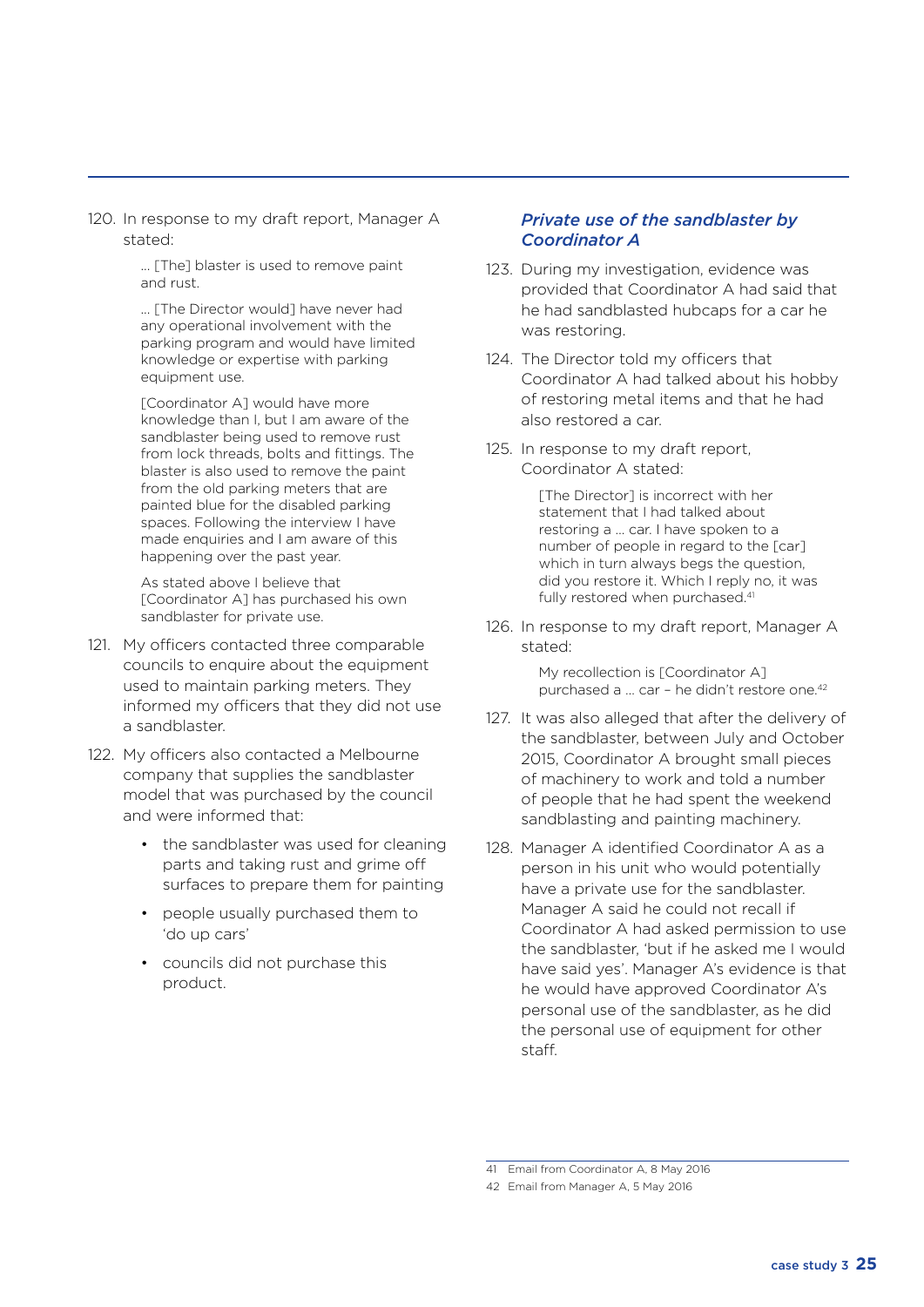129. At interview, Coordinator A told my officers he had used the council sandblaster for private tool restoration work. He said:

> I had a little cast iron drill. And I did use that [the sandblaster] to blast the stuff off. Probably took me an hour or an hour and a half to probably do it ... could have been two or three months after we purchased that ... I did restore another little [piece]. I don't know whether I did it on mine or this one. There was a little fire plug. I did restore one of them ... I didn't purchase that at work so that I could go in and use it whenever I wanted to because it's just not feasible for me ... Because I like to get things at home and have them set out and blast them there and not have the chance of them getting contaminated and getting muck all over them and then having to redo things.

130. In response to my draft report, Coordinator A stated:

> As part of my interview I stated that I recalled using … the sandblaster twice for private use. Which [*sic*] as is stated in the report is allowed for in the Council's Code of Conduct.

131. Coordinator A told my officers that he had purchased a 1938 car but that he had 'not as yet' used a sandblaster to restore any part of the car. In response to my draft report, he stated:

> Just to clarify the [car] was purchased fully restored, I have not restored anything on it. There has been nothing sandblasted on it or likely to be sandblasted on it in the near future.

132. He also told my officers that he had purchased his own sandblaster, identical to the council's, and later provided evidence of the purchase.

133. At interview, the Technical Officer acknowledged that Coordinator A could potentially use a sandblaster for his hobby, saying 'Oh he could, yeah'. He also said:

> I don't think I've ever seen [Coordinator A] using it. I'm sure I haven't. …

The problem is I've been away for so many, so much, you know, coming and going … I don't know what has gone on really.

#### Air compressor

134. During the investigation, my officers were informed by a witness that a new air compressor had been purchased by the council to power the sandblaster.

#### *Purchase and record keeping*

- 135. A requisition dated 16 September 2014 showed that Coordinator A requested the purchase of a '3ho 1001 Ros Air Compressor and am/fm Radio Ear Muff' totalling \$805. Manager A approved the request the same day.
- 136. At interview, Coordinator A told my officers that the air compressor was purchased 'to boost the air flow' to the sandblaster as the existing air compressor was inadequate.
- 137. At interview, Manager A stated:

... my recollection of a conversation with [Coordinator A] is that the existing compressor wasn't powerful enough to drive the sandblaster ... [Coordinator A] at the time would have told me that the other air compressor wasn't big enough to run the equipment so I would have accepted that was right. I had no reason to doubt what [Coordinator A] was telling me was correct.

138. The air compressor purchased to support the function of the sandblaster was noted on the council's 2014 list of minor equipment, although the sandblaster was not.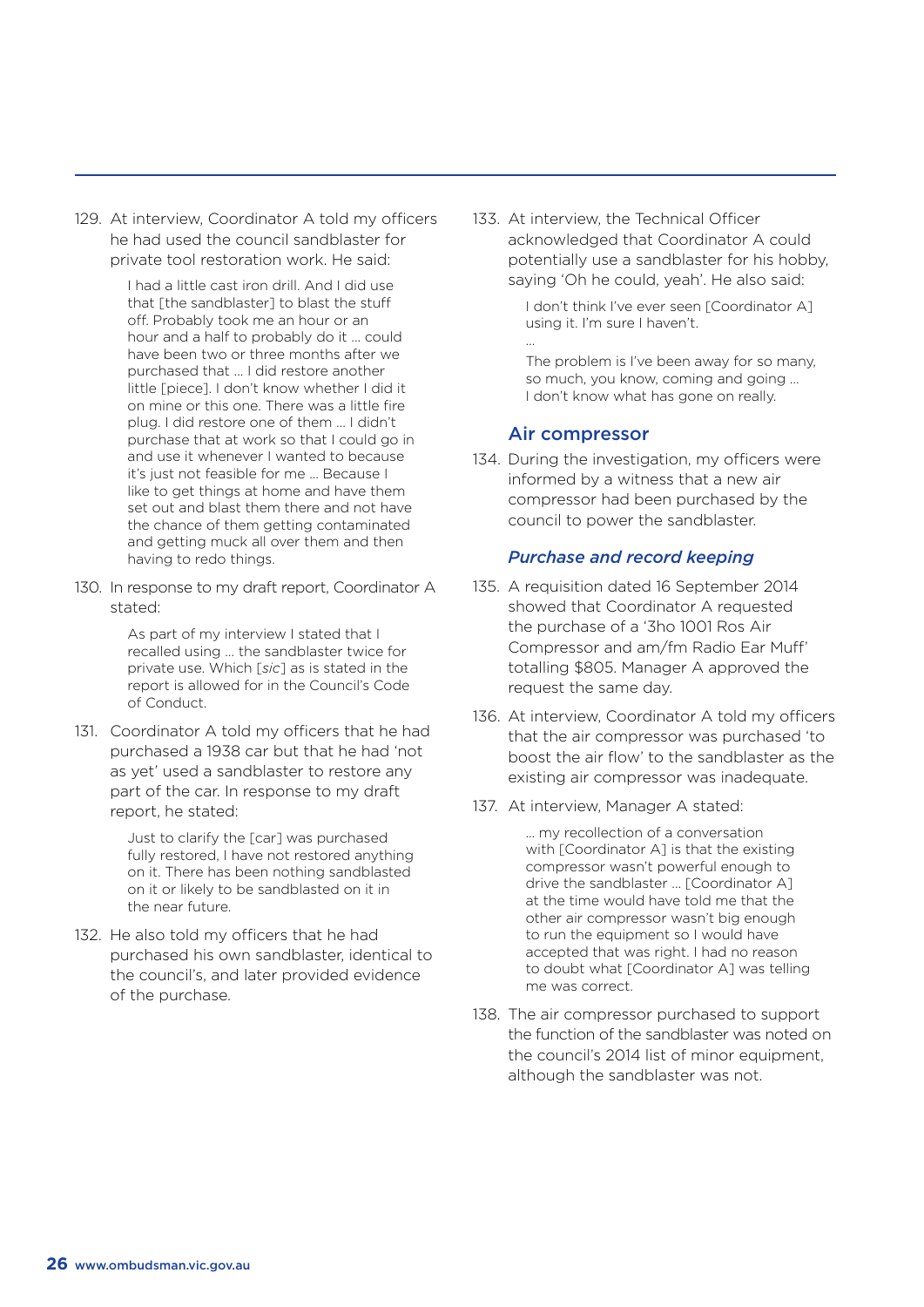#### Metal lathe

- 139. During the investigation, a related allegation was made regarding the purchase of a metal lathe by the council.
- 140. A metal lathe is an engineering tool used to fit and turn pieces of equipment. A lathe can be used to form and/or reduce the size of an item.43

#### *Purchase and record keeping*

141. On 8 April 2011 Coordinator A obtained a written quote for a metal lathe for \$4,795. On 11 April 2011, Coordinator A forwarded this quote to the finance unit and requested a requisition for the purchase. The purchase order shows that the requisition was approved by Coordinator A on 11 April 2011. Coordinator A was also the contact person at the council for the purchase. The lathe was delivered to the council on 21 April 2011. The council's plant and equipment purchase/disposal advice notes Coordinator A as the custodian of the lathe and Manager A as the manager.



#### Image 2: The metal lathe purchased by the council

43 Information provided by Hare and Forbes, Melbourne, a company that stocks metal lathes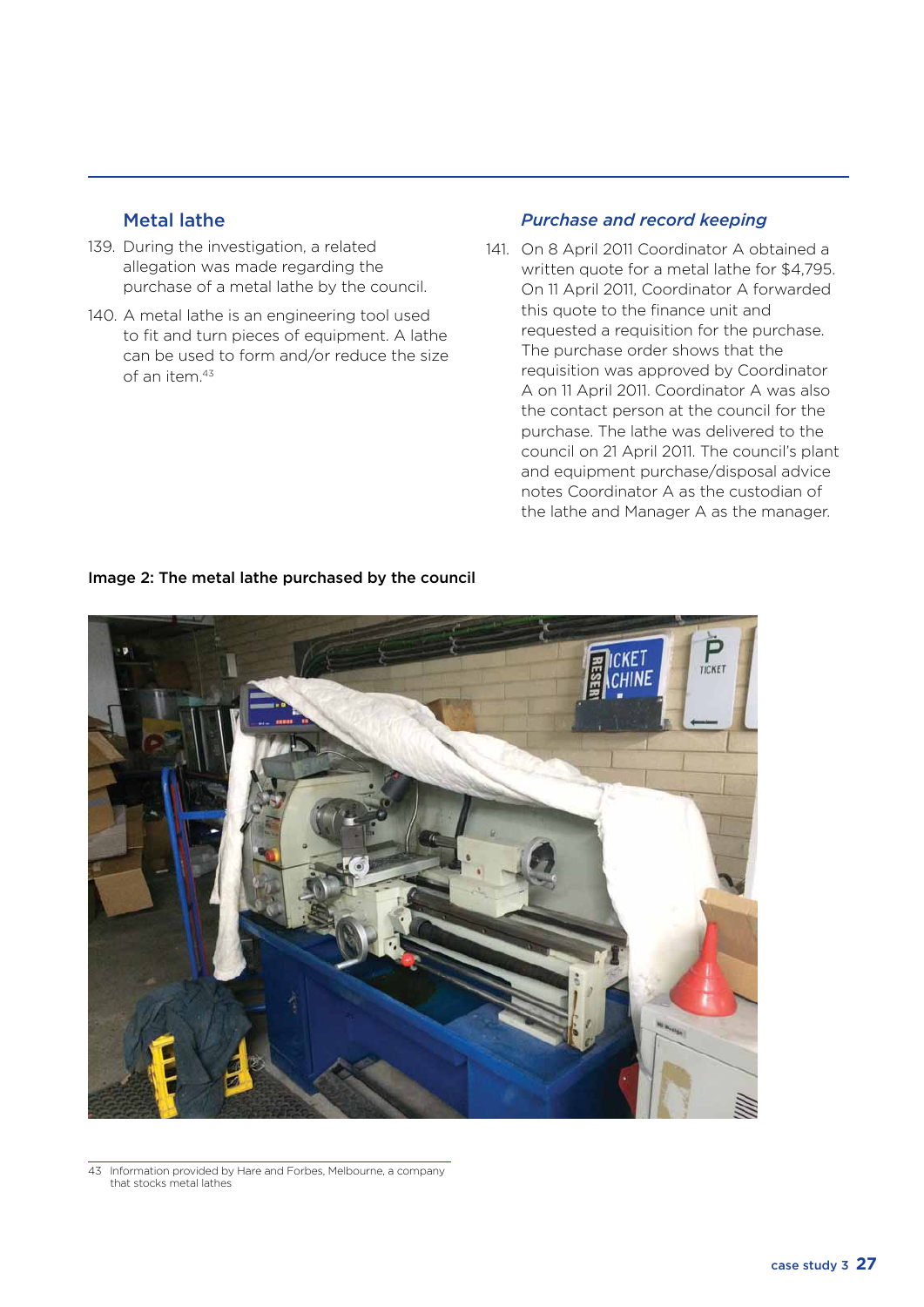- 142. On the basis of the documentation, Coordinator A both directed the requisition for and then approved the purchase of the lathe, despite the council's procurement policy requiring that more than one person be involved in and responsible for transactions from end to end. When asked at interview under oath if there were any procedures to ensure that purchases were needed by the council, Coordinator A said 'I suppose that's where you have it signed off by a second person'.
- 143. Coordinator A said he obtained his authority to approve the purchase 'through the work flow'. Following the interview, Coordinator A advised that he was a delegated project officer under the council's procurement policy.
- 144. In response to my draft report, Coordinator A stated:

When I stated in my interview that 'I suppose that's where you have it signed off by a second person', I believed that [the Finance Officer] was the first person as she had created the requisition and that I was the second person who subsequently authorised the order.

Therefore there has been no contravention of … the Procurement Policy as there was more than one person involved in and responsible for the transaction end to end.

145. Although the Finance Officer is noted as the submitter of the requisition, she acted on a direct request by Coordinator A, who effectively both submitted and approved the requisition.

146. Under oath, Manager A told my officers that there were threshold amounts that determined the number of quotes required:

There's a capital process ... [Finance] will allocate a special account number ... There'll be quotes and if it's that sort of significance you would always discuss it because we want to make sure we get good value for the community ... You can't do your own requisition and approve it ... It's a work flow between the person that gets the quotes and puts the requisition together then the approval process ... Generally my [senior officers] would be the people who send me requisitions ... [Coordinator A], [Support Officer], [Coordinator B] ... [an] electronic request.

- 147. At interview, Manager A told my officers that he does not keep a list or any record of purchases of less than \$1,000 and that there were no audits of the unit's equipment. The Director repeated her comments on the sandblaster, saying that minor equipment was the responsibility of the unit and she was not aware of any record or audit of purchases. She also said she had never queried purchases by Manager A.
- 148. The council's Finance Manager confirmed that there are no audits, and that each manager has a budget and is responsible for buying capital.
- 149. The lathe does not appear on the council's asset registers for 2014 or 2015.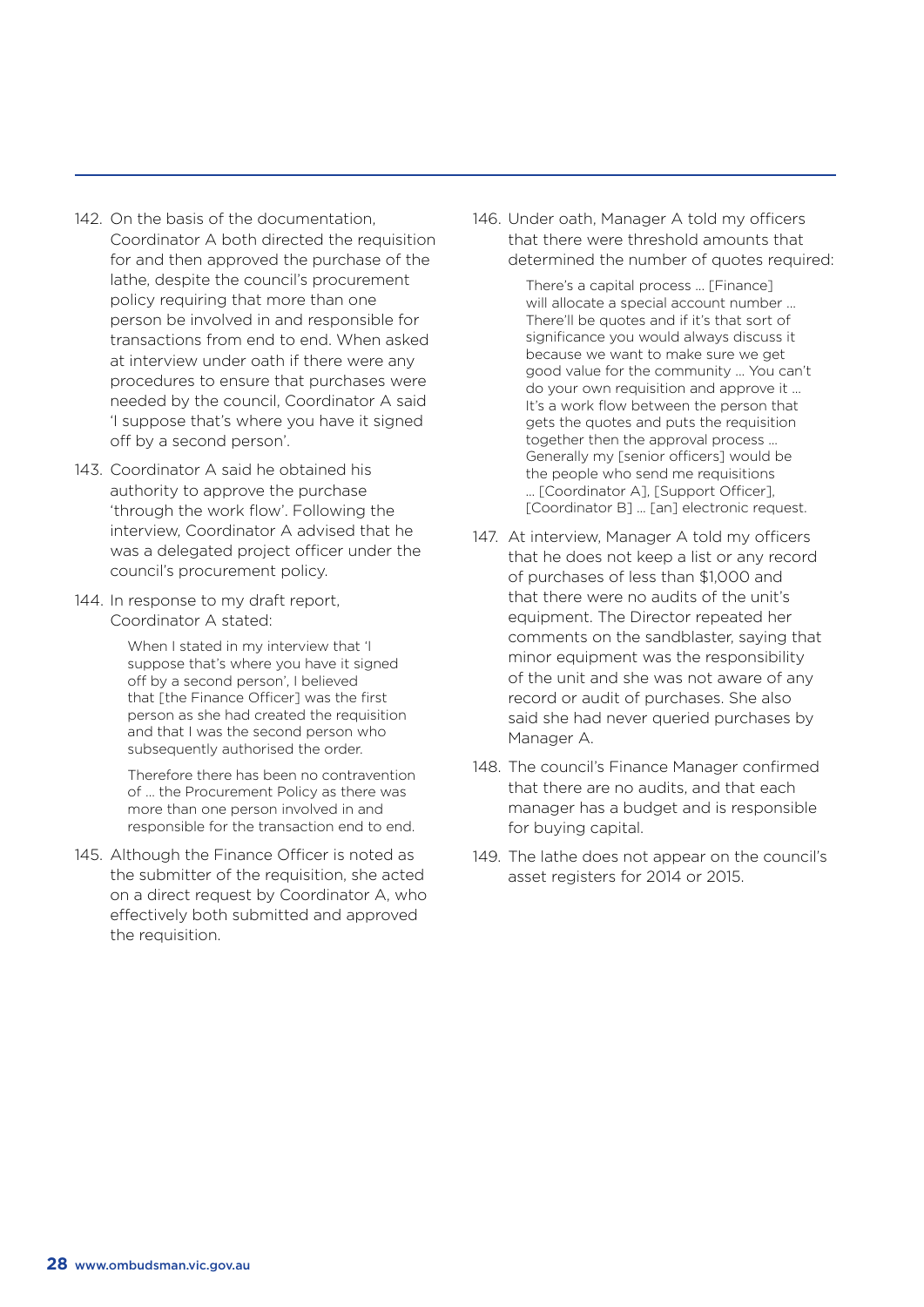#### *Council's need for and use of the lathe*

- 150. An experienced officer in Manager A's unit told my investigation that he did not see why a lathe would be needed, including to make meter parts.
- 151. The council's procurement policy requires that the council's contracting, purchasing and contract management activities achieve value for money; this involves ensuring that public money is well spent and that decision making is transparent and accountable.
- 152. At interview, Coordinator A explained the justification for the purchase of the lathe as follows:

I had a talk with [the Technical Officer] at the time [of the purchase]. It's just something we'd been talking about for a while ...

We decided to purchase [the lathe] some time ago to try and help the maintenance guys with different parts and that sort of stuff ... They'd be turning down different bits of material, making up rollers [for ticketing machines], that type of stuff ... [the Technical Officer] was predominantly the one that used to use it ...

… [The Technical Officer] was always making little gadgets and little bits and pieces to fix parking meters and fix ticket machines and that and I just thought that that would be of some benefit to him.

153. Under oath, the Technical Officer told my officers that he has worked at the council for 26 years and that Coordinator A has been his manager for the past 10 years. He said the two:

> … became great friends and since I've been sick [Coordinator A] visited me in hospital a number of times … I'm much closer to [Coordinator A] than I am to [Manager A] … not half as close as what me and [Coordinator A] have been.

- 154. The Technical Officer's main role has been to maintain parking meters and ticket machines. He works in the meter maintenance workshop located in a multi-storey carpark where the sandblaster and lathe are kept.
- 155. In response to the allegation that Coordinator A purchased the lathe for his private use, the Technical Officer responded:

It sounds ridiculous to me. Definitely [Manager A] would not be interested in working on lathes and I'm sure [Coordinator A] didn't because he never had the opportunity … he's hardly ever over in the workshop. I don't know when he would use it other than after hours. I don't think he ever has.

156. The Technical Officer told my officers that he had wanted a lathe since he started work at the council. He stated:

> Well I'd wanted a lathe for 20 years and years ago when I wanted one you were looking at \$20,000 … now the Chinese tools have come in and they're dirt cheap so [Coordinator A] got it for me.

[Coordinator A] just said … 'How would you like a lathe? We could get a lathe now' and I said 'That'd be good' and that's how it came about … Three years ago.

157. My officers asked the Technical Officer whether he had had a conversation with Coordinator A around the time the purchase of the lathe was proposed, to which Technical Officer responded:

It came out of the blue.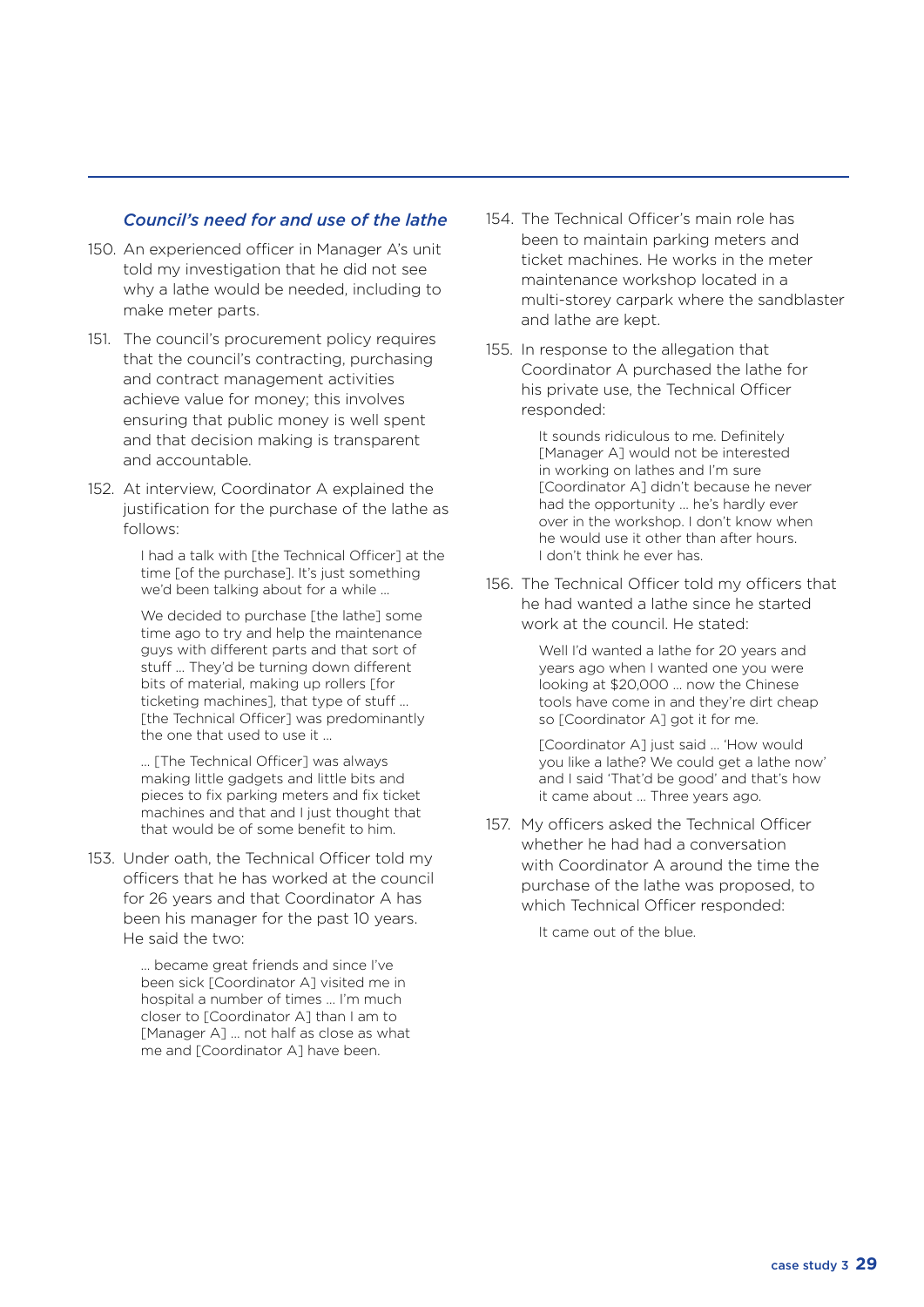158. In response to my draft report, Coordinator A stated:

> This type of equipment has a useful lifespan of at least 20 years if not more. The cost of \$4,795 amortized over 20 years is approximately \$240 per year. I would expect that \$240 per year is acceptable for this piece of equipment and provides value for money based on the life expectancy of the equipment.

159. In relation to the council's current use of the lathe, Coordinator A stated:

> At the moment I'm not sure how often it's used at all ... Before that it was used maybe every few weeks or so just depending on what they had on at the time ... It was used for two or three years.

160. At interview, Manager A said:

[The Technical Officer] at the time had spoke[n] several times about how useful a lathe would be for some of his works ... That was a capital purchase ... It'd be for turning small meter parts ... that are hard to get now ... I haven't seen it in operation.

161. At interview, the Technical Officer explained when he used the lathe:

> When we had those old … machines I was making lots of things for them. But now we've got the Swedish ones … and I don't need to do as much … The Swedish machines were introduced in bulk in the last couple of years.

… It comes in spasms like I mightn't use it for a few weeks and then I'll have something I

need to do.

162. At interview, the Director and another council officer told my officers that they could not see a use for this equipment.

- 163. My officers contacted a Melbourne company that supplies the lathe purchased by the council. An employee told my officers that it was possible councils had a use for a lathe in their maintenance department workshops as it could be used to make parts that could not be purchased.
- 164. My officers also contacted three comparable councils to enquire whether these councils used a lathe to maintain their parking meters. The councils advised that they did not, and one stated that a lathe would not be needed to maintain parking meters.

#### *Private use of the lathe by Coordinator A*

- 165. The lathe is located in a council workshop. Coordinator A is in charge of the area. A number of staff in the area have access to the workshop.
- 166. A staff member of Manager A's unit interviewed by my officers gave evidence that Coordinator A spoke to a group of officers about using the lathe to do some private work.
- 167. At interview, Coordinator A told my officers that his hobby is making and restoring tools.
- 168. All council officers interviewed were aware of Coordinator A's hobby. At interview on 22 October 2015, the Director stated:

[Coordinator A's] hobby is doing up old stuff ... He's got this shed that's set up like a Victorian tool shed ... old lamps, old metal stuff ... that he does up.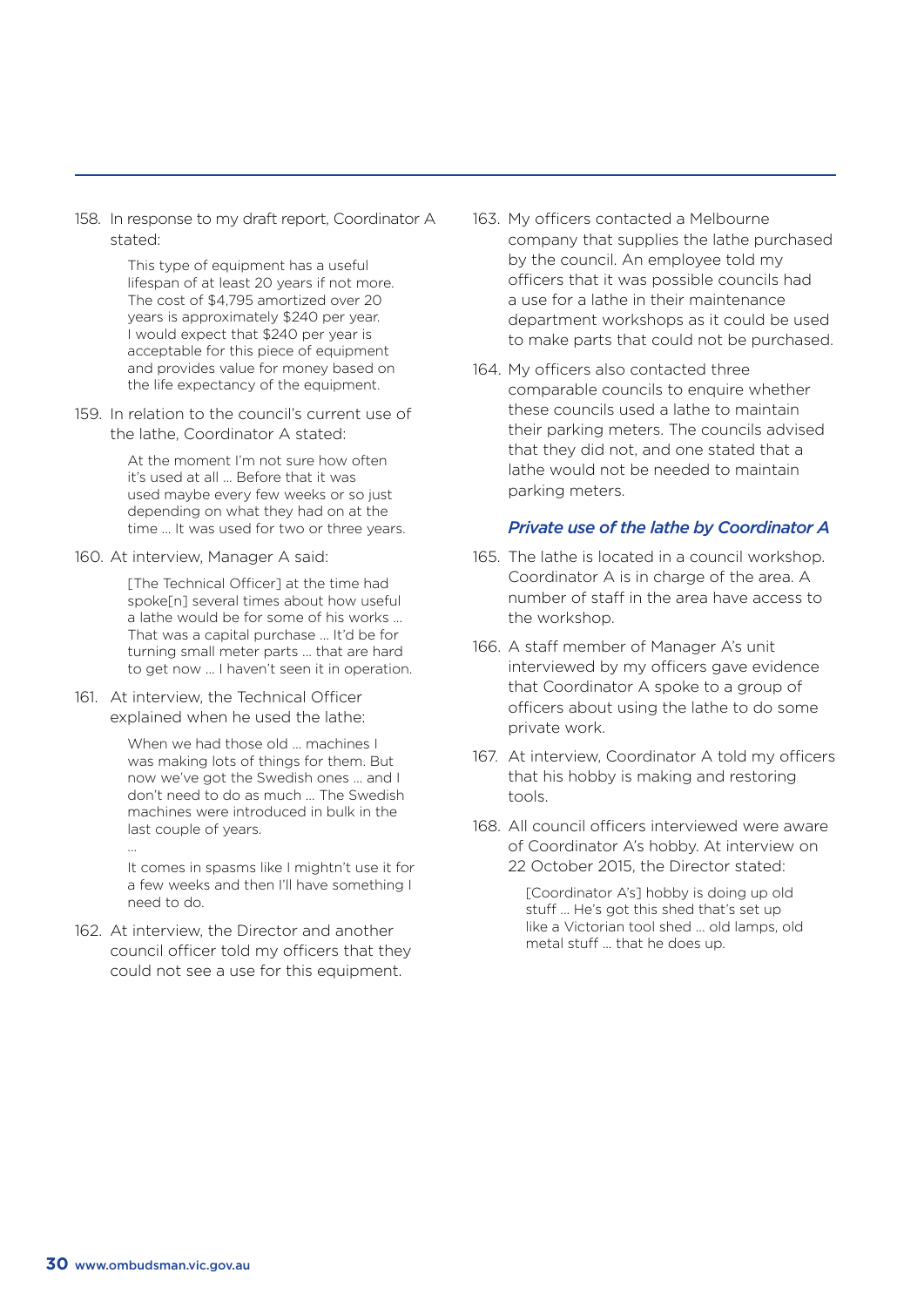- 169. At interview, Coordinator A admitted to using the council lathe to pursue his private hobby, stating that he used the lathe to 'turn down a couple of little axles or something one time'. He said he 'probably would have asked [Manager A] at the time if he would mind if I used it'; however, he could not specifically recall having done so. He said that no record was kept of his private use.
- 170. Coordinator A told my officers that he now has a similar lathe at home. Following the interview, he provided a tax invoice for a lathe that he had purchased on 30 October 2014 for \$4,300. This is the same lathe that the council purchased.
- 171. In response to my draft report, Coordinator A stated:

I believe that the statement that I used the lathe to 'pursue' my private hobby to be misleading and incorrect. I did not admit to using the Council lathe to pursue my private hobby. I was asked at interview if I had ever used the lathe for private use. I stated at interview that my recollection was that I had used the lathe once for private use. I do not believe that using a piece of equipment once for private use is using the equipment to pursue a private hobby.

172. At interview Manager A told my officers that he had heard Coordinator A talk about using a timber lathe. Manager A told my officers that he did not know if Coordinator A had used the council lathe but that prior to this investigation he would most likely have permitted anyone to do some minor work on it. Manager A could not recall having given approval for any of his officers to use the lathe.

173. At interview, the Technical Officer stated:

[Coordinator A] and me had a play with it when we first got it to see what we could do … That was the only time that anyone's played with it …

[Coordinator A's] been brought up properly … [Coordinator A's] been very good to me and I trust him. I can't see him … be bothered buying a lathe to use for his own use … that little bit of money. Because he's got plenty of money … and [Manager A] … he wouldn't be interested in it.

[Coordinator A] never used it when I was there and I don't know … of anything he made.

#### *Responses to advice from other councils*

- 174. As described earlier, my officers contacted three councils to enquire whether they used a lathe to maintain parking meters.
- 175. In response to my draft report, Manager A challenged the comparability of the councils my officers had contacted. He then referred to other councils that he regarded as having greater similarities. He stated:

You are comparing larger metropolitan Councils who outsource their maintenance operations using a remove and replace program with a full in-house maintenance regime which the [council] is still operating. It is more difficult for the country municipalities to utilise City located maintenance contractors.

I am also aware that [a council] has a lathe and milling machine, but outsource their sand blasting and painting.

I am also aware that [another comparable council] has a lathe for meter and ticket maintenance purposes.

The thing that puzzles me is that I am aware that [Coordinator A] has purchased his own lathe and sandblaster, so if he purchased [council] equipment for the sole intention of personal use, why would he subsequently purchase his own?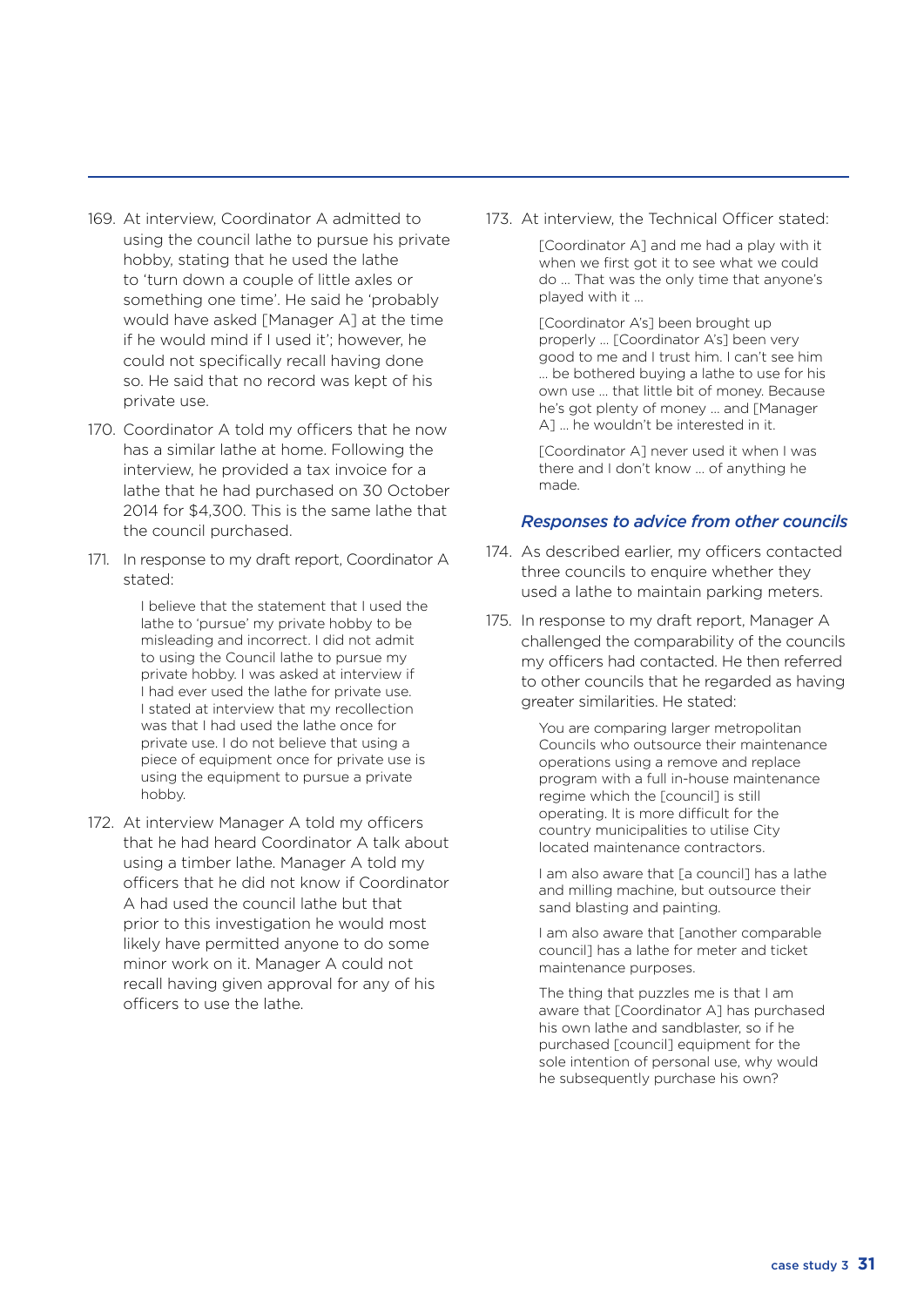176. In response to my draft report, Coordinator A stated:

> Until approximately 12 months ago [contractors for a comparable council] had a metal lathe as part of their parking maintenance program.

[Another comparable council] also have or had a metal lathe as part of their parking maintenance program.

- 177. My officers contacted the contractor for one of the councils referred to by Coordinator A, who advised that:
	- they have a lathe to make customised parts for parking machines but said it was not 'a necessity' since parts can usually be obtained from suppliers
	- they do not have an in-house sandblaster but send parking machine casings to a private company that specialises in sandblasting, which is labour intensive work. In the last 12 months they have sandblasted parking meter casings.
- 178. My officers spoke with the officer in charge of maintaining parking meters at the second council referred to by Coordinator A. He told my officers that the council has a small metal lathe that has rarely been used over the last five to 10 years. It had been used to make pins for the old parking meters, now replaced by electronic parking meters. He advised that a sandblaster was not used to maintain parking meters.
- 179. My officers contacted another adjoining council that maintains its own parking meters. This council advised that it does not use a metal lathe or sandblaster to maintain its parking meters.
- 180. The final issue raised by Manager A was that since Coordinator A allegedly used council equipment for his private use he would have no reason to purchase it himself. However, I noted that at interview, Coordinator A told my officers that he was able to build a shed for his hobby when his circumstances changed in approximately 2013.
- 181. My officers understood this to mean that following a change in Coordinator A's financial circumstances he could afford to build a shed. The change would have enabled Coordinator A to buy equipment related to his hobby including a metal lathe and sandblaster. Using the council's equipment would have enabled him to trial the equipment before purchasing it.
- 182. My investigation found that, in October 2014, Coordinator A purchased the same model lathe that the council had purchased three years earlier. My investigation also found that Coordinator A purchased the same model sandblaster in August 2014 that was purchased by the council a year earlier.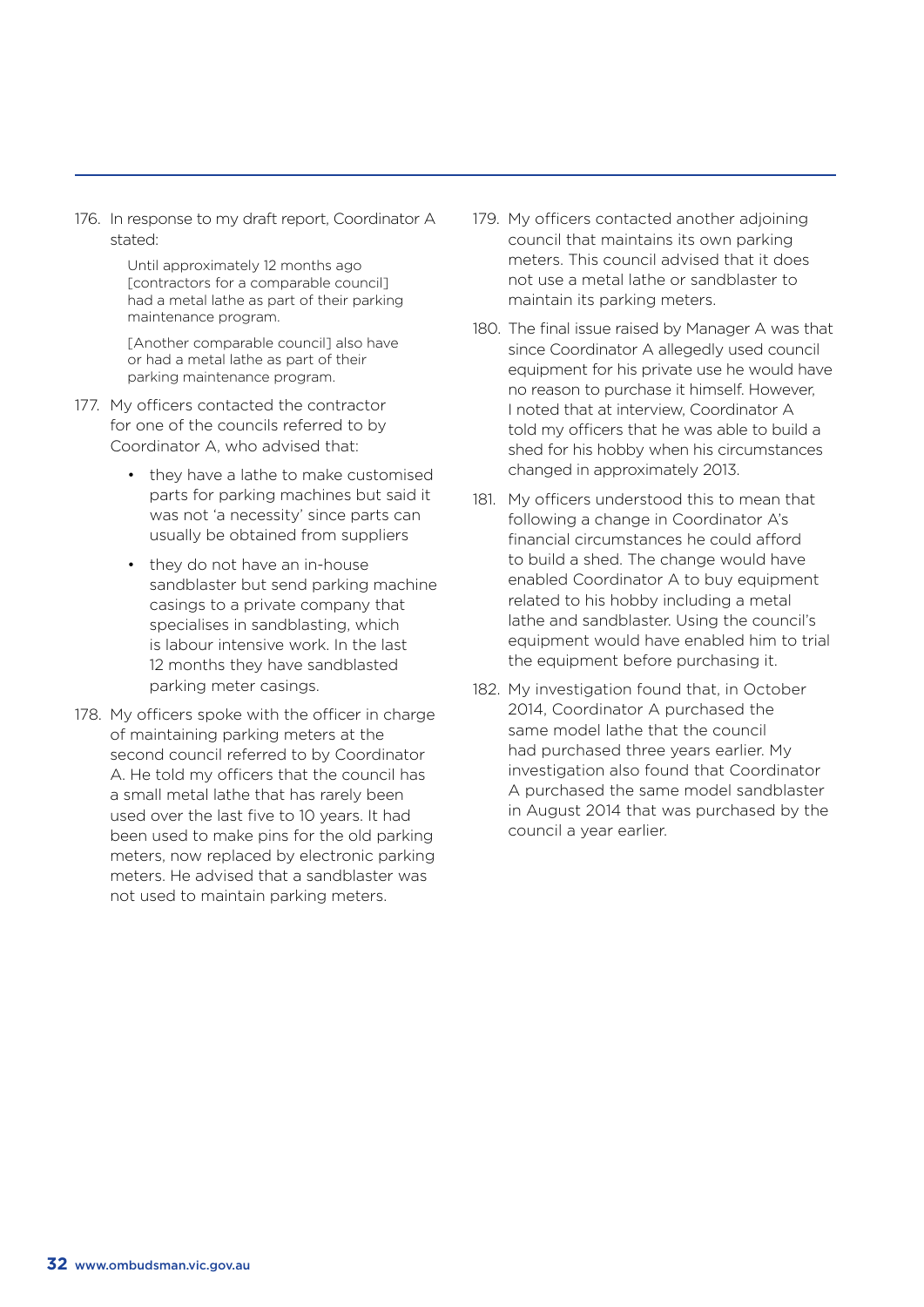#### 183. In response to my draft report, Coordinator A stated:

There seems to be a belief and assumption that as I enjoy a recent hobby of fixing old things and have an old [car] that I purchased equipment to enable me to pursue this hobby. This ... is untrue and is not supported by the evidence.

There is clearly a demonstrated use and amortized value for money for the equipment as part of the parking maintenance program at the [council], which would have been supported by [the Technical Officer] if he were not so gravely ill.

... I also have purchased ... my own ... sandblaster and Lathe.

The [council] lathe was purchased in 2011. however I do not believe that I used it until at least 2014.

...

...

My hobby ... has been a gradual interest and did not really start until September 2014 ... The order for the [council] sandblaster was placed on 10 July 2014. I did not use the sandblaster for my private use until 8 September 2014. The Post Drill that I sandblasted was the first old tool that I restored.

... I did not use the lathe for private use until at least 3 years after its purchase.

... I did not have a private use for the sandblaster when the order was placed.

... the private item which I sandblasted was purchased at least 2 months after the order was placed.

#### *Loans of other equipment*

184. Some staff would regularly borrow council equipment for personal use in the belief that this was permitted by the council. Manager A told my officers:

> We have loaned equipment from time to time ... But I've been advised in the last few days that our depot was doing it until recently but now they've ceased doing it but I wasn't aware of that until recently ... If somebody wanted to borrow something and it'd generally be a trailer ... they would generally let me know ... or they may ask ...[Coordinator A or Coordinator B] ... the general rule would be if you break it you fix it or you're responsible for it ...

My understanding was it [staff using council equipment] was tolerated ... I just wasn't aware it wasn't appropriate.

- 185. Manager A said there was no record of the loans of equipment and that if property went missing he 'may not know'.
- 186. An internal council email dated 9 November 2015 raised concerns about staff loaning equipment and stated:

This has been allowed to happen in previous years however in the last six months and after receiving the IBAC report this practice has been stamped out.

187. Following contact by our office to arrange an interview, Manager A sent an email dated 3 December 2015 to another council unit asking:

> … can you advise me please the general rules around borrowing of Council equipment. I can't find any written policy. For instance is it generally tolerated if a manager was to allow one of their staff to borrow a trailer for a couple of hours for their personal use outside of business hours provided they are appropriately licenced and take all responsibility for the equipment?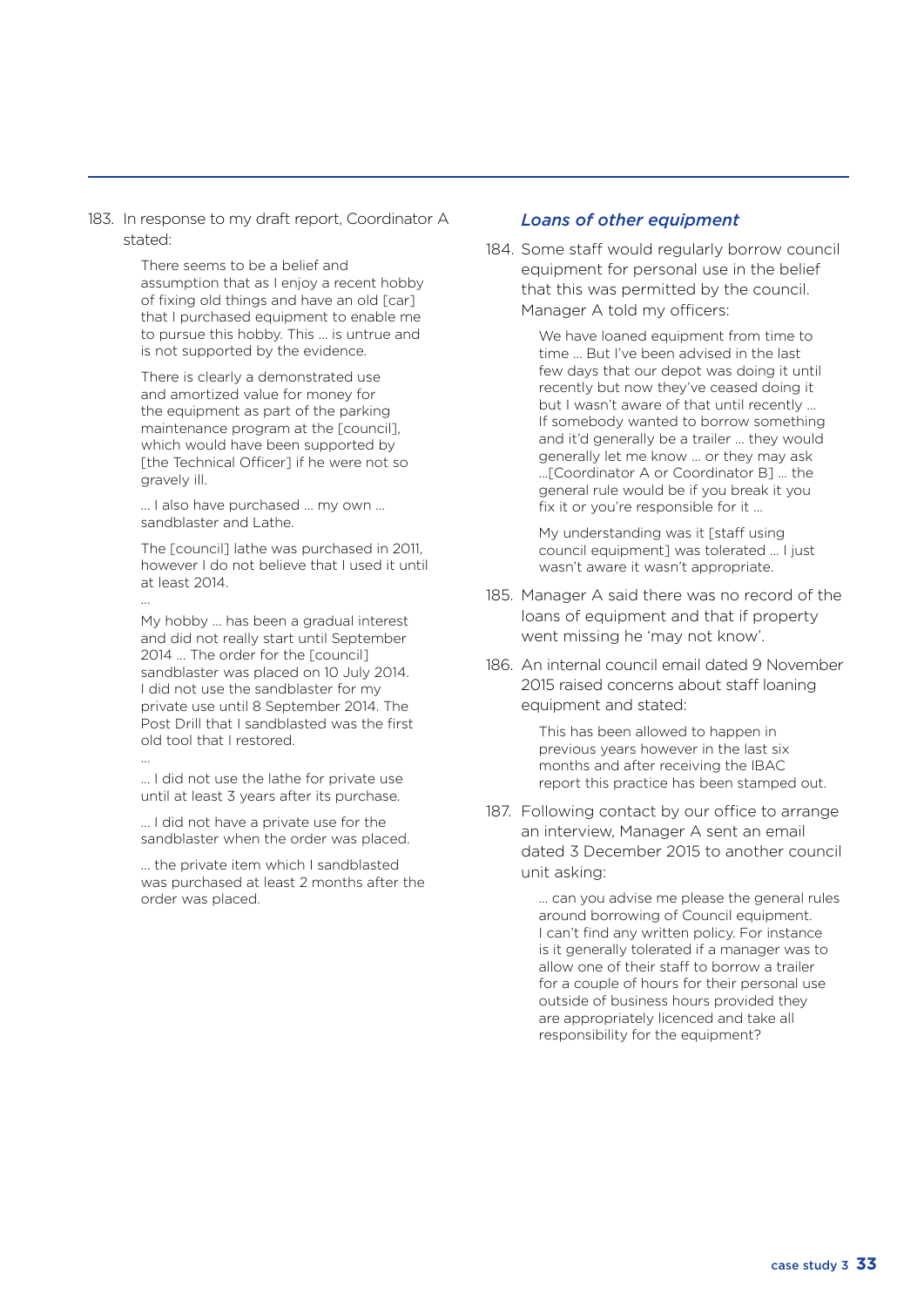188. The unit responded the next day:

I'm not aware of any policy but if there was one, it would be covered in the Fraud Prevention Policy. I am aware however, that the depot used to allow the hire of some equipment by staff but following a recent IBAC report, [Manager B] at the Depot has stopped any borrowing of equipment either from the Depot or out of vehicles.

I understand that the depot [required] a hire form to ensure things were signed out.

189. At interview, my officers asked Manager A about his enquiry and he stated:

> I was aware that people borrowed stuff from the depot over the years. I've been around for a lot of years and that was pretty common practice. I was not aware that things had changed of recent times ... I was of the belief it was tolerated.

- 190. Manager A believed that this practice was approved by the council's executive on the basis that 'it has happened for so long'.
- 191. Officers gave evidence that jackhammers, trailers, cement mixers, drills and alternators had been loaned by some council staff.

#### *Relationship between Manager A and Coordinator A*

- 192. Borrowing council equipment by or with the permission of Manager A, Coordinator A and Coordinator B was considered by my officers in the context of the consistent evidence of witnesses of a very close working relationship between Manager A, Coordinator A and Coordinator B.
- 193. At interview, the Director described Manager A and Coordinator A as very close personal and work friends who clearly socialised together and knew each other's children well.

194. At interview, Manager A described his relationship with Coordinator A as follows:

> We've worked together for about 25 years. He's my second-in-charge. He's somebody that I have coffee with most days. I go walking with him at lunchtime. We discuss work-related issues regularly. If I was wanting to make an important decision with work-related things I'd ask him about it. We get on well ... He's a good work colleague ... I went to his 50th birthday party but we don't socialise outside of that.

195. Coordinator A told my officers he considered Manager A to be a friend and at interview described his relationship with Manager A as follows:

> Well he's my manager ... And I've known him for twenty years.

- 196. At interview, the Director spoke of her frustration with Manager A's refusal to allow officers other than Coordinator A and Coordinator B to act in his role when he was on leave.
- 197. The Director told my officers that when Manager A applied for five weeks' leave in December 2014 and she proposed that a senior officer from outside the unit act in Manager A's role, Manager A had reduced his leave from several weeks to six days. The Director told my officers she said to Manager A:

... [Y]ou've done this so you won't have someone [outside] acting.

198. At interview, Manager A stated:

We had someone teed up last year outside of the team but it didn't work out ... If it's long periods of time you might open it up to competition but that's generally six weeks or more ... Because it was a Christmas period it wasn't a really long enough stint to worry too much about it, a lot of public holidays ... so I think [the Director] said we won't worry about it this time.

199. In response to my draft report, Manager A stated:

> My relationship with [Coordinator A] does not compromise my professional ability and impartiality in managing him.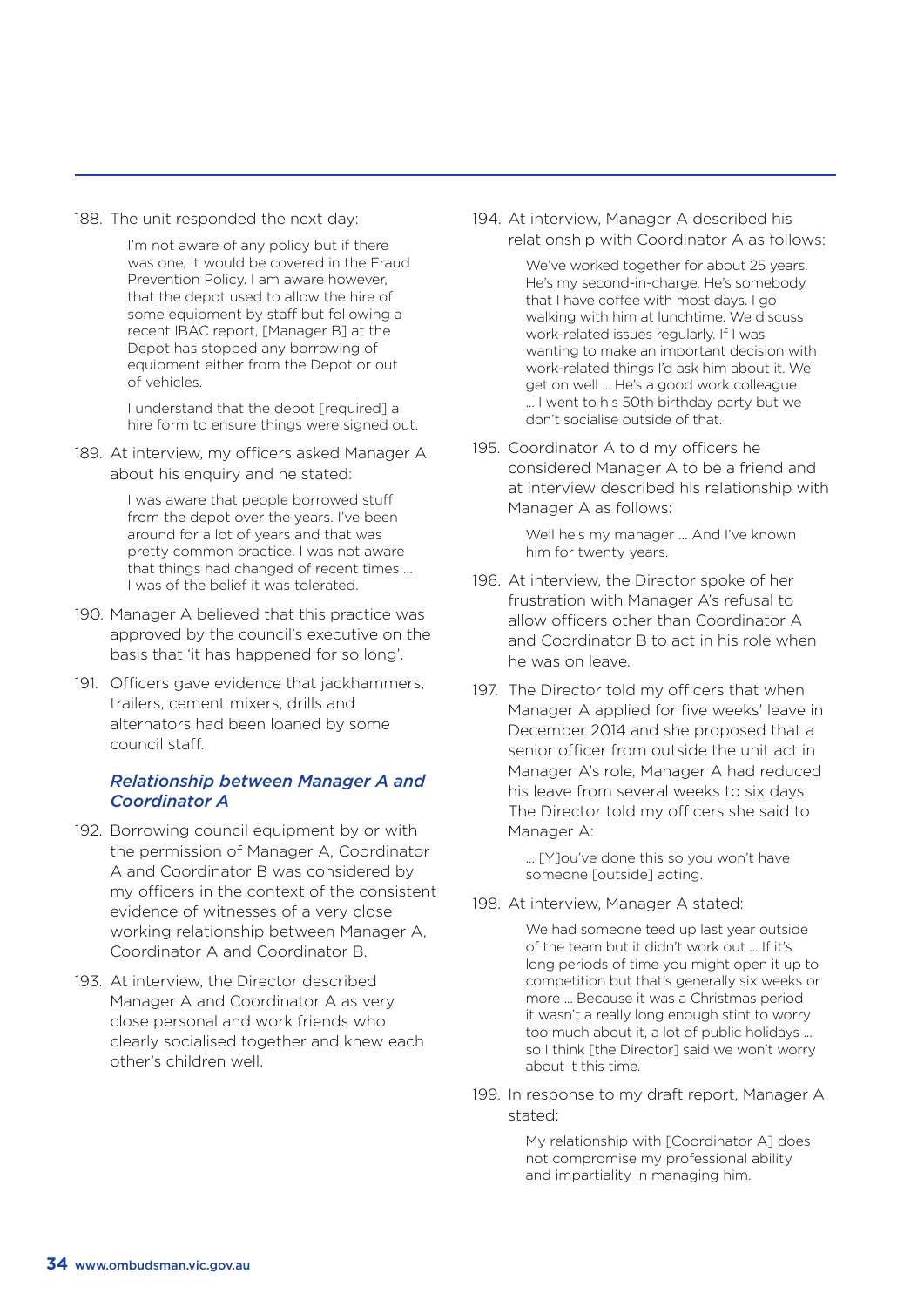### Allegation 2: Manager A employed and promoted a close relative without due process

- 200.A related disclosure that arose during this investigation was that Manager A employed and promoted a close relative within his unit in breach of the council's recruitment and selection policies.
- 201. In interviews, Manager A and the Support Officer in question confirmed their close family relationship<sup>44</sup>.
- 202. The council has not retained documentation regarding the Support Officer's recruitment and, given the passage of time, should not reasonably be required to do so. As a result, my officers relied on witness evidence in investigating this disclosure.

#### Recruitment processes

- 203.The Support Officer told my officers that in 1999 she started work at the council in a band 3 role that she held for two years. She stated that she initially responded to an advertisement, provided a resume to human resources and was interviewed by Manager A and the Manager of Community Services. The Support Officer said that on appointment she reported directly to Manager A.
- 204.In response to my draft report, Manager A stated:

At the time of [the Support Officer's] initial employment in 1999, I believe conflict of interest provisions were not widely known. I believe I flagged my relationship with [the Support Officer] to my manager … and other staff at the time of her appointment. I have always been open about [the Support Officer] being my [close relative].

- 205. In 2002 the Support Officer was moved into a band 4 administration role and held this position until 2013. The Support Officer said she responded to an advertisement for this role, submitted a resume and was interviewed by a selection panel consisting of the Manager of Community Services and a representative from the human resources area. The Support Officer said Manager A was not involved in this second recruitment process. Following her appointment, she continued to report to him.
- 206.At interview, Manager A recalled being involved in a recruitment process but thought this was the second recruitment round in 2002 rather than the first, as described by the Support Officer.
- 207. In response to my draft report, Manager A stated:

I was not involved in the appointment of [the Support Officer] to her administration role in 2002, which was undertaken by [the Manager of Community Services]. I had some apprehension at the time about [the Support Officer] working in the same office as me.

#### Manager A's proposal to reclassify his close relative's role

- 208.On 22 July 2013 the Support Officer's administrative role was reclassified from a band 4 to a band 5 with a wage increase from \$54,089 to \$55,601 per annum with additional superannuation.
- 209.Documents provided by the council show that Manager A and his Director both signed the change of classification form.

<sup>44</sup> Interview with Manager A, 9 December 2015 and interview with the Support Officer, 10 December 2015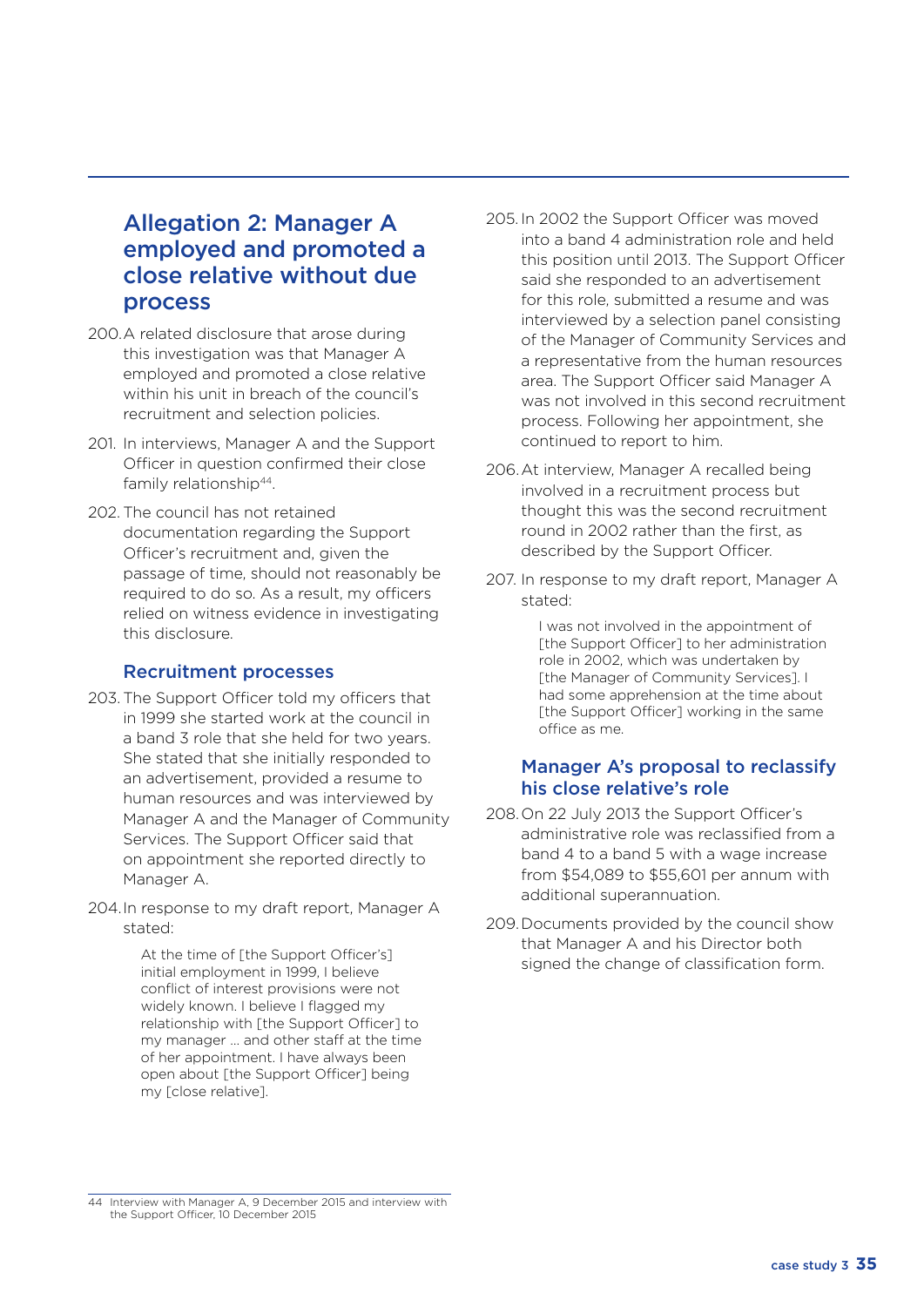210. In an email dated 24 July 2013, Manager A advised staff as follows:

> ... just letting everyone know that [the Support Officer's] role has been changed in response to our increased responsibilities with our administrative functions.

[The Support Officer's] new title is 'ADMINISTRATION & SYSTEMS SUPPORT OFFICER'. She will now have more of a leadership role within the … team. The Admin staff will now report directly to [her]. ...

I am really pleased that [the Support Officer] has continued to rise to all challenges and that she has agreed to take on additional responsibilities to assist the team.

211. Manager A also sent a memo dated 9 August 2013 to the council's principal HR advisor:

> Further to our discussion, I request that the following changes be implemented to formalise the recent reclassification of [the Support Officer].

Update the reporting structures in the Position Description of [three officers] to reflect that they now report to [the Support Officer].

I advise that the following consultation was undertaken ...

May 2013, I met with the Administration team as a group to explain that [the Support Officer] has been assigned the … role in relation to the … functions and for all decisions in relation to systems support to be channelled through [the Support Officer]. This was well received by the team and all agreed that this was a good idea.

July 2013, following the reclassification of [the Support Officer's] position, I met with the Administration team individually to seek their view on the idea of their reporting line changing from me to [the Support Officer]. They all agreed that this was really only formalising what was occurring anyway and supported the change.

[The Support Officer] has been training, nurturing and leading the administration team for the past 8 months and the formalisation of her role has not been a surprise to anyone.

July 2013, I advised the wider … team of [the Support Officer's] expanded role and new title. There was widespread support for this minor structural change.

212. At interview, Manager A told my officers that it had been his idea to reclassify the Support Officer's role, that he had managed the reclassification process and that she continued to report directly to him. He stated:

> We went through an outsourced service coming back in house at very short notice ... We had to recruit a large team, about eight people in about 10 weeks ... There was another work team that were interested in [the Support Officer] ... She was already doing the functions ... I suggested to [the Director] that she could be reclassified with a small incremental rise ... I spoke with the other staff about how did they feel about reporting to [the Support Officer] and they all seemed to be ok with it. Nobody voiced any disapproval. I put a memo to [the Director] ... she agreed it was a great idea ... it has to be signed off by Exec.

213. The Support Officer said that in April 2013, when she returned from leave, she became aware of the proposed reclassification from Manager A and she stated 'It just happened'. She said Manager A told her that:

> ... he had spoken to all the staff [individually] who thought it was about time, it was well deserved, it's something that [the Support Officer] does anyway.

214. One of the officers who now reports to the Support Officer told my officers that rather than a discussion, Manager A told staff of her appointment. At interview, Manager A said that this was not his recollection.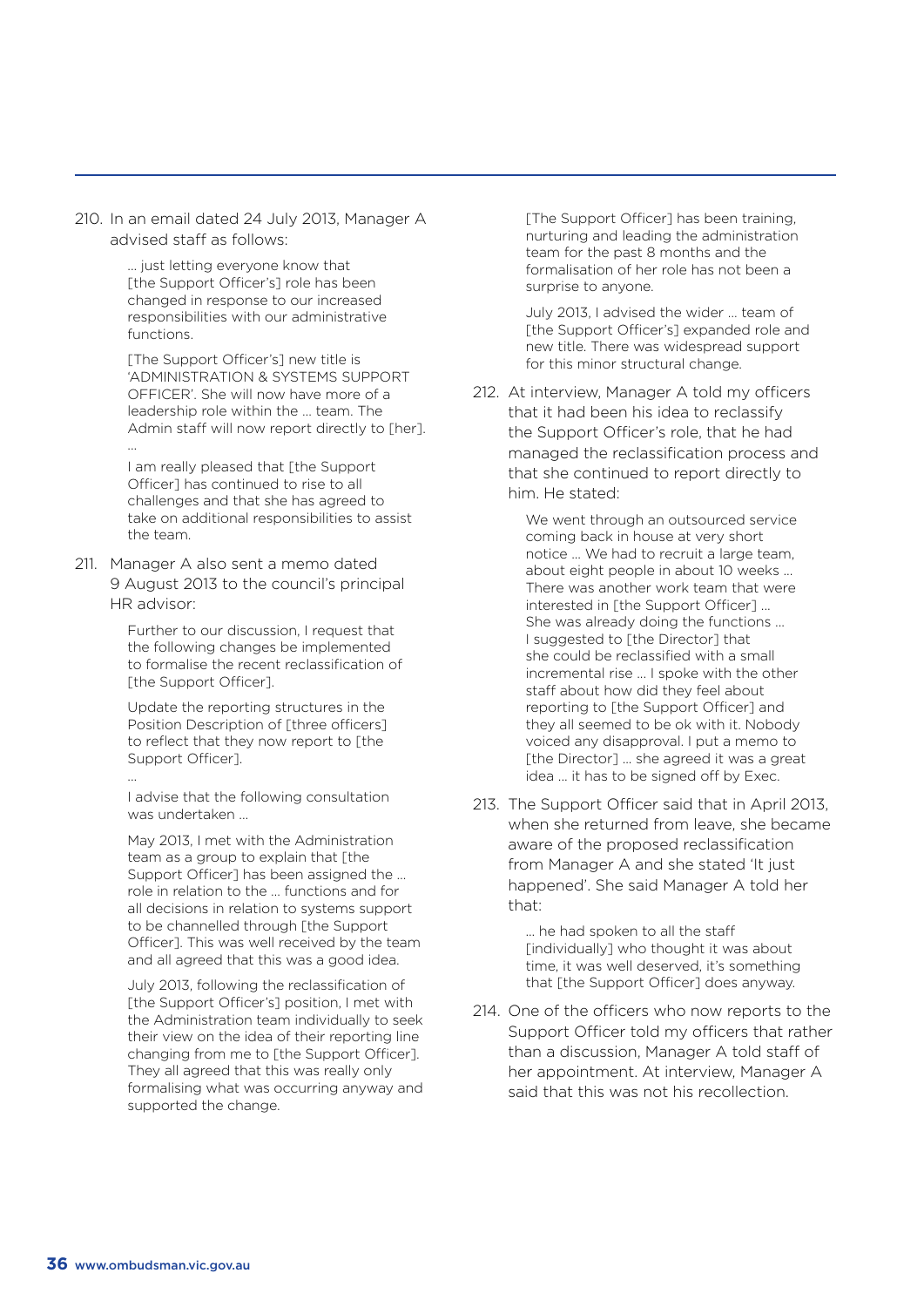- 215. The Director who approved the Support Officer's reclassification told my officers she had spoken to people about the reclassification but did not document this.
- 216. In response to my draft report, Manager A stated:

The most recent reclassification of [the Support Officer] was merit based and justified. With full approval and sign off from my [Director] ... [The Director] and I discussed this proposal before I commenced the process. I understand that [the Director] also had a discussion with the Director of Community Support. [The Director] was very supportive of this proposal.

#### Manager A's failure to declare his relationship

- 217. Despite the Support Officer being closely related to Manager A, he has never made a formal declaration of any conflict of interest regarding the Support Officer.
- 218. At interview, Manager A confirmed that he had not made any declarations of conflict regarding anyone he worked with, nor had he taken any action to manage any perceptions of conflicts. He said he would be 'relying on the people in the organisation who are the experts to advise me if I'd done wrong'.
- 219. At interview, Manager A said:

It's not an ideal situation, no. I didn't appoint [the Support Officer] initially ... It's not ideal, but it works ok.

220. At interview, the Support Officer told my officers that she had never declared any conflict to the council regarding her relationship with her manager and close relative, Manager A. The Support Officer said she was not aware of any requirement to declare personal relationships.

- 221. While no formal declarations have been made, Manager A told my officers that the familial relationship between him and the Support Officer was common knowledge at the council. However, Manager A's Director told my officers that it was a number of years after the Support Officer started work that she became aware of their relationship, and that the Support Officer's husband also worked at the council.
- 222. The Director stated:

Given the emphasis the organisation had in place on recording conflicts ... I would have expected that a conflict had been recorded. I've never checked.

223. At interview, when Manager A was asked if he could see any issue with being on a selection panel for the Support Officer, he responded:

> Well I was the manager ... I just basically was looking for the best person for the role ... At our work we've got lots of people who are related that work together. We've got them in the finance area, HR area. In a small town that's going to happen.

224. Manager A described his relationship with the Support Officer as follows:

> I'm probably harder on [the Support Officer] than anybody ... I have expectations on her. I don't really see her much outside of work. Only at family dos. I don't visit. I avoid visiting if I can. We get on fine. Professional.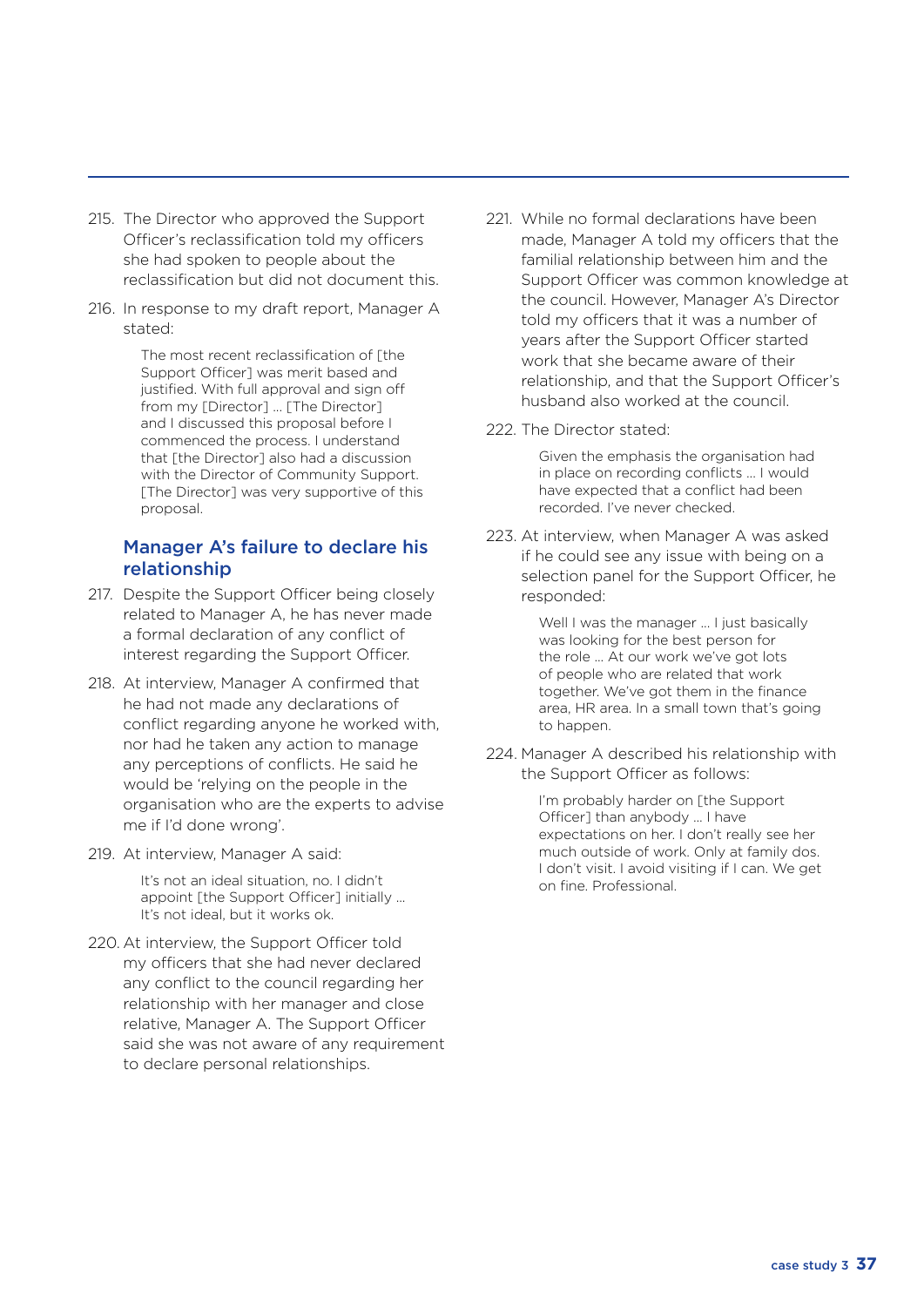225. However, a close relationship is evident in emails between Manager A and the Support Officer as follows:

Manager A: Miss me?

Support Officer: Sure do.

[Support Officer's husband] and I have done a notam [*sic*] and he f----d it up so we've just done another, he has no idea how to do abbreviations!!

All is sorted - but I just needed a bitch!!

I really really miss you xxxx

226. At interview, Manager A responded to the email stating:

> I've got a pretty friendly relationship with a lot of people. That's not unusual.

- 227. The Support Officer was provided with an opportunity to respond to the emails but has not done so.
- 228. In response to my draft report, the Chief Executive Officer of the council stated:

On the matter of [Manager A] employing and promoting his [close relative], it does raise broader issues for us and other regional Councils. Family and other close relationships are common and conflicts of interest must be avoided. We have just updated our recruitment policy to thoroughly deal with the issue.

#### Other relatives employed in Manager A's unit

229. The Support Officer informed my officers that her mother and husband also work in Manager A's unit. Manager A confirmed this at interview. It is unclear whether Manager A was involved in their recruitment. There have been no declarations of conflicts regarding these two staff members.

- 230. In August/September 2010, a close relative of Coordinator A provided a service for Manager A. Council documentation shows that the Support Officer requested the service, Manager A authorised it and the council paid for the service.
- 231. At interview, Coordinator A stated:

I don't think I [made any declaration]. I think [Manager A] made [me] aware that he could get it done through my [relative] ... Should I have made a declaration, should I? ... I had no idea it was a conflict.

- 232. At interview, Manager A said he had not required any declaration by Coordinator A but that Manager A had spoken to the Director about the matter.
- 233. In response to my draft report, Coordinator A stated:

I refute the claim that I had a conflict of interest.

I did not solicit, or request this service. I was asked for an opinion on whether my [relative] could [provide the service]. I made an enquiry with my [relative] as to whether he could or could not provide the requested service and passed the information received onto [Manager A].

As stated in the draft report [the Support Officer] requested the service and [Manager A] authorised it.

234. The Director told my officers that she had not known of the relationship between Coordinator A and his relative at the time the service was provided, and only discovered it after the contract had been entered into. The Director said she then told Manager A and Coordinator A, 'that surprised me that you'd use your [relative]', to which they responded that the relative was the only accredited person in the region who could provide this service.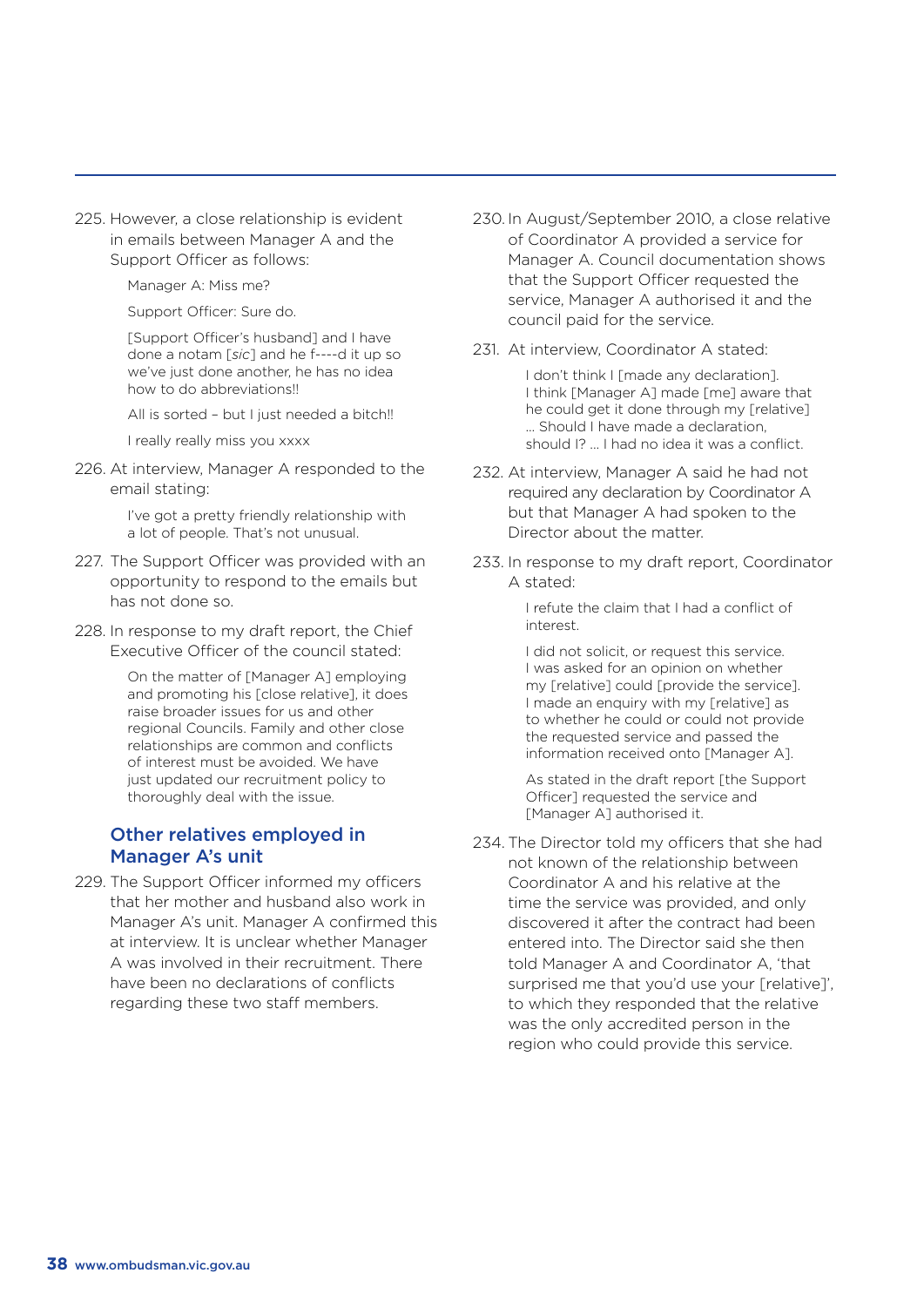- 235. The Director said she investigated this matter and what they told her seemed to be correct.
- 236. In response to my draft report, Manager A stated:

[The Support Officer's close relatives] were both employed some time back … [in] very low paid role[s] and often hard to fill. I can't specially remember, but I don't recall having any involvement in their recruitment. ...

It should be noted that [the Support Officer's close relative] won … [an] award …

I don't believe I have a conflict of interest with [Coordinator A's relative], as he is a local businessman who I have no relationship with. He is neither a personal friend nor a relative of mine.

### Findings

#### Allegation 1: Sandblaster and lathe were purchased for Coordinator A's personal use

#### *Sandblaster*

- 237. The investigation established that Coordinator A was involved in purchasing a sandblaster and attachments integral to the functioning of the sandblaster.
- 238. Coordinator A admitted that he used the sandblaster for his personal use twice. The evidence of witnesses, however, was that he used the sandblaster more often and had chosen to minimise his use when responding to the allegations. It was clear that Coordinator A personally benefitted from the purchase of the sandblaster with council funds.
- 239. One year after purchasing the sandblaster for the council, Coordinator A purchased the same model for himself. It is highly likely that Coordinator A made the purchase for the council to satisfy his own desire for the equipment at a time when he was not able to make a personal purchase. It also allowed him to trial the sandblaster to determine whether it was suitable for his personal use.
- 240. Manager A's evidence was that Coordinator A told him a sandblaster would benefit the Technical Officer. However, the Technical Officer's evidence was that he had never thought about using a sandblaster, had not been involved in any discussions about its purchase and did not use it much. The Technical Officer said he had not seen Coordinator A use the sandblaster; however, he also gave evidence that he had often been absent from work due to ill health and that he had a strong friendship with Coordinator A.
- 241. The evidence of a supplier, other councils and other officers was that the unit would not have needed a sandblaster.
- 242. I did not find that Coordinator A and Manager A were credible witnesses. I did not accept the evidence of either Coordinator A or Manager A that the sandblaster was purchased primarily for maintaining the council's parking meters. Nor did I accept Coordinator A's evidence that he only used the sandblaster twice for private use.
- 243. I was satisfied on the balance of probabilities that Coordinator A proposed the purchase of the sandblaster by the council for his personal use.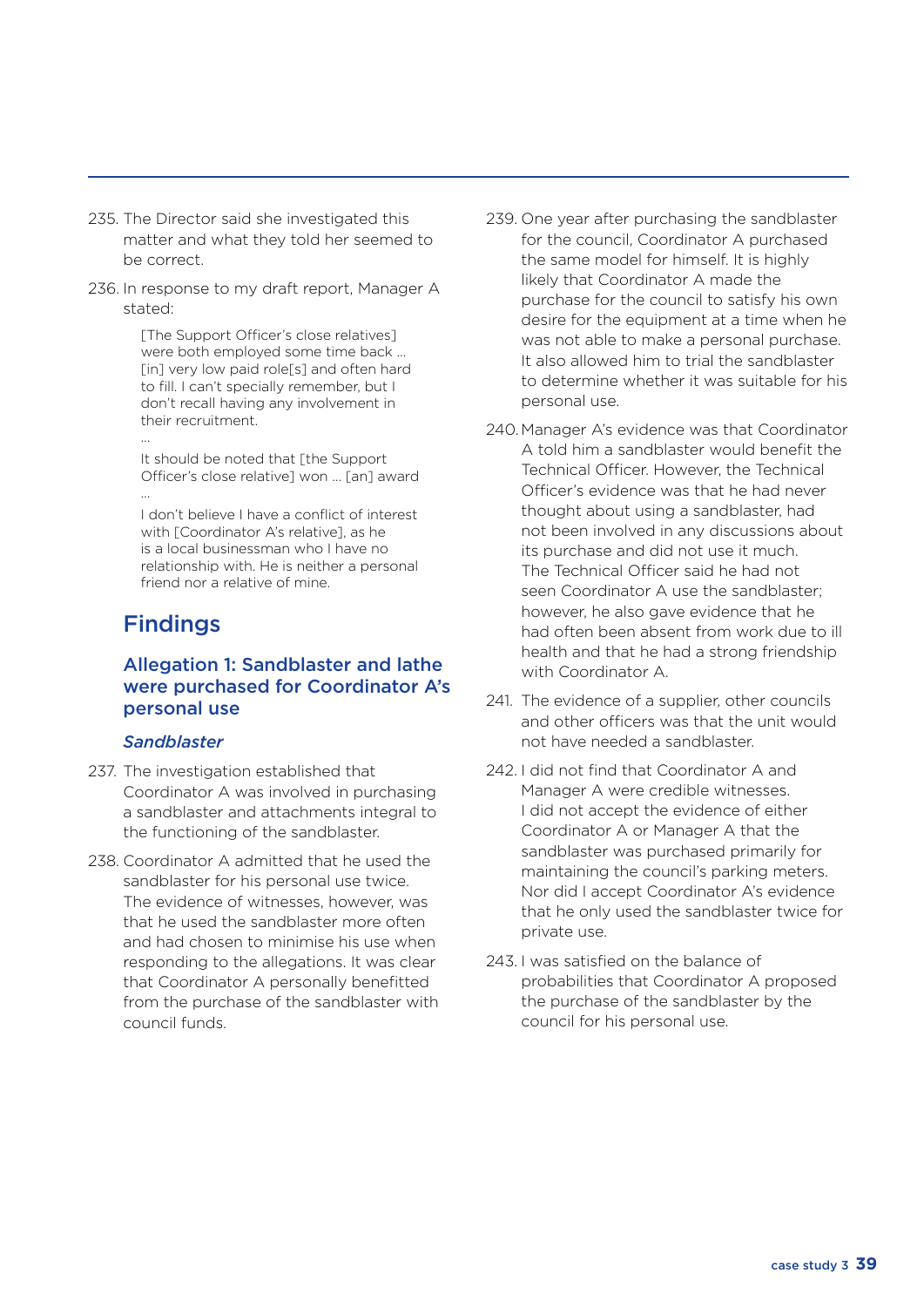#### *Lathe*

- 244. The investigation established that Coordinator A purchased a metal lathe with council funds by orchestrating a request that he then approved. In doing so, Coordinator A breached the council's procurement policy by effectively being the only person involved in the transaction.
- 245. Coordinator A admitted that he used the council lathe for his personal use once.
- 246. The evidence was that the lathe was used sporadically by the council, and other councils did not think that Manager A's unit would have needed a lathe.
- 247. Evidence was provided by the Technical Officer, who has reported to Coordinator A for the past 10 years and described their relationship as friendly. The Technical Officer said that while he had wanted a lathe since he started work with the council 26 years ago, it was only in 2011 that Coordinator A offered to purchase one for the council. The Technical Officer said the purchase had not arisen from any recent requests from him and came 'out of the blue'.
- 248. While the Technical Officer said he was not aware that Coordinator A had used the lathe, the Technical Officer also told my officers that due to ill health he had been regularly absent from work and that he didn't know what was going on.
- 249. I also noted that three years after purchasing the lathe for the council, Coordinator A purchased the same lathe for himself. As with the sandblaster, an inference may be drawn that Coordinator A wanted the equipment for use at a time when he could not afford to buy it, and when he was in the financial position to do so, he purchased the same model. The purchase of the lathe with council funds also gave him the opportunity to trial the lathe before he purchased one for himself.
- 250. I did not accept the evidence of either Coordinator A or Manager A that the lathe was purchased primarily for maintaining the council's parking meters. Nor did I accept Coordinator A's evidence that he only used the lathe once for private use.
- 251. I was satisfied on the balance of probabilities that Coordinator A purchased the lathe with council funds for his private use.

#### *Poor record keeping*

252. There is evidence of poor recording keeping in Manager A's unit and inconsistent use of the assets register and the list of minor equipment. The failure to record the purchase of the sandblaster and lathe meant other areas of the council could not use the equipment and, more seriously, that there was no outside scrutiny nor accountability for the purchases. This supports the inference that the sandblaster and lathe were purchased for personal use.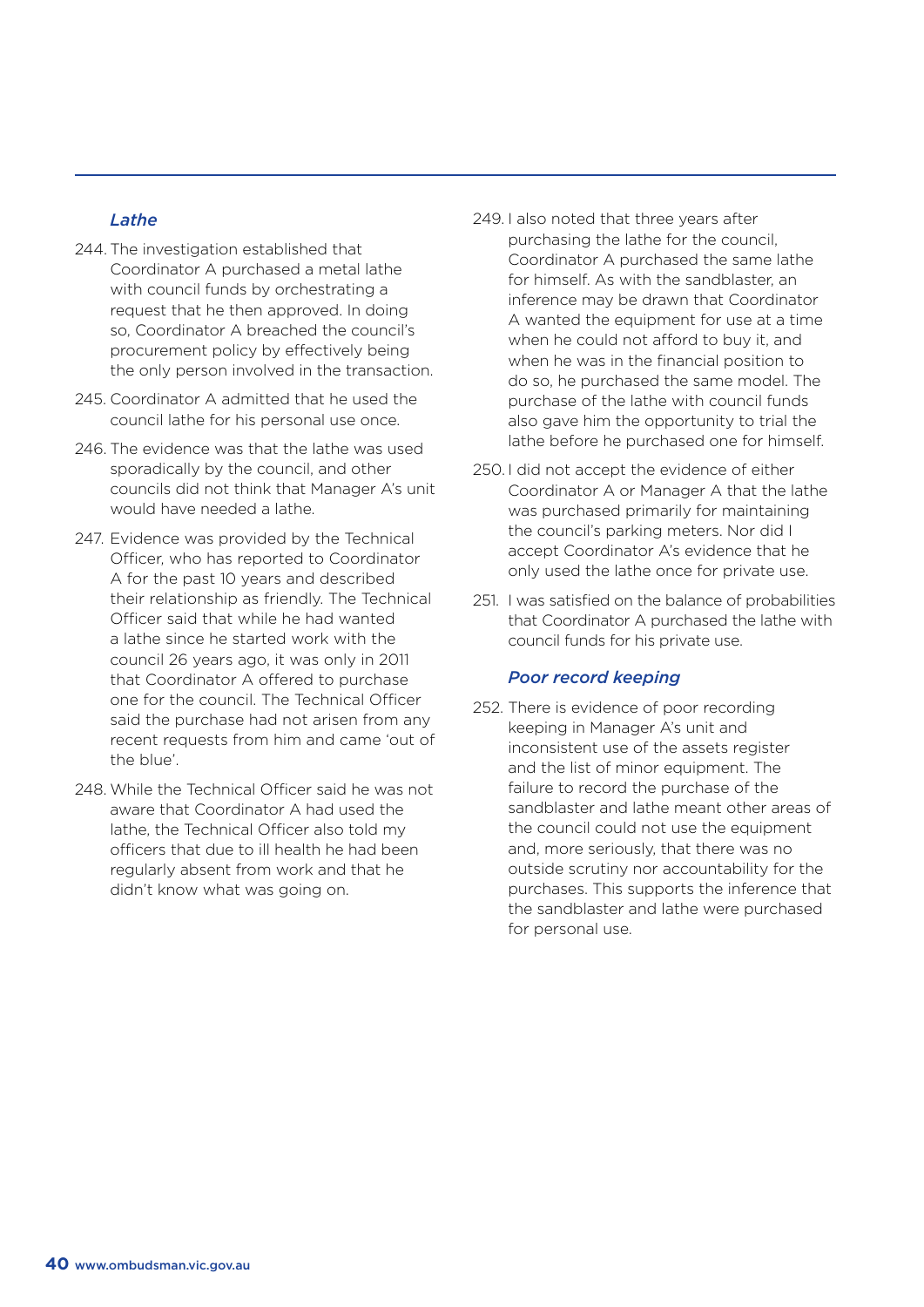#### *Breaches of legislation, codes and policies*

- 253. In using his position to benefit himself regarding the lathe and the sandblaster, Coordinator A breached section 95(1) of the Local Government Act in failing to act with integrity.
- 254. Manager A approved Coordinator A's request to purchase a sandblaster and failed to record the purchase on the council's assets register. There was no evidence that Manager A scrutinised the request to satisfy himself that the items were required by the council and represented value for money.
- 255. Manager A's failure to do so meant that the council purchased equipment that it did not need. The evidence suggested that the close relationship between Manager A and Coordinator A affected Manager A's judgement and scrutiny of the request he received. This was a reasonable perception given the closeness of their perceived relationship, including evidence from Manager A's Director that Manager A was reluctant to allow officers other than Coordinator A and Coordinator B to act in his role when he took leave.
- 256. I also found that Manager A breached section 95(1) of the Local Government Act by failing to act with integrity in failing to meet his obligations to ensure council equipment was purchased in accordance with council policies and procedures. He did this by allowing Coordinator A to arrange the purchase of equipment with council funds for Coordinator A's own benefit and without ensuring that these purchases represented good value for money for the council.

257. In response to my draft report, Manager A stated:

> In relation to [Coordinator A] purchasing a lathe and sandblaster for personal use, I find your finding quite bizarre.

> At the time of purchase [the Technical Officer] was the primary technician but has since become very ill. [The Technical Officer] is very much old school and loves to tinker with and repair parking equipment. He thrives on the challenge and will often look for ways to improve the functionality of equipment. The new technician is more modern in approach and is inclined to replace not repair.

Therefore, at the time of purchase I had no reason to doubt that [Coordinator A] would make use of the lathe for [council] purposes. In addition [the Technical Officer] had mentioned to me in the past that a lathe would be handy. I have since been advised that [the Technical Officer] does in fact use the lathe to make parts for parking equipment maintenance from time to time.

I had no reason to doubt [Coordinator A's] purchase intentions.

A lathe is a piece of equipment that is not used regularly but is a once in a lifetime purchase and the cost is amortised over many years.

I have never used the lathe and have no personal use for such equipment.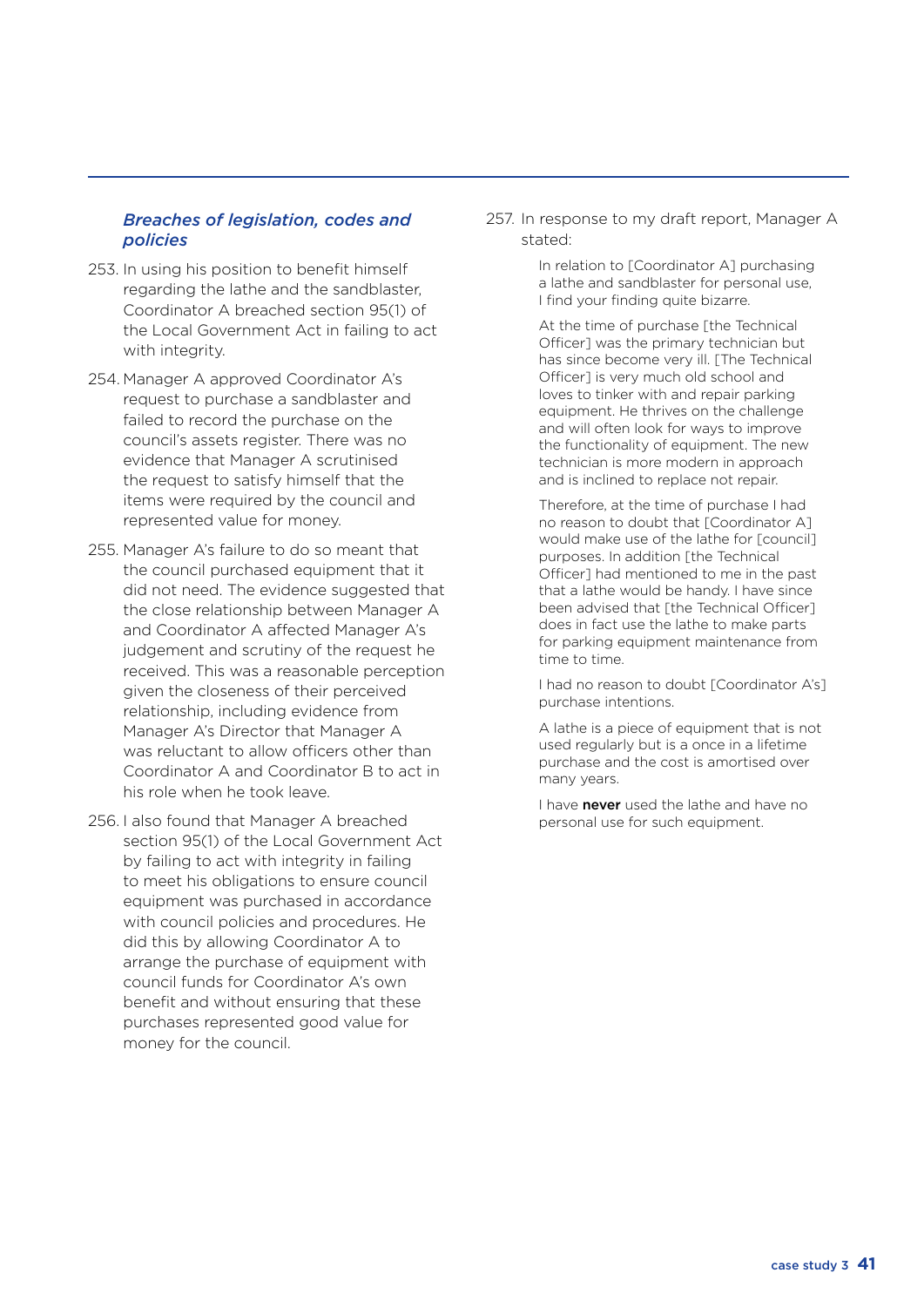#### Personal use of council equipment

258. While it is understood that it is now council policy that staff can no longer use council equipment for their personal use, the council's code of conduct has not been updated to reflect this. On the basis of the council's policy at the time, which permitted staff to use council equipment, Coordinator A and Manager A did not breach the council's code of conduct by their personal use of council equipment. My investigation found that there has, until very recently, been an understanding or tolerance by council managers that staff could use council property for their own personal use. The council has failed to ensure that all staff are aware that these practices are no longer acceptable.

#### Allegation: Manager A employed and promoted a close relative without process

259. Although some recruitment and selection processes were followed in the Support Officer's appointments, the allegation that Manager A employed and promoted his relative without proper process was substantiated. Manager A failed to declare his familial conflict of interest on a number of occasions: when he was on a selection panel that appointed her to either her first or second council role, and when he proposed her reclassification.

- 260.Failure to act with integrity and avoid conflicts of interest puts Manager A in breach of:
	- the council's code of conduct, in particular the section which requires staff to not take part in any decisions relating to the employment of family members
	- section 95(1) of the Local Government Act, where a failure to act with integrity includes a failure to avoid a conflict of interest.
- 261. Manager A committed the same breaches in his failure to declare his relationships with two other relatives who work in his unit, both of whom are closely related to the Support Officer.
- 262. For similar reasons, Coordinator A breached the council's code of conduct in failing to make a timely formal declaration of his conflict regarding his relative's engagement to perform paid services for the council. In addition, Coordinator A also breached the council's procurement policy, which provides that staff shall not participate in any contract where any member of their immediate family has a significant interest.
- 263. After receiving the report of my investigation, the council confirmed it would take disciplinary action against Manager A and Coordinator A for various breaches of its code of conduct and policies and procedures. However, the council did not accept the finding that either Manager A or Coordinator A purchased property with council funds for their own private use.